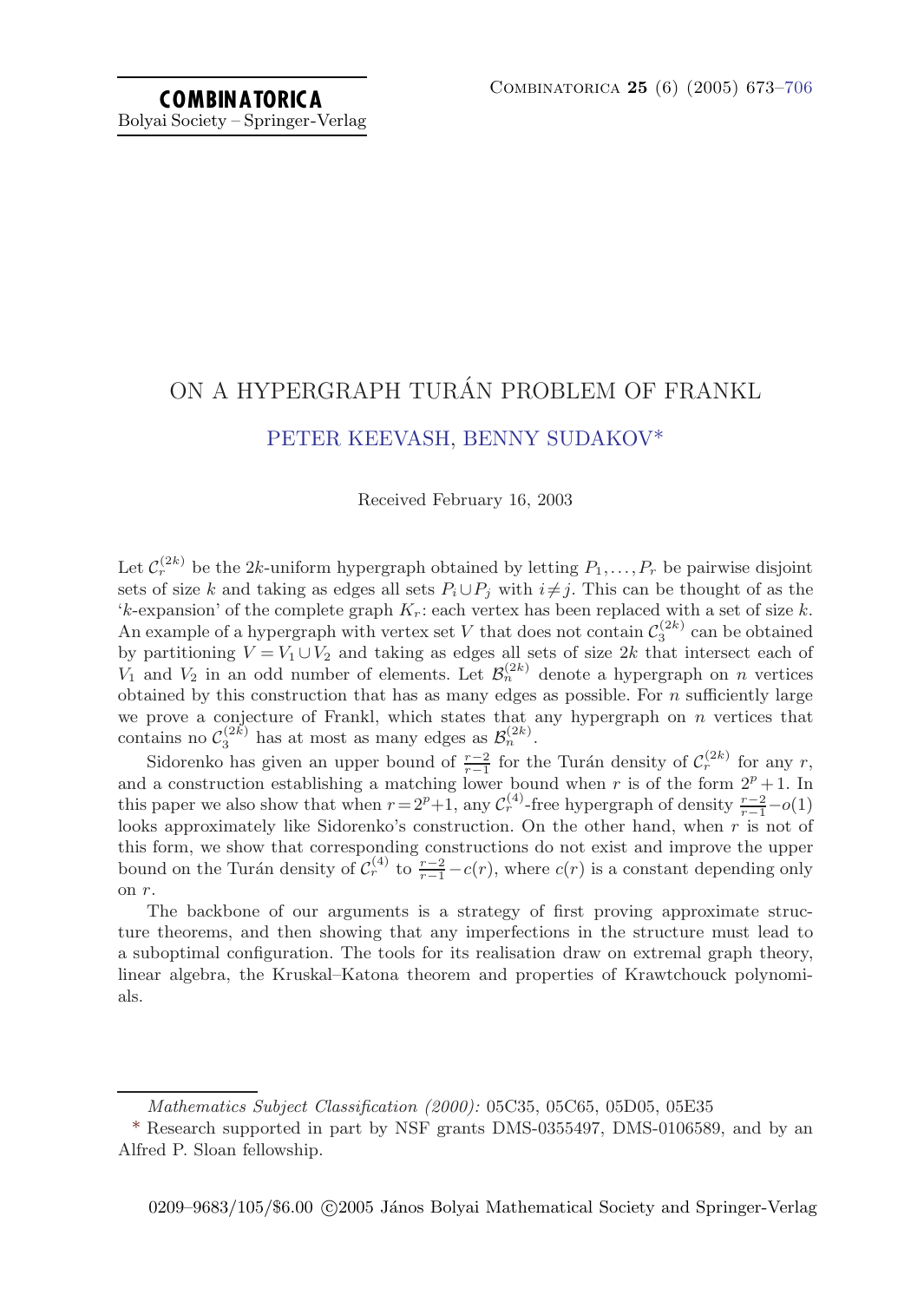#### **1. Introduction**

<span id="page-1-0"></span>Given an r-uniform hypergraph  $\mathcal F$ , the Turán number  $ex(n,\mathcal F)$  of  $\mathcal F$  is the maximum number of edges in an r-uniform hypergraph on  $n$  vertices that does not contain a copy of  $\mathcal F$ . Determining these numbers is one of the main challenges in Extremal Combinatorics. For ordinary graphs (the case  $r=2$ ) a rich theory has been developed, initiated by Turán in 1941, who solved the problem for complete graphs. He also posed the question of finding  $ex(n,\mathcal{K}_{s}^{(r)})$  for complete hypergraphs with  $s>r>2$ , but to this day not one single instance of this problem has been solved. It seems hard even to determine the Turán density, which for general F is defined as  $\pi(\mathcal{F}) =$  $\lim_{n\to\infty} \frac{ex(n,\mathcal{F})}{(n)}$ . The problem of finding the numbers  $ex(n,\mathcal{F})$  when  $r > 2$  is notoriously difficult, and exact results on hypergraph Turán numbers are very rare (see [[3](#page-33-0),[9\]](#page-33-0) for surveys). In this paper we obtain such a result for a sequence of hypergraphs introduced by Frankl.

Let  $\mathcal{C}_r^{(2k)}$  be the 2k-uniform hypergraph obtained by letting  $P_1,\ldots,P_r$  be pairwise disjoint sets of size k and taking as edges all sets  $P_i \cup P_j$  with  $i \neq j$ . This can be thought of as the 'k-expansion' of the complete graph  $K_r$ : each vertex has been replaced with a set of size k. The Turán problem for  $\mathcal{C}_3^{(2k)}$ was first considered by Frankl [\[2](#page-33-0)], who determined the density  $\pi(\mathcal{C}_3^{(2k)}) = 1/2$ .

Frankl obtained a large  $\mathcal{C}_3^{(2k)}$ -free hypergraph on n vertices by partitioning an *n*-element set V into 2 parts  $V_1, V_2$  and taking those edges which intersect each part  $V_i$  in an odd number of elements. When the parts have sizes  $\frac{n}{2} \pm t$  we denote this hypergraph by  $\mathcal{B}^{(2k)}(n,t)$ . To see that it is  $\mathcal{C}_3^{(2k)}$ . free, consider any  $P_1, P_2, P_3$  that are pairwise disjoint sets of k vertices. Then  $|V_1 \cap P_i|$  and  $|V_1 \cap P_j|$  have the same parity for some pair ij, so  $P_i \cup P_j$  is not an edge. Let  $t^*$  be chosen to maximise the number of edges in  $\mathcal{B}^{(2k)}(n,t)$ , and denote any hypergraph obtained in this manner by  $\mathcal{B}_n^{(2k)}$ . Write  $b_{2k}(n)$ for the number of edges in  $\mathcal{B}_n^{(2k)}$ . Frankl [\[2\]](#page-33-0) conjectured that the maximum number of edges in a  $\mathcal{C}_3^{(2k)}$ -free hypergraph is always achieved by some  $\mathcal{B}_n^{(2k)}$ . Our first theorem proves this conjecture for  $n$  sufficiently large.

**Theorem 1.1.** *Let* H *be a* 2k*-uniform hypergraph on* n *vertices that does* not contain a copy of  $C_3^{(2k)}$  and let n be sufficiently large. Then the number *of edges in*  $H$  *is at most*  $b_{2k}(n)$ *, with equality only when*  $H$  *is a hypergraph of the form*  $\mathcal{B}_n^{(2k)}$ .

The proof of this theorem falls naturally into two parts. The first stage is to prove a 'stability' version, which is that any hypergraph with close to the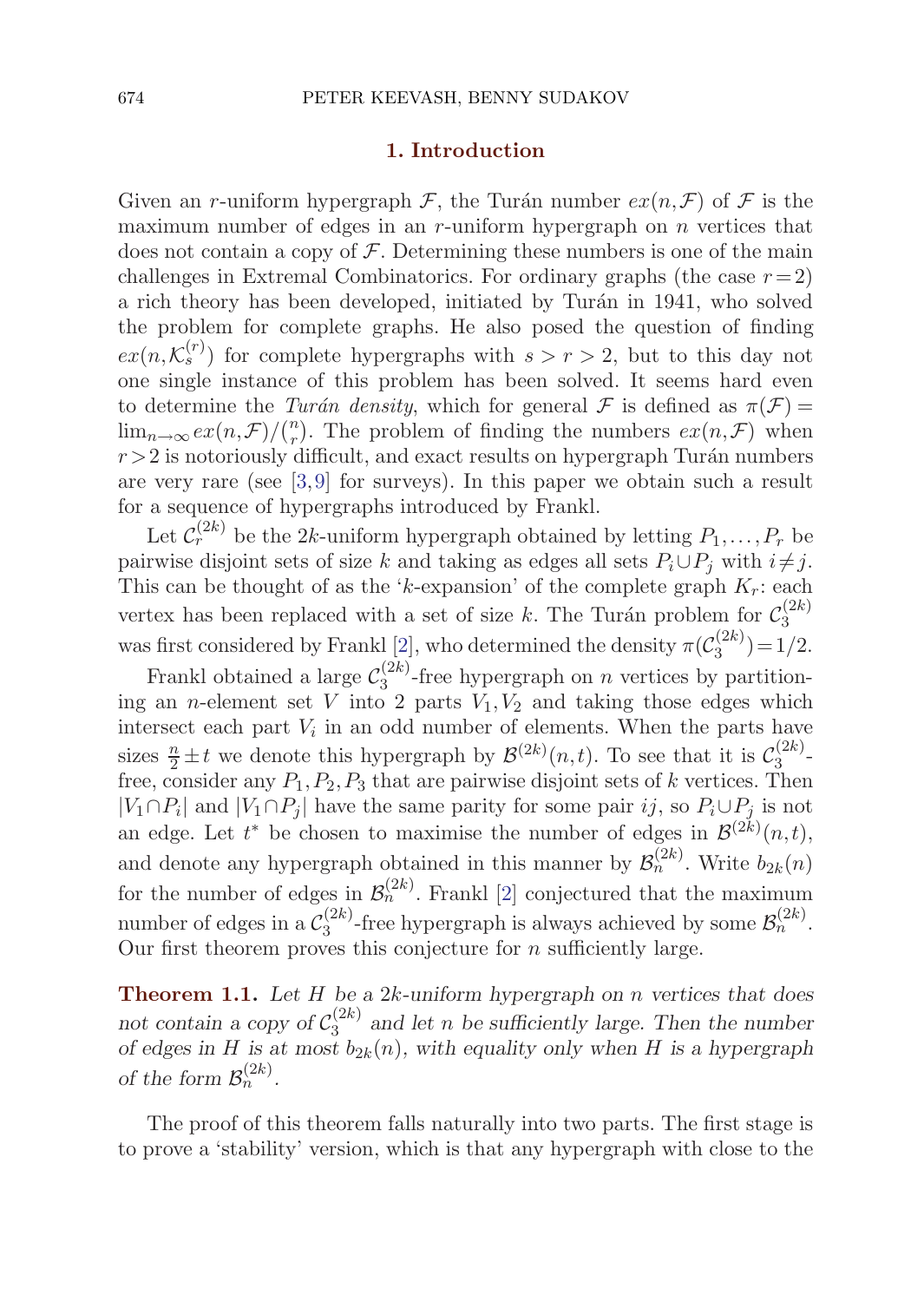<span id="page-2-0"></span>maximum number of edges looks approximately like some  $\mathcal{B}^{(2k)}(n,t)$ . Armed with this, we can analyse any imperfections in the structure and show that they must lead to a suboptimal configuration, so that the optimum is indeed achieved by the construction. This strategy was also used recently in [\[4\]](#page-33-0) to prove the conjecture of Sós on the Turán number of the Fano plane, so this seems to be a useful tool for developing the Turán theory of hypergraphs.

For general r, Sidorenko [\[8](#page-33-0)] showed that the Turán density of  $C_r^{(2k)}$  is at most  $\frac{r-2}{r-1}$ . This is a consequence of Turán's theorem applied to an auxiliary graph  $\tilde{G}$  constructed from a 2k-uniform hypergraph  $H$ ; the vertices of  $G$ are the k-tuples of vertices of  $H$ , and two k-tuples  $P_1, P_2$  are adjacent if  $P_1 \cup P_2$  is an edge of H. He also gave a construction for a matching lower bound when r is of the form  $2^p + 1$ , which we now describe. Let W be a vector space of dimension p over the field  $GF(2)$ , i.e. the finite field with 2 elements  $\{0,1\}$ . Partition a set of vertices V as  $\bigcup_{w\in W}V_w$ . Given t and a t-tuple of vertices  $X = x_1 \cdots x_t$  with  $x_i \in V_{w_i}$  let  $\sum X = \sum_1^t w_i$ . Define a 2kuniform hypergraph H, where a 2k-tuple X is an edge iff  $\sum X \neq 0$ . Observe that this doesn't contain a copy of  $C_r^{(2k)}$ . Indeed, if  $P_1,\ldots,P_r$  are disjoint ktuples then there is some  $i \neq j$  with  $\Sigma P_i = \Sigma P_j$  (by the pigeonhole principle). Then  $\Sigma(P_i \cup P_j) = \Sigma P_i + \Sigma P_j = 0$ , so  $P_i \cup P_j$  is not an edge. To see that this construction can achieve the stated Turán density, choose the partition so that  $|V_w| = |V|/(r-1)$ . Then a random (average) 2k-tuple is an edge with probability  $\frac{r-2}{r-1} + o(1)$ , as can be seen by conditioning on the positions of all but one element.

This construction depends essentially on an algebraic structure, which only exists for certain values of  $r$ . We will show that this is an intrinsic feature of the problem, by proving a stronger upper bound on the Turán density of  $\mathcal{C}_r^{(4)}$  when r is not of the form  $2^p + 1$ .

**Theorem 1.2.** *Suppose*  $r \geq 3$ *, and let* H *be a* 4*-uniform hypergraph on n* vertices with at least  $(\frac{r-2}{r-1} - 10^{-33}r^{-70})(\frac{n}{4})$  edges. If *H* is  $C_r^{(4)}$ -free, then  $r = 2^p + 1$  *for some integer* p.

In contrast to [Theorem 1.1](#page-1-0) this is a result showing that certain constructions do not exist, so it is perhaps surprising that its proof also uses a stability argument. We study the properties of a  $\mathcal{C}_r^{(4)}$ -free hypergraph with density close to  $\frac{r-2}{r-1}$  and show that it gives rise to an edge colouring of the complete graph  $K_{r-1}$  with special properties. Next we prove that for such an edge-colouring there is a natural  $GF(2)$  vector space structure on the colours. Of course, such a space has cardinality  $2^p$ , for some p, so we get a contradiction unless  $r = 2^p + 1$ .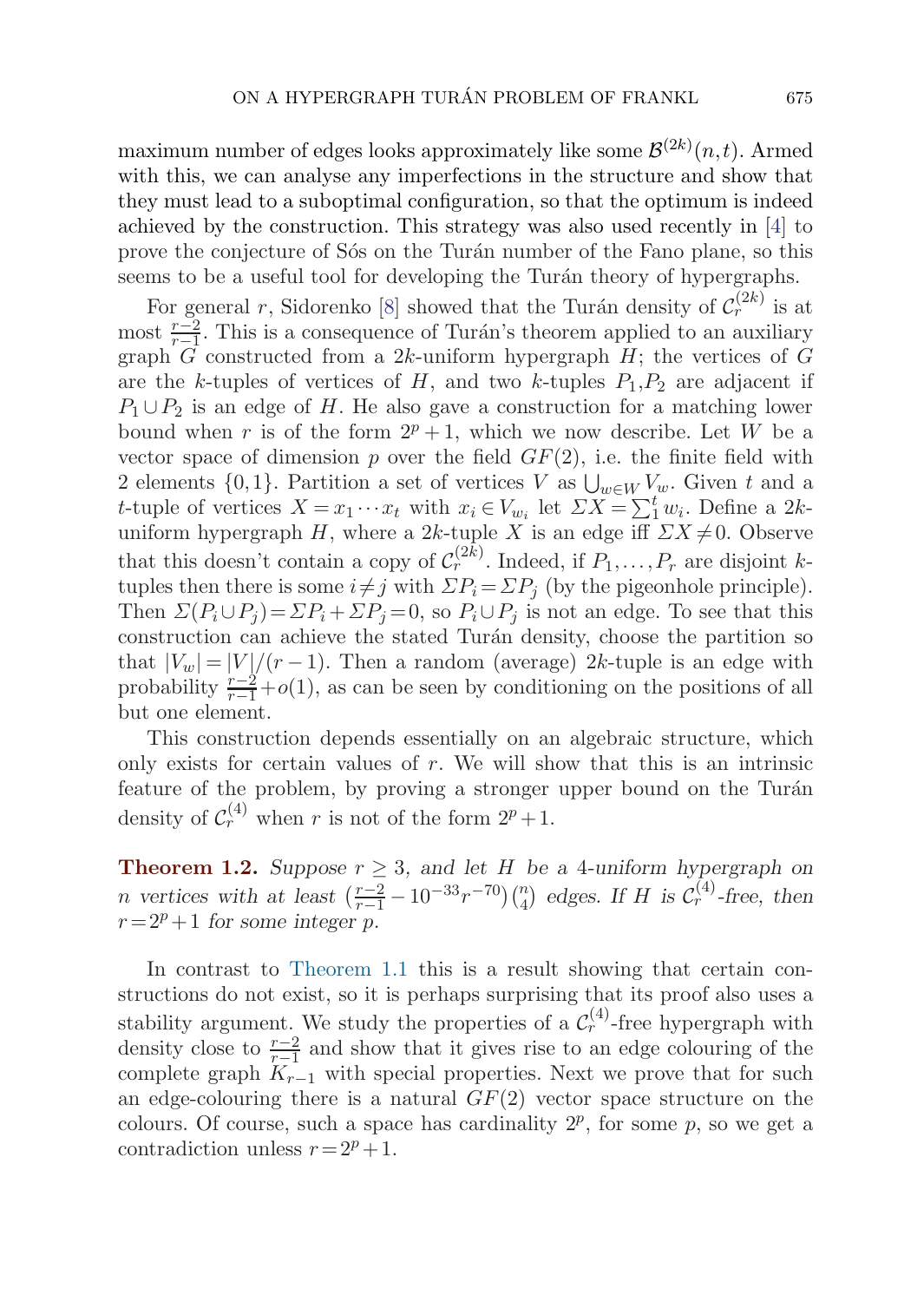<span id="page-3-0"></span>A complication arising in [Theorem 1.1](#page-1-0) is that the optimum construction is not achieved by a partition into two equal parts. Finding  $t$  to maximise the number of edges in  $\mathcal{B}^{(2k)}(n,t)$  is an interesting problem in enumerative combinatorics, equivalent to finding the minima of binary Krawtchouk polynomials. This is a family of polynomials orthogonal with respect to the uniform measure on a *n*-dimensional cube that play an important rôle in the analysis of binary Hamming association schemes (see, e.g., [\[5\]](#page-33-0)). Despite some uncertainty in the location of their minima, the known bounds are sufficient for us to show that some  $\mathcal{B}^{(2k)}(n,t)$  must be optimal.

In the case  $k=2$  one can compute the size of  $\mathcal{B}^{(2k)}(n)$  precisely, and there are considerable simplifications of the argument, so in the next section for illustrative purposes we start by giving a separate proof for this case. [Section 3](#page-11-0) contains a stability theorem for  $\mathcal{C}_3^{(2k)}$  and the general case of [The](#page-1-0)or[em 1.1.](#page-1-0) Then in [Section 4](#page-25-0) we prove a stability result for  $\mathcal{C}_r^{(4)}$  for all r, and use it to establish [Theorem 1.2.](#page-2-0) The [final section](#page-32-0) of the paper contains some concluding remarks.

We will assume throughout this paper that  $n$  is sufficiently large.

## **2.** The Turán number of  $\mathcal{C}_3^{(4)}$

We start by proving Frankl's conjecture for 4-uniform hypergraphs. This will serve to illustrate our method, as it has fewer complications than the general case. In addition, in this case it is easy to compute the Turán numbers of  $\mathcal{C}_3^{(4)}$  precisely.

We recall that  $\mathcal{C}_3^{(4)}$  is the 4-uniform hypergraph with three edges  ${abcd, abef, cdef}.$  We can obtain a large  $\mathcal{C}_3^{(4)}$ -free graph on *n* vertices by partitioning an  $n$ -element set into 2 parts and taking those edges which have 1 point in either class and 3 points in the other. To see this, think of an edge as being the union of 2 different types of pairs of vertices: one type consisting of pairs with both vertices in one class, the other consisting of pairs that have one point of each class. Given any 3 pairs there are 2 of the same type, and these do not form an edge in the construction.

To maximise the number of edges in this bipartite construction, it is not the case that the two parts have sizes as equal as possible, but we will see that the difference in the sizes should be at most of order  $\sqrt{n}$ . Let  $\mathcal{B}(n,t)$ denote the 4-uniform hypergraph obtained by partitioning an n-element set into 2 parts with sizes  $\frac{n}{2} + t$  and  $\frac{n}{2} - t$ , and taking those edges which have 1 point in either class and 3 points in the other. Let  $b(n, t)$  be the number of edges in  $\mathcal{B}(n,t)$  and let  $d(n,t)$  be the degree of any vertex belonging to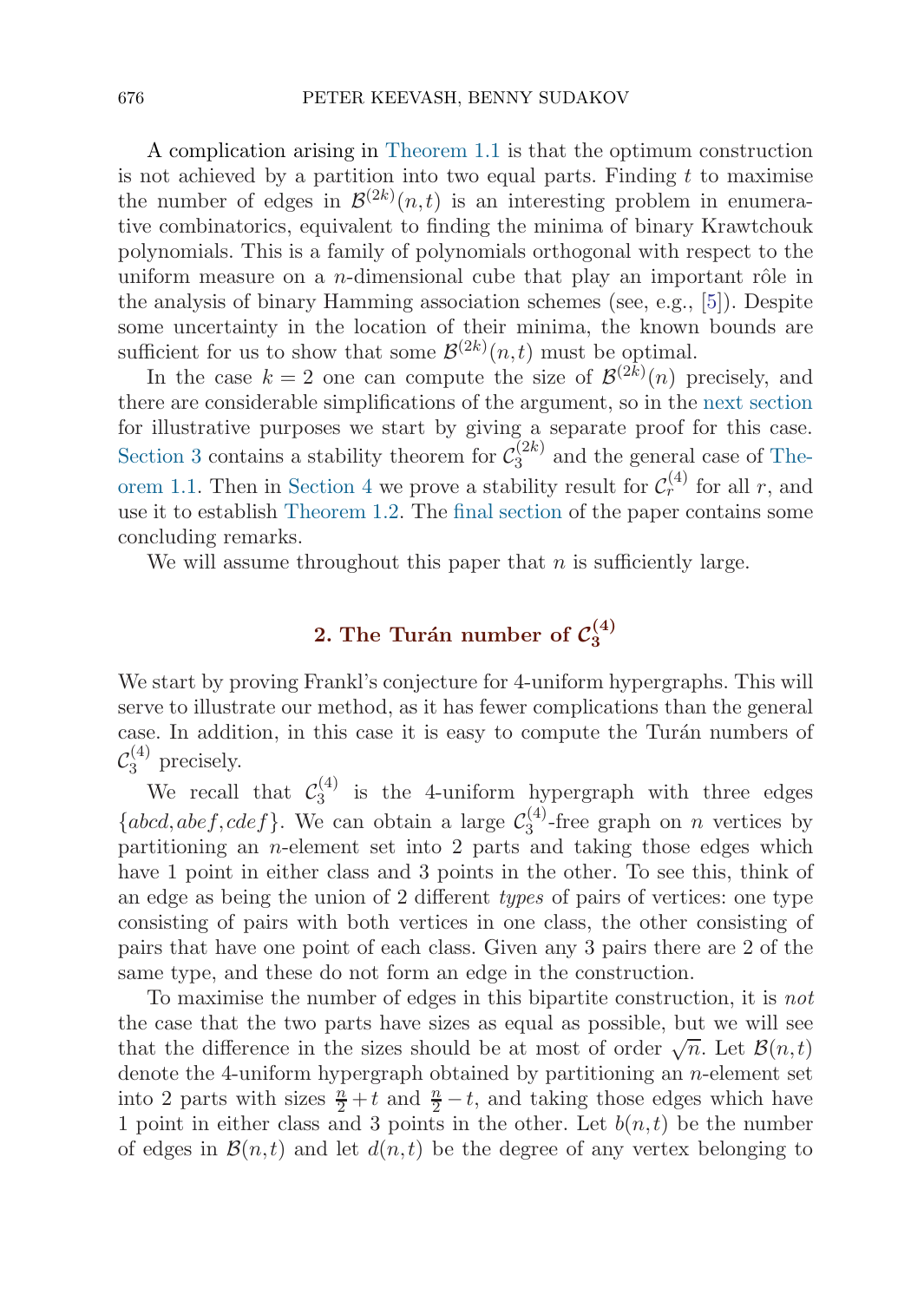<span id="page-4-0"></span>the side with size  $\frac{n}{2} + t$ . Then the vertices on the side with size  $\frac{n}{2} - t$  have degree  $d(n,-t)$ . We will start with some estimates on these parameters. By definition,

$$
b(n,t) = \left(\frac{n}{2} + t\right) \left(\frac{n}{2} - t\right) + \left(\frac{n}{2} - t\right) \left(\frac{n}{2} + t\right)
$$
  
= 
$$
\frac{n^4 - 6n^3 + 8n^2 - 16t^4 - 32t^2 + 24t^2n}{48}
$$
  
= 
$$
\frac{1}{48} \left( \left(n^2 - 3n + 4\right)^2 - \left(4t^2 - 3n + 4\right)^2 \right).
$$

Thus to maximise  $b(n,t)$  we should pick a value of t that minimises  $4t^2-3n+4$ , subject to the restriction that when  $n$  is even  $t$  has to be an integer, and when *n* is odd  $t + \frac{1}{2}$  has to be an integer. Let  $\mathcal{B}_n$  denote a hypergraph  $\mathcal{B}(n, t^*)$ , where  $t^*$  is such a value of t. By symmetry we can take  $t^* > 0$ . There is usually a unique best choice of  $t^*$ , but for some n there are 2 equal choices of  $t^*$ . Note that for any best choice we certainly have  $|t^*-\sqrt{3n/4-1}| \leq 1/2$ .

Let  $b(n)$  be the number of edges in  $\mathcal{B}_n$ . Then

$$
|48b(n) - (n^2 - 3n + 4)^2| = |4(t^*)^2 - 3n + 4|^2 < 50n.
$$

It will be useful later to consider the following estimate which follows immediately from the last inequality for sufficiently large  $n$ 

(2) 
$$
b(n) - b(n-1) > \frac{1}{12}n^3 - \frac{1}{2}n^2.
$$

Next we give an explicit formula for the degrees in  $\mathcal{B}(n,t)$ 

(3)  

$$
d(n,t) = \left(\frac{n}{2} - t\right) \binom{n/2 + t - 1}{2} + \binom{n/2 - t}{3}
$$

$$
= \frac{n^3 - 6n^2 + 8n + 12t^2}{12} + \frac{6tn - 8t^3 - 16t}{12}.
$$

We finish these calculations with an upper bound on the maximum degree of  $\mathcal{B}_n$ 

(4) 
$$
\Delta(n) = \frac{1}{12} (n^3 - 6n^2 + 8n + 12(t^*)^2) + \frac{1}{12} |6t^*n - 8(t^*)^3 - 16t^*|
$$

$$
< \frac{1}{12} n^3 - \frac{1}{2} n^2 + n^{3/2}.
$$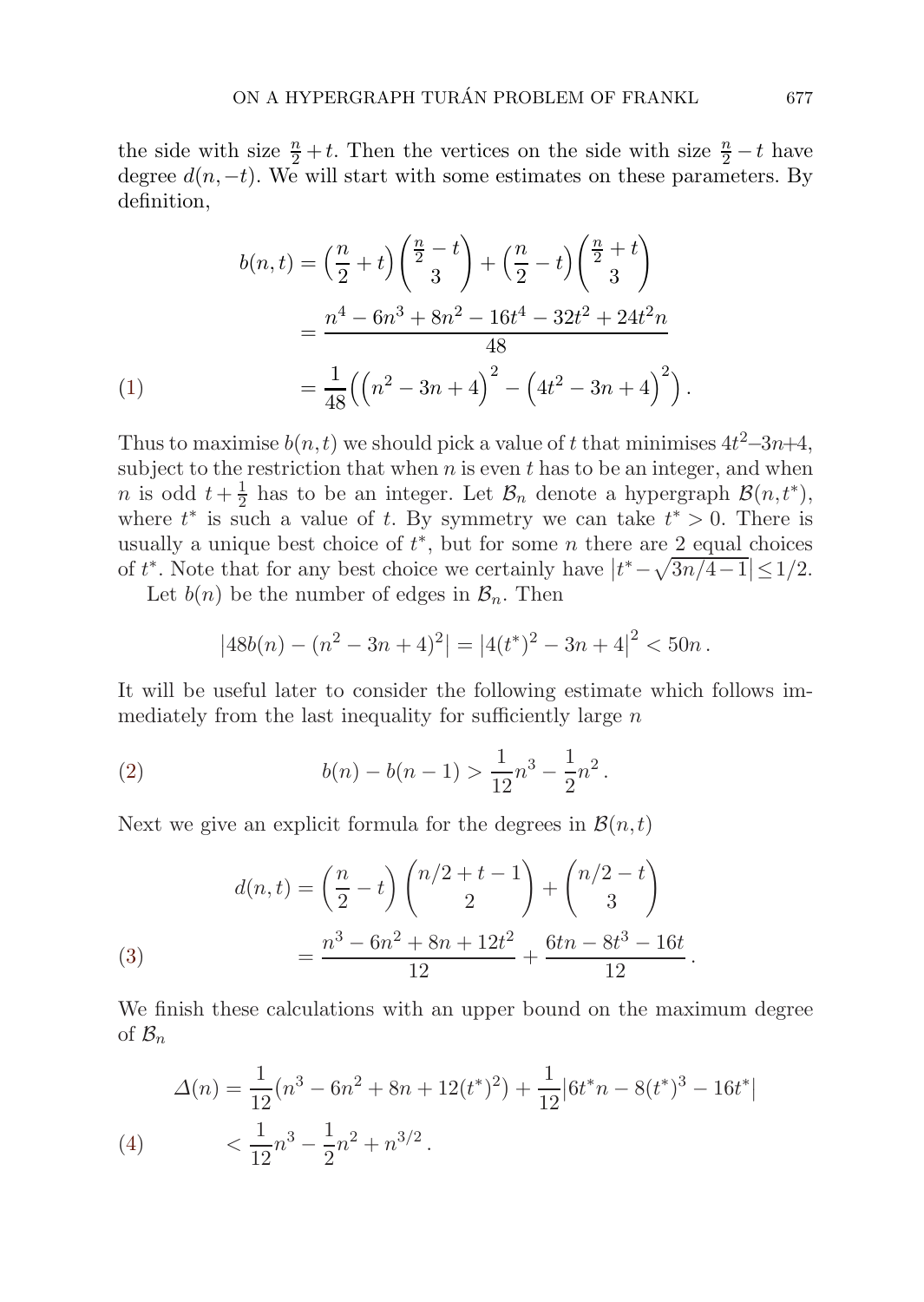<span id="page-5-0"></span>The first step in the proof is to show that any  $\mathcal{C}_3^{(4)}$ -free 4-uniform hypergraph  $H$  with density close to  $1/2$  has the correct approximate structure. To do so we need a few definitions. If we have a partition of the vertex set of H as  $V(H) = V_1 \cup V_2$  we call a 4-tuple of vertices good if it has either 1 point in  $V_1$  and 3 points in  $V_2$  or 1 point in  $V_2$  and 3 points in  $V_1$ ; otherwise we call it bad. With respect to  $H$ , we call a 4-tuple *correct* if it is either a good edge or a bad non-edge; otherwise we call it incorrect. We obtain the following stability result.

**Theorem 2.1.** For every  $\epsilon > 0$  there is  $\eta > 0$  so that if H is a  $\mathcal{C}_3^{(4)}$ -free 4*uniform hypergraph with*  $e(H) > b(n) - \eta n^4$  *then there is a partition of the vertex set as*  $V(H) = V_1 \cup V_2$  *such that all but*  $\epsilon n^4$  4*-tuples are correct.* 

In the proof of this result we need a special case of the Simonovits stability theorem [\[10\]](#page-33-0) for graphs, which we recall. It states that for every  $\epsilon' > 0$  there is  $\eta' > 0$  such that if G is a triangle free graph on N vertices with at least  $(1-\eta')\binom{N}{2}/2$  edges then there is a partition of the vertex set as  $V(G) = U_1 \cup U_2$ with  $e_G(U_1) + e_G(U_2) < \epsilon' N^2$ .

**Proof of Theorem 2.1.** Define an auxiliary graph G whose vertices are all pairs of vertices of  $H$ , and where the pairs ab and cd are adjacent exactly when abcd is an edge of H. Since H is  $\mathcal{C}_3^{(4)}$ -free we see that G is triangle-free. Also, each edge of H creates exactly 3 edges in G (corresponding to the 3 ways of breaking a 4-tuple into pairs) so

$$
e(G) > 3(b(n) - \eta n^4) > (1 - 50\eta) \frac{1}{2} \binom{\binom{n}{2}}{2}.
$$

Choose  $\eta$  so that Simonovits stability applies with  $\eta' = 50\eta$ ,  $N = \binom{n}{2}$  and  $\epsilon' = \epsilon^2/500$ . We can also require that  $\eta < \epsilon^2/500$ . We get a partition of the pairs of vertices of H as  $U_1 \cup U_2$ , where all but  $\epsilon' N^2 < \epsilon^2 n^4/2000$  edges of H are formed by taking a pair from  $U_1$  and a pair from  $U_2$ .

We will call the pairs in  $U_1$  red, and the pairs in  $U_2$  blue. A 4-tuple abcd will be called *properly coloured* if either

(i) abcd is an edge of H and each of the 3 sets  $\{ab, cd\}$ ,  $\{ac, bd\}$ ,  $\{ad, bc\}$  has one red pair and one blue pair, or

(ii) abcd is not an edge and each of the 3 sets  $\{ab, cd\}$ ,  $\{ac, bd\}$ ,  $\{ad, bc\}$  consists of two pairs with the same colour.

An improperly coloured 4-tuple is either an edge that is the union of two pairs of the same colour or a non-edge which is the union of two pairs with different colours. There are at most  $\epsilon^2 n^4/2000$  of the former 4-tuples, and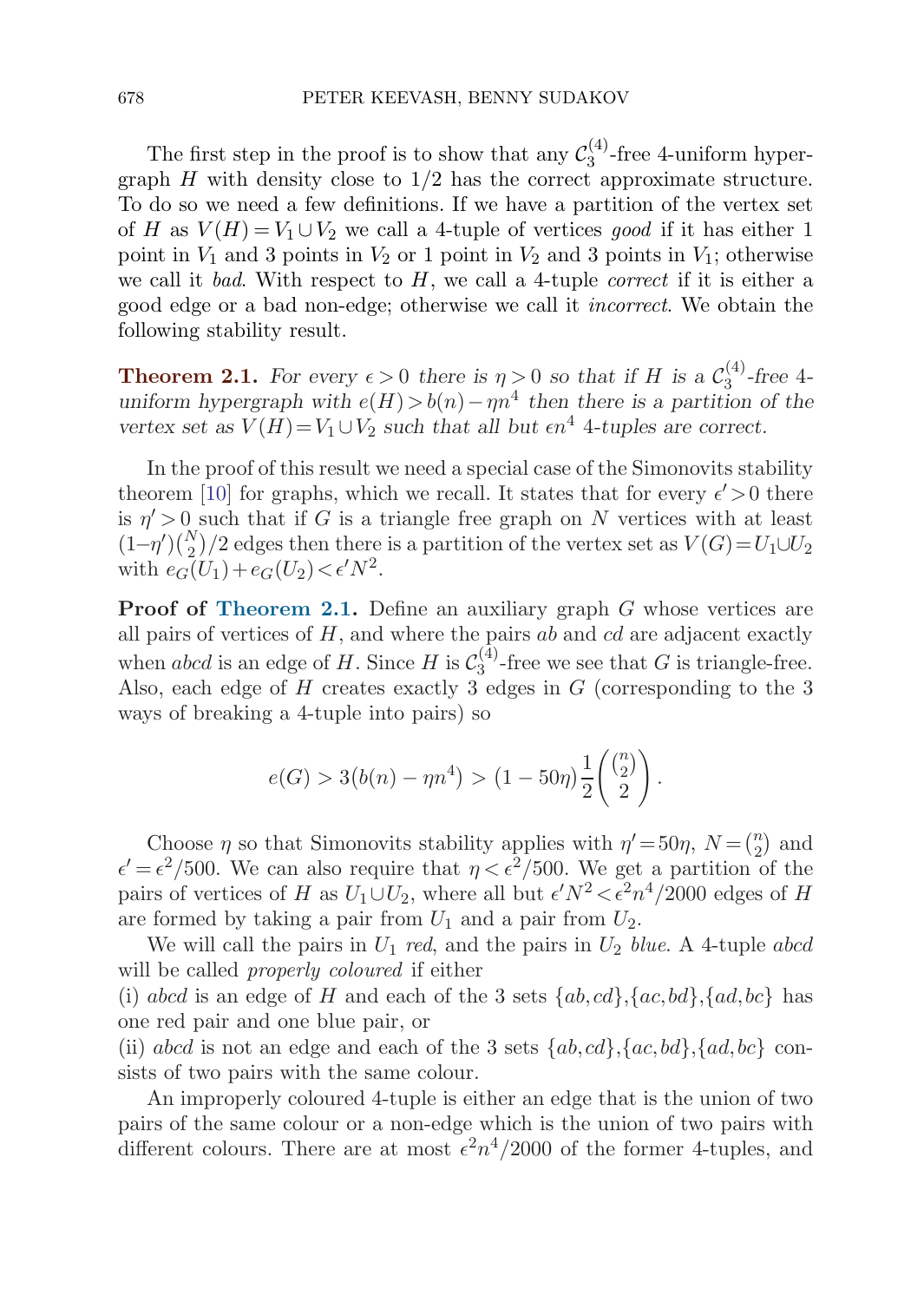the number of latter is at most

$$
|U_1||U_2| - (e(G) - \epsilon' N^2) \le \frac{50\eta N^2}{2} + \epsilon' N^2 \le \left(\frac{50\eta}{16} + \epsilon'/4\right)n^4 < \epsilon^2 n^4/140.
$$

Therefore all but  $(\epsilon^2/140 + \epsilon^2/2000)n^4 < \epsilon^2 n^4/130$  4-tuples are properly coloured.

A simple counting argument shows that there is a pair ab so that for all but  $\binom{4}{2} (\epsilon^2 n^4/130)/\binom{n}{2} < \epsilon^2 n^2/10$  other pairs cd the 4-tuple abcd is properly coloured. Without loss of generality ab is red. Partition the vertices of  $V - ab$ into 4 sets according to the colour of the edges they send to  $\{a, b\}$ . We label these sets  $RR,BB,RB,BR$ , where R means 'red', B means 'blue' and a vertex c belongs to the set that labels the colours of the edges  $ca, cb$  in this order. Note that if c is in RR and d is in RB then ca and db are coloured red and blue, whereas cb and da are are both red, so abcd is improperly coloured. We deduce that one of RR and RB has size at most  $\epsilon n/3$ , since otherwise we would have at least  $\epsilon^2 n^2/9$  improperly coloured 4-tuples containing ab. The same argument applies when take one point from each of BB and RB, or  $RR$  and  $BR$ , or  $BB$  and  $BR$ . Therefore, either  $RB$  and  $BR$  each have size at most  $\epsilon n/3$ , or RR and BB each have size at most  $\epsilon n/3$ .

In the case when RB and BR each have size at most  $\epsilon n/3$  we look at the pairs in  $RR \cup BB$ . If c and d are both in RR then both of the opposite pairs  ${ac,bd}$  and  ${ad,bc}$  are coloured red. If cd is coloured blue then abcd is improperly coloured, so all but at most  $\epsilon^2 n^2/10$  pairs in RR are coloured red. Similarly all but at most  $\epsilon^2 n^2/10$  pairs in BB are coloured red, and all but at most  $\epsilon^2 n^2/10$  pairs with one vertex in RR and one in BB are coloured blue. Define a partition  $V = V_1 \cup V_2$ , where  $V_1$  contains RR,  $V_2$ contains BB and the remaining vertices are distributed arbitrarily. Note that all the incorrect 4-tuples with respect to this partition belong to the one of the following three groups.

(i) Improperly coloured 4-tuples. There are at most  $\epsilon^2 n^4/130$  of those.

(ii) Properly coloured 4-tuples which use at least one vertex in  $RB \cup BR$ . There are at most  $(2\epsilon n/3) {n \choose 3}$  such 4-tuples.

(iii) Properly coloured 4-tuples which contain either a red pair of vertices with one vertex in  $RR$  and one in  $BB$ , or contain a blue pair of vertices from RR or from BB. There at most  $(3\epsilon^2 n^2/10)\binom{n}{2}$  such 4-tuples.

Therefore all but at most  $\frac{\epsilon^2 n^4}{130} + 2\frac{\epsilon n}{3} {n \choose 3} + 3\frac{\epsilon^2 n^2}{10} {n \choose 2} < \epsilon n^4$  4-tuples are correct with respect to this partition.

The case when RR and BB each have size at most  $\epsilon n/3$  can be treated similarly. Here the conclusion is that all but at most  $\epsilon^2 n^2/5$  pairs within RB or BR are coloured blue, and all but at most  $\epsilon^2 n^2/10$  pairs with one vertex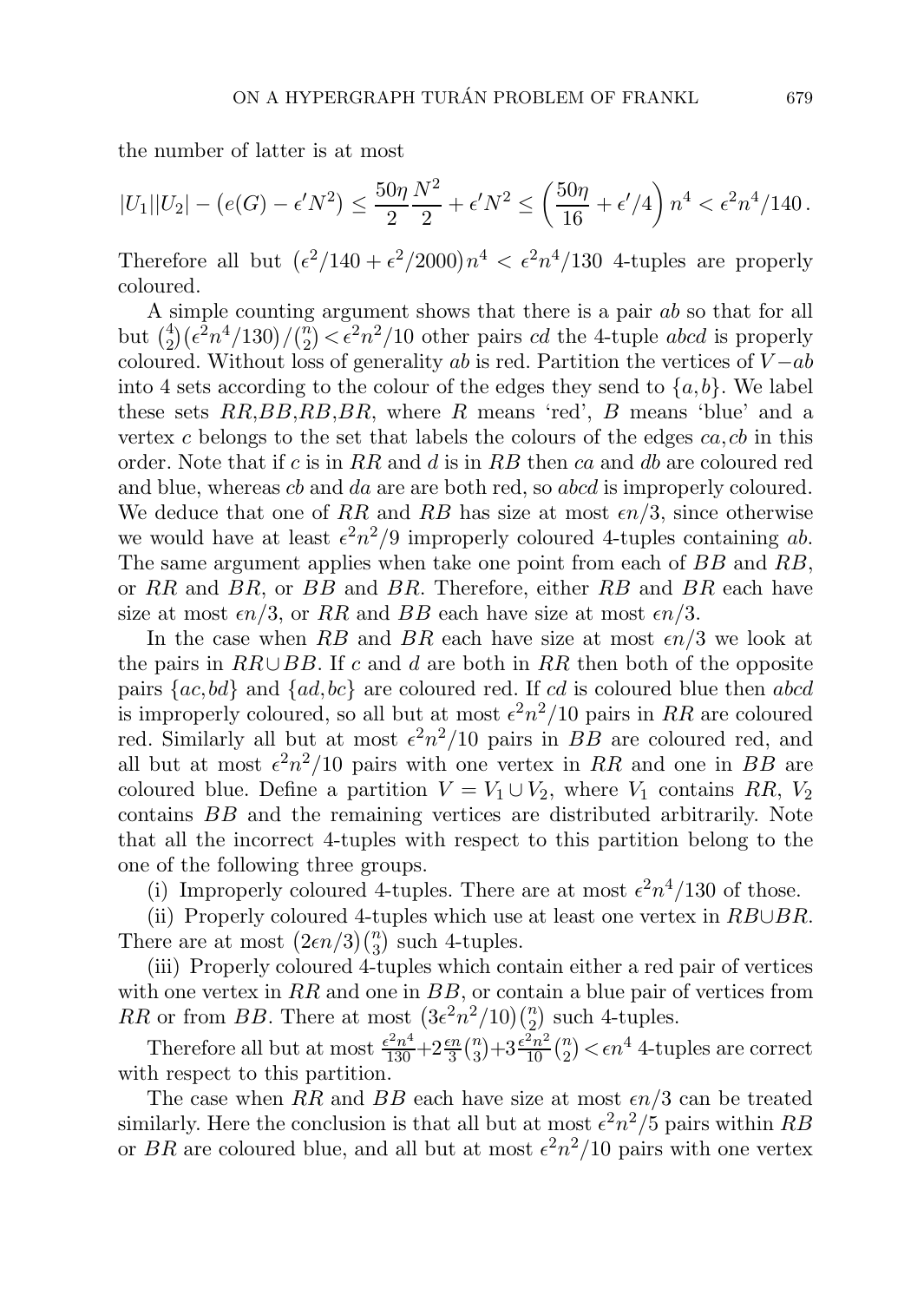<span id="page-7-0"></span>in  $RB$  and one in  $BR$  are coloured red. Then, similarly as above one can show that with respect to a partition where  $V_1$  contains  $RB$ ,  $V_2$  contains BR and the remaining vertices are distributed arbitrarily, all but at most  $\epsilon n^4$  4-tuples are correct.

Using the stability theorem we can now prove the following exact Turán result.

**Theorem 2.2.** *Let* H *be a* 4*-uniform hypergraph on* n *vertices that does* not contain a copy of  $C_3^{(4)}$  and let n be sufficiently large. Then the number *of edges in* H *is at most* b(n)*, with equality only when* H *is one of at most* 2 *hypergraphs*  $\mathcal{B}_n$ .

**Proof.** Let H be a 4-uniform hypergraph on n vertices, which has  $e(H)$  $b(n)$  and contains no  $\mathcal{C}_3^{(4)}$ . First we claim that we can assume that H has minimum degree at least  $b(n)-b(n-1)$ . Indeed, suppose that we have proved the result under this assumption for all  $n \geq n_0$ . Construct a sequence of hypergraphs  $H = H_n, H_{n-1}, \ldots$  where  $H_{m-1}$  is obtained from  $H_m$  by deleting a vertex of degree less than  $b(m)-b(m-1)$ . By setting  $f(m)=e(H_m)-b(m)$  we have  $f(n) \geq 0$  and  $f(m) \geq f(m+1)+1$ . If we can continue this process to obtain a hypergraph  $H_{n_0}$  then  $n-n_0 \le \sum_{m=n_0}^{n-1} (f(m)-f(m+1)) \le f(n_0) \le {n_0 \choose 4}$ , which is a contradiction for  $n$  sufficiently large. Otherwise we obtain a hypergraph  $H_{n'}$  with  $n > n' > n_0$  having minimal degree at least  $b(n') - b(n' - 1)$  and without a  $\mathcal{C}_3^{(4)}$ . Then by the above assumption  $e(H_{n'}) \leq b(n')$  and again we obtain a contradiction, since

$$
e(H) = e(H_n) \le b(n') + \sum_{n' < m \le n} \left( b(m) - b(m-1) - 1 \right) < b(n).
$$

Substituting from equation  $(2)$  $(2)$  $(2)$  we can assume H has minimum degree

(5) 
$$
\delta(H) \ge b(n) - b(n-1) > \frac{1}{12}n^3 - \frac{1}{2}n^2.
$$

Given a partition of  $V(H) = V_1 \cup V_2$ , we call an edge abcd of H good if abcd is a good 4-tuple (as defined before) with respect to this partition; otherwise we call it bad. By [Theorem 2.1](#page-5-0) there is a partition with all but at most  $10^{-25}n^4$  edges of H being good. Let  $V(H) = V_1 \cup V_2$  be the partition which minimises the number of bad edges. With respect to this partition, every vertex belongs to at least as many good edges as bad edges, or we can move it to the other class of the partition. Also, by definition, there are at most  $b(n)$  good 4-tuples with respect to any partition. We must have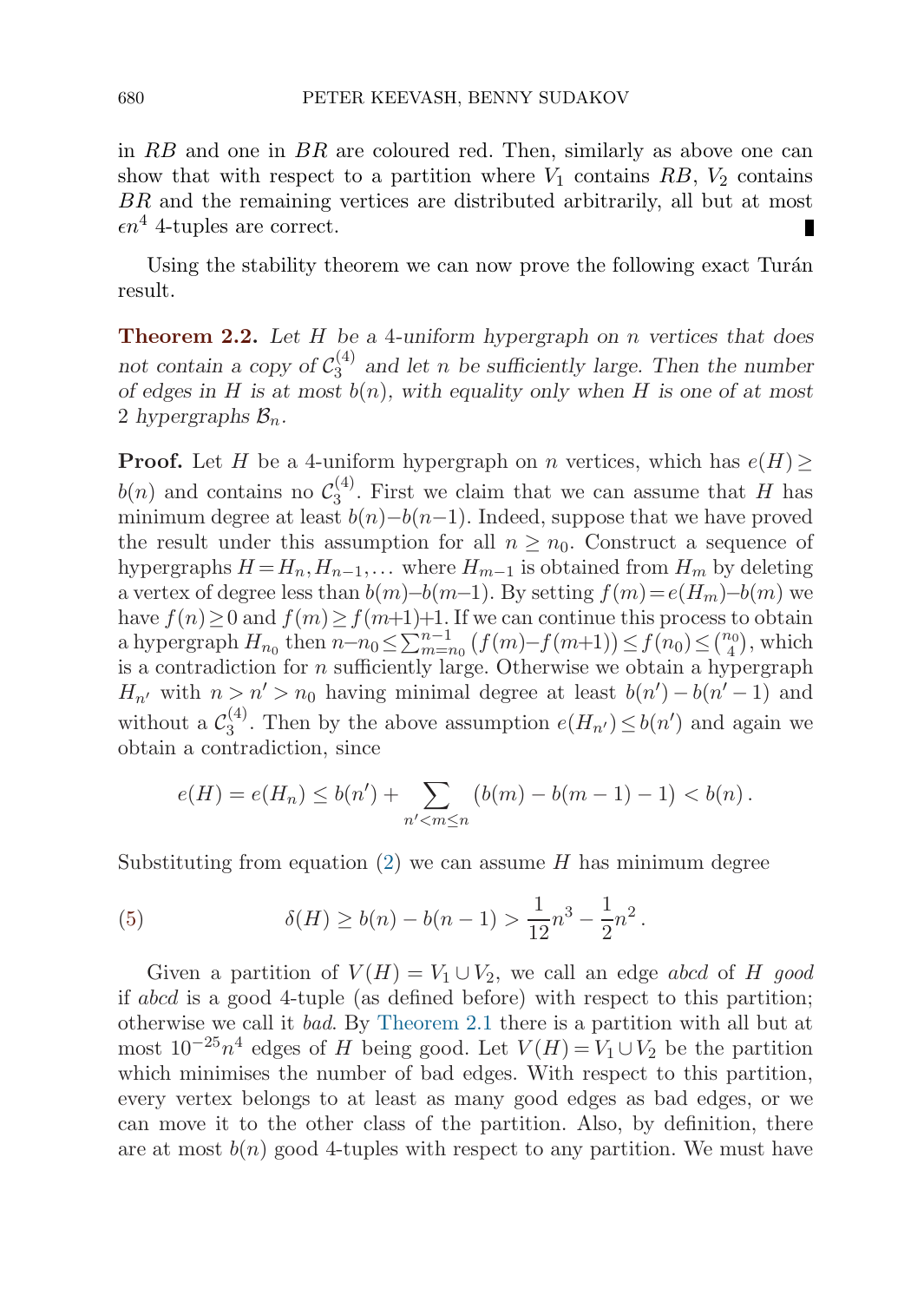<span id="page-8-0"></span> $||V_1| - n/2| < 10^{-6}n$  and  $||V_2| - n/2| < 10^{-6}n$ . Otherwise by equation [\(1\)](#page-4-0) we get

$$
e(H) < \frac{1}{48} \left( \left( n^2 - 3n + 4 \right)^2 - \left( 4 \cdot 10^{-12} n^2 - 3n + 4 \right)^2 \right) + 10^{-25} n^4 < b(n),
$$

which is a contradiction.

Note that there is no pair of vertices ab for which there are both  $10^{-10}n^2$ pairs cd such that abcd is a good edge and  $10^{-10}n^2$  pairs ef such that  $abef$  is an bad edge. Indeed, each such cd and  $ef$  which are disjoint give a 4-tuple  $cdef$  which is good, but cannot be an edge as it would create a  $\mathcal{C}_3^{(4)}$ . Moreover, every 4-tuple can be obtained at most 3 times in this way, and every  $cd$  is disjoint from all but at most  $2n$  pairs  $ef$ . Thus at least  $10^{-10}n^2(10^{-10}n^2-2n)/3>10^{-21}n^4$  good 4-tuples are not edges of H, and therefore  $e(H) < b(n) - 10^{-21}n^4 + 10^{-25}n^4 < b(n)$ , which is a contradiction.

The next step of the proof is the following claim.

### **Claim 2.3.** *Any vertex of* H *is contained in at most*  $10^{-5}n^3$  *bad edges.*

**Proof.** Suppose some vertex a belongs to  $10^{-5}n^3$  bad edges. Call another vertex b good if there are at most  $10^{-10}n^2$  pairs cd such that abcd is a bad edge, otherwise call b bad. By the above discussion, for every bad vertex b there are at most  $10^{-10}n^2$  pairs *ef* such that *abef* is a good edge. Note that there are at least  $10^{-5}n$  bad vertices, otherwise we would only have at most  $10^{-5}n \cdot \binom{n}{2} + (1-10^{-5})n \cdot 10^{-10}n^2 < 10^{-5}n^3$  bad edges through a, which is contrary to our assumption. By choice of partition there are at least as many good edges containing  $a$  as bad. We know that  $a$  has degree at least  $\frac{1}{12}n^3 - \frac{1}{2}n^2$ , at least half of which is good, so there are at least  $n/24$  good vertices.

Suppose that the number of good vertices is  $\alpha n$ , and so there are  $(1-\alpha)n-$ 1 bad vertices. We can count the edges containing  $a$  as follows. By definition there are at most  $10^{-10}n^3$  such good edges containing a bad vertex, and at most  $10^{-10}n^3$  such bad edges containing a good vertex. Now we bound the number of remaining good edges. Note that these edges only contain good vertices. Looking at the vertices of such an edge in some order, we can select the first 2 vertices in  $\alpha n(\alpha n-1)$  ways. Since the edge is good, the choice of 2 vertices together with a restricts the fourth vertex to lie in some particular class  $V_i$ , so it can be chosen in at most  $(\frac{1}{2}+10^{-6})n$  ways. Note that we have counted each edge 6 times, so we get at most  $\alpha n(\alpha n - 1)(\frac{1}{2} + 10^{-6})n/6 <$  $(\alpha^2 + \frac{1}{2} \cdot 10^{-5})\frac{1}{2}$  $\frac{1}{2}$ ( $\frac{n}{3}$ ) edges. Similarly there are at most  $((1-\alpha)^2 + \frac{1}{2} \cdot 10^{-5})\frac{1}{2}$  $rac{1}{2}$  $\binom{n}{3}$ remaining bad edges through a. Since  $1/24 \le \alpha \le 1-10^{-5}$ , in total the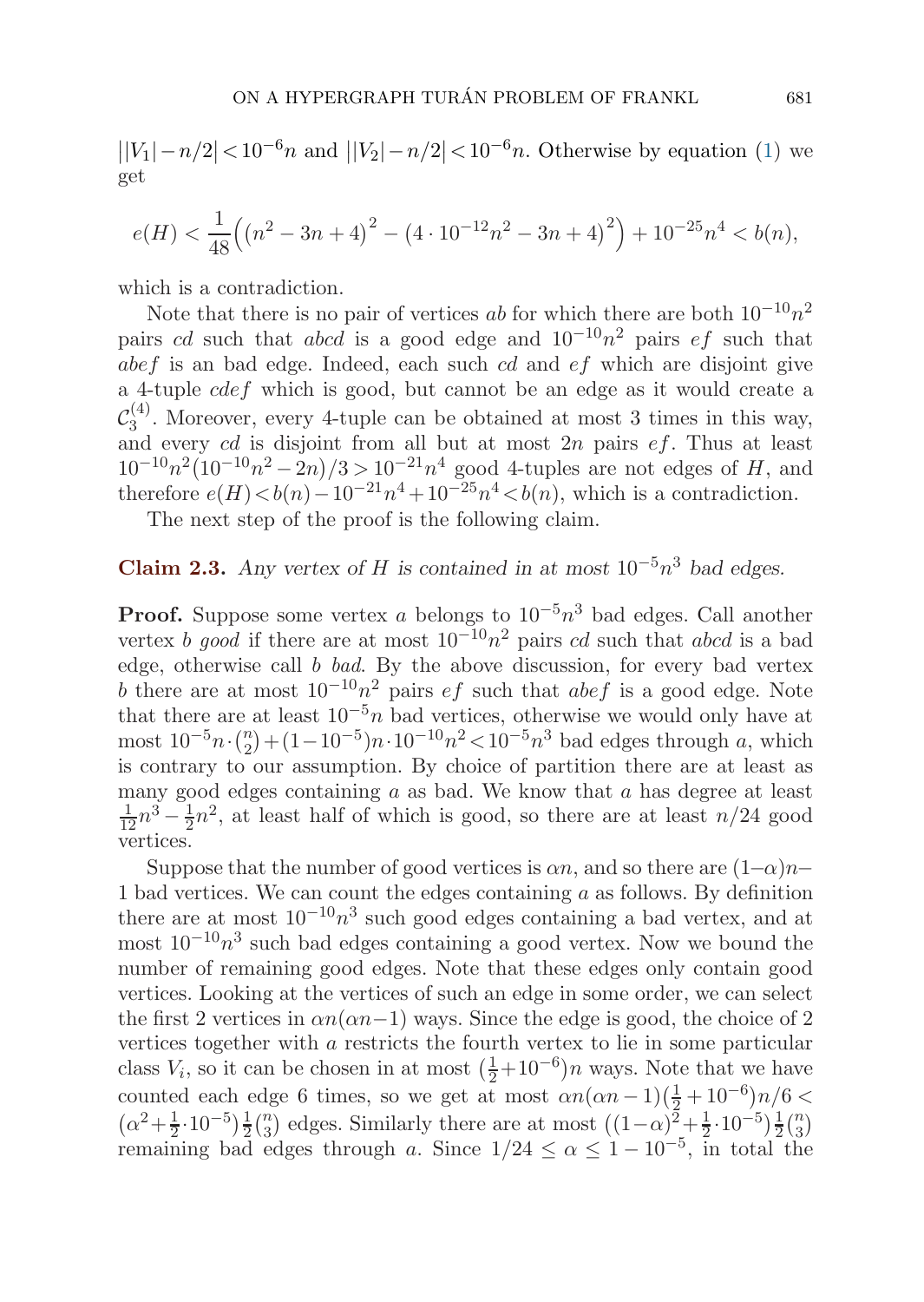number of edges containing a is bounded by

$$
\left(\alpha^2 + \frac{1}{2} \cdot 10^{-5}\right) \frac{1}{2} {n \choose 3} + \left((1 - \alpha)^2 + \frac{1}{2} \cdot 10^{-5}\right) \frac{1}{2} {n \choose 3} + 2 \cdot 10^{-10} n^3
$$
  

$$
< \frac{1}{12} n^3 - \frac{1}{2} n^2 < \delta(H).
$$

This contradiction proves the claim.

Now write  $|V_1| = n/2 + t$ ,  $|V_2| = n/2 - t$  with  $-10^{-6}n < t < 10^{-6}n$ . By possibly renaming the classes (i.e. replacing t with  $-t$ ) we can assume that  $d(n, t) \leq d(n, -t)$ . Then any vertex of  $V_1$  belongs to  $d(n, t)$  good 4-tuples. Now  $d(n, t)$  is the minimum degree of  $\mathcal{B}(n, t)$ , which is certainly at most the maximum degree of  $\mathcal{B}_n$ . Comparing with equation [\(4\)](#page-4-0) we see that any vertex of  $V_1$  belongs to at most  $\frac{1}{12}n^3 - \frac{1}{2}n^2 + n^{3/2}$  good 4-tuples. From now on this will be the only property of  $V_1$  we use that might possibly not be a property of  $V_2$ . We will eventually end up showing the same bound on the number of good 4-tuples containing a vertex of  $V_2$ . Then the whole argument will apply verbatim switching  $V_1$  for  $V_2$ .

We will use this property in the following manner. Suppose  $\alpha$  is a vertex of  $V_1$  for which K of the good 4-tuples containing a are not edges of H. Then there are at most  $\frac{1}{12}n^3 - \frac{1}{2}n^2 + n^{3/2} - K$  good edges containing a, so by [\(5](#page-7-0)) there must be at least

$$
\delta(H) - \left(\frac{1}{12}n^3 - \frac{1}{2}n^2 + n^{3/2} - K\right)
$$
  
\n
$$
\ge \left(\frac{1}{12}n^3 - \frac{1}{2}n^2\right) - \left(\frac{1}{12}n^3 - \frac{1}{2}n^2 + n^{3/2} - K\right) = K - n^{3/2}
$$

bad edges containing a. Similarly, if  $a'$  is a vertex in  $V_2$  then it belongs to at most

$$
d(n,-t) = \frac{1}{12}(n^3 - 6n^2 + 8n + 12t^2) + \frac{1}{12}|6tn - 8t^3 - 16t| < \frac{1}{12}n^3 - \frac{1}{2}n^2 + 10^{-6}n^3
$$

good edges. Thus, if it belongs to  $L$  good 4-tuples which are not edges of  $H$ then it must belong to at least  $L-10^{-6}n^3$  bad edges.

Suppose for the sake of contradiction that there is some bad edge incident with  $V_1$ . Denote the set of bad edges containing some vertex v by  $\mathcal{Z}(v)$ . Let  $a$  be a vertex in  $V_1$  belonging to the maximum number of bad edges and let  $Z = |Z(a)|$ . Note that  $Z > 0$ . For every bad edge abcd containing a, consider a partition of its vertices into pairs, say  $ac$  and  $bd$ . Recall that there are 2 types of pairs, one type consisting of pairs with both vertices in one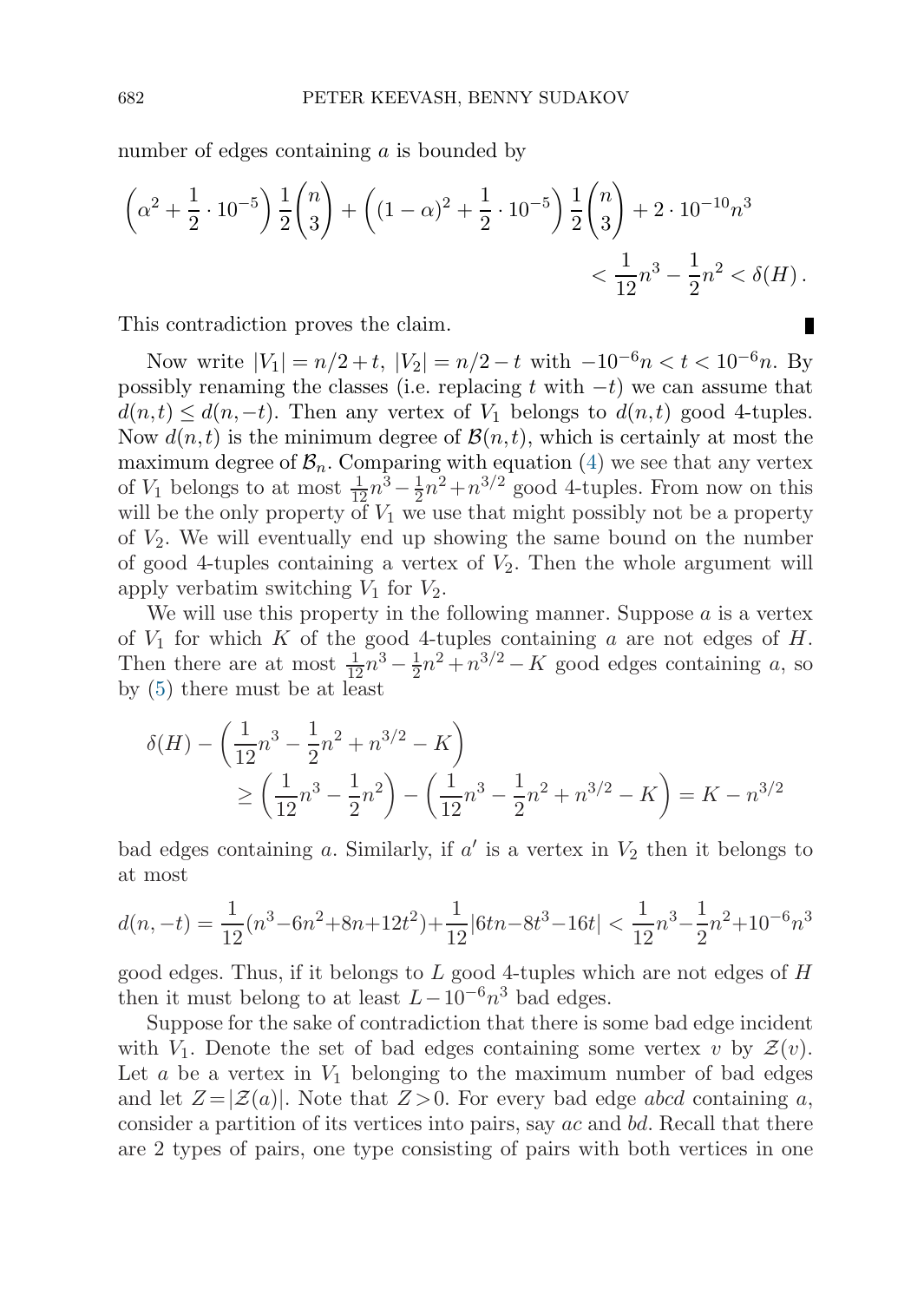class, the other consisting of pairs that have one point of each class. By definition of a bad edge, ac and bd are pairs of the same type. If  $ef$  is any pair of the other type which is disjoint from both of them, then acef and bdef are good 4-tuples. One of them is not an edge of H, or we get a  $\mathcal{C}_3^{(4)}$ . The number of such pairs *ef* is clearly at least

$$
\min\left\{ (|V_1| - 4)(|V_2| - 4), \binom{|V_1| - 4}{2} + \binom{|V_2| - 4}{2} \right\}
$$
  
 
$$
\geq \left( \frac{1}{4} - 10^{-12} \right) n^2 - O(n) > n^2/5.
$$

Let  $\mathcal{Z}_1(a)$  be those bad edges for which there is some partition into pairs ac and bd, so that for at least  $n^2/10$  of the pairs *ef* defined above, the good 4-tuple acef is not an edge. Let  $\mathcal{Z}_2(a) = \mathcal{Z}(a) - \mathcal{Z}_1(a)$ , and write  $Z_i = |\mathcal{Z}_i(a)|$ for  $i=1,2$ . Then one of  $Z_1,Z_2$  is at least  $Z/2$ .

**Case 1.** Suppose  $Z_1 \geq Z/2$ . Let C be the (non-empty) set of vertices c such that there is some edge abcd in  $\mathcal{Z}_1(a)$ , and acef is a good non-edge for at least  $n^2/10$  pairs ef. Then we have at least  $|C|n^2/30$  good non-edges containing  $a$ , as we count each  $acef$  at most 3 times. This implies that there are at least  $|C|n^2/30-n^{3/2} \ge |C|n^2/31$  bad edges containing a and therefore  $n^2/31 \leq Z/|C|$ . Since every edge in  $\mathcal{Z}_1(a)$  contains at most 3 vertices of C there exists  $c \in C$  which is contained in at least  $|\mathcal{Z}_1(a)|/(3|C|)=Z_1/(3|C|) \geq$  $Z/(6|C|) > n^2/200$  bad edges. Fix one such c.

Note that a graph with  $n$  vertices and  $m$  edges contains a matching of size at least  $m/2n$ , since otherwise there is a set of fewer than  $m/n$  vertices that cover all the edges of the graph, which is impossible by direct counting. Consider the set of pairs bd such that abcd is a bad edge. Then there exists a matching M of size at least  $n/400$  so that for each bd in M we have that  $abcd$  is a bad edge of  $H$ . Partition such an edge into pairs  $ab$  and  $cd$ . Then, as we explained above, there are at least  $n^2/5$  pairs  $ef$  such that one of the 4-tuples abef and cdef is a good non-edge. Since  $M$  is a matching we count each such 4-tuple at most 3 times, so one of a or c belongs to at least  $\frac{1}{3} \cdot \frac{1}{2} \cdot \frac{n^2}{5} \cdot \frac{n}{400} = n^3/12000$  good non-edges. Therefore it belongs to at least  $n^3/12000-10^{-6}n^3>10^{-5}n^3$  bad edges, which contradicts [Claim 2.3.](#page-8-0)

**Case 2.** Now suppose  $Z_2 \geq Z/2$ . Note that every bad edge containing a contains at least one other point of  $V_1$ , so there is some  $b \in V_1$  belonging to at least  $Z_2/n$  edges of  $\mathcal{Z}_2(a)$ . Fix one such b. Suppose cd is a pair such that abcd is in  $\mathcal{Z}_2(a)$ , and consider any partition of abcd into pairs  $p_1$ ,  $p_2$  with a in  $p_1$  and b in  $p_2$ . Then, by definition of  $\mathcal{Z}_2(a)$ , there are at least  $n^2/10$  pairs ef such that  $p_2 \cup e f$  is a good non-edge. Let C be the set of vertices c for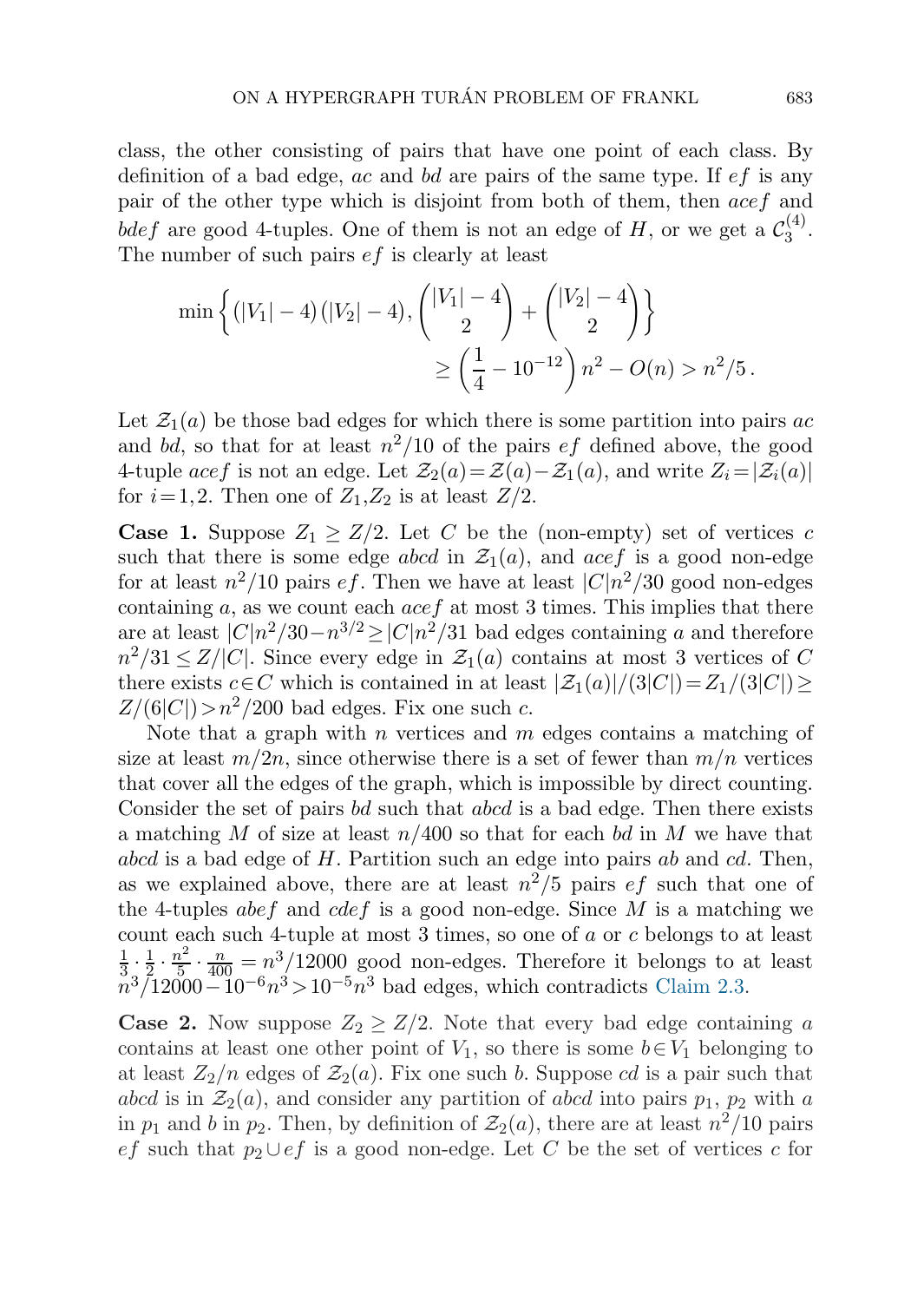<span id="page-11-0"></span>which there exists a vertex d such that abcd is an edge of  $\mathcal{Z}_2(a)$ . Then there are at least  $|C|n^2/30$  good non-edges containing b, as we count each bcef at most 3 times. Thus, there are at least  $|C|n^2/30-n^{3/2} > |C|n^2/50$  bad edges containing b. By maximality of Z we have  $|C|n^2/50 \leq |\mathcal{Z}(b)| \leq Z$ . Note that each edge in  $\mathcal{Z}_2(a)$  that contains b is obtained by picking a pair of vertices in C, so  $Z/(2n) \leq Z_2/n \leq {\binom{|C|}{2}} < 1250Z^2/n^4$ . Therefore  $Z \geq n^3/2500$ , which again contradicts [Claim 2.3.](#page-8-0)

We conclude that there are no bad edges incident to the vertices of  $V_1$ , i.e. all bad edges have all 4 vertices in  $V_2$ . We can use this information to give more precise bounds on the sizes of  $V_1$  and  $V_2$ . We recall that  $|V_1|$  =  $n/2+t$ ,  $|V_2|=n/2-t$  and  $d(n,t)\leq d(n,-t)$ . Suppose that  $|t|\geq \sqrt{n}$ , so that  $6|t|n-8|t|<sup>3</sup>-16|t|<sup>3</sup>-2n<sup>3/2</sup>$  and by [\(3\)](#page-4-0)

$$
d(n,t) = \frac{1}{12}(n^3 - 6n^2 + 8n + 12t^2) + \frac{1}{12}(6|t|n - 8|t|^3 - 16|t|)
$$
  

$$
< \frac{1}{12}n^3 - \frac{1}{2}n^2 - \frac{n^{3/2}}{12} < \delta(H).
$$

This is a contradiction, since the vertices of  $V_1$  only belong to good edges, of which there are at most  $d(n,t) < \delta(H)$ . Therefore  $|t| < \sqrt{n}$ . Now we can bound the number of good 4-tuples containing a vertex of  $V_2$ . By  $(3)$  $(3)$  $(3)$ , this number is at most

$$
d(n, -t) = \frac{1}{12}(n^3 - 6n^2 + 8n + 12t^2) + \frac{1}{12}(8|t|^3 - 6|t|n + 16|t|)
$$
  
< 
$$
< \frac{1}{12}n^3 - \frac{1}{2}n^2 + n^{3/2}.
$$

Now the same argument as we used to show that no bad edges are incident with the vertices of  $V_1$  shows that none are incident with  $V_2$  either. We conclude that all edges are good. Then by definition of  $b(n)$  we have  $e(H) \leq b(n)$ , with equality only when H is a  $\mathcal{B}_n$ , so the theorem is proved.

### **3. Proof of Frankl's conjecture**

In this section we will prove the general case of the Frankl conjecture. We recall that  $\mathcal{C}_3^{(2k)}$  is the 2k-uniform hypergraph with three edges  $\{P_1 \cup P_2, P_2 \cup$  $P_3, P_3 \cup P_1$ , where  $P_1, P_2, P_3$  are pairwise disjoint sets of k vertices. We can obtain a large  $\mathcal{C}_3^{(2k)}$ -free graph on n vertices by partitioning an n-element set V into 2 parts  $V_1, V_2$  and taking those edges which intersect each part  $V_i$  in an odd number of elements. To see this, consider any  $P_1, P_2, P_3$  that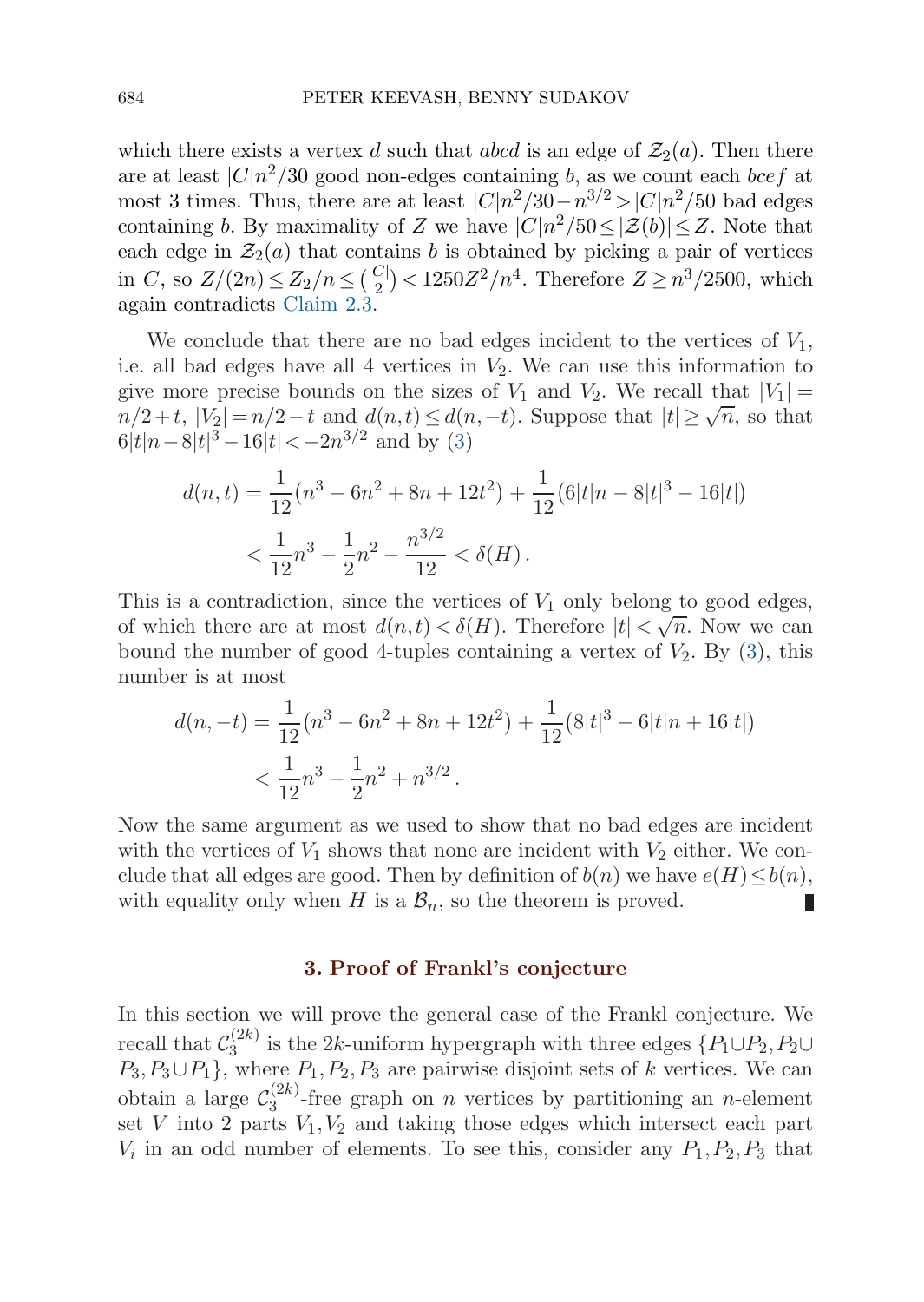<span id="page-12-0"></span>are pairwise disjoint sets of k vertices. Then  $|V_1 \cap P_i|$  and  $|V_1 \cap P_i|$  have the same parity for some pair ij, so  $P_i \cup P_j$  is not an edge.

Note that this construction is the same as the one we described for  $\mathcal{C}_3^{(4)}$ when  $k = 2$ . In the 4-uniform case we were able to calculate the sizes of the parts that maximise the number of edges. For general  $k$  this is an interesting problem in enumerative combinatorics, that is equivalent to finding the minima of binary Krawtchouk polynomials. These polynomials play an important rôle in the analysis of binary Hamming association schemes and so many of their properties are well-known in this context (see, e.g., [\[5\]](#page-33-0)). In particular, the location of their roots is an important problem, but we will need here only a crude estimate that follows easily from known results. In the first subsection of this section we will state this estimate and apply it to various parameters of our construction. The rest of the proof follows the same broad outline as that of the 4-uniform case, in that it falls naturally into two parts. We will prove the stability part in the [second subsection](#page-15-0), and the full result we defer to the [final subsection.](#page-19-0)

### **3.1. Binary Krawtchouk polynomials**

Let  $\mathcal{B}^{(2k)}(n,t)$  denote the 2k-uniform hypergraph obtained by partitioning an *n*-element set into two parts with sizes  $\frac{n}{2} + t$  and  $\frac{n}{2} - t$ , and taking as edges all 2k-tuples with odd intersection with each part. Let  $b_{2k}(n,t)$  be the number of edges in  $\mathcal{B}^{(2k)}(n,t)$  and let  $d_{2k}(n,t)$  be the degree of any vertex belonging to the side with size  $\frac{n}{2}+t$ . Then the vertices on the side with size  $\frac{n}{2}+t$  have degree  $d_{\Omega}(n-t)$  $\frac{n}{2} - t$  have degree  $d_{2k}(n, -t)$ .

The binary Krawtchouk polynomials  $K_m^n(x)$  can be defined by the generating function

$$
\sum_{m=0}^{n} K_m^n(x) z^m = (1-z)^x (1+z)^{n-x}.
$$

From here we get the explicit expression  $K_m^n(x) = \sum_{i=0}^m (-1)^i {x \choose i} {n-x \choose m-i}$ . Recall that  $b_{2k}(n,t)$  was the number of 2k-tuples with odd intersection with both parts in the above partition of an *n*-element set and so  $\binom{n}{2k} - b_{2k}(n,t)$  is the number of  $2k$ -tuples with even intersection with these parts. This implies that  $\binom{n}{2k} - b_{2k}(n,t) - b_{2k}(n,t) = \sum_{i=0}^{2k} (-1)^i \binom{n/2+t}{i} \binom{n/2-t}{2k-i} = K_{2k}^n(n/2+t),$ which gives

(6) 
$$
b_{2k}(n,t) = \frac{1}{2} \left( \binom{n}{2k} - K_{2k}^n (n/2 + t) \right),
$$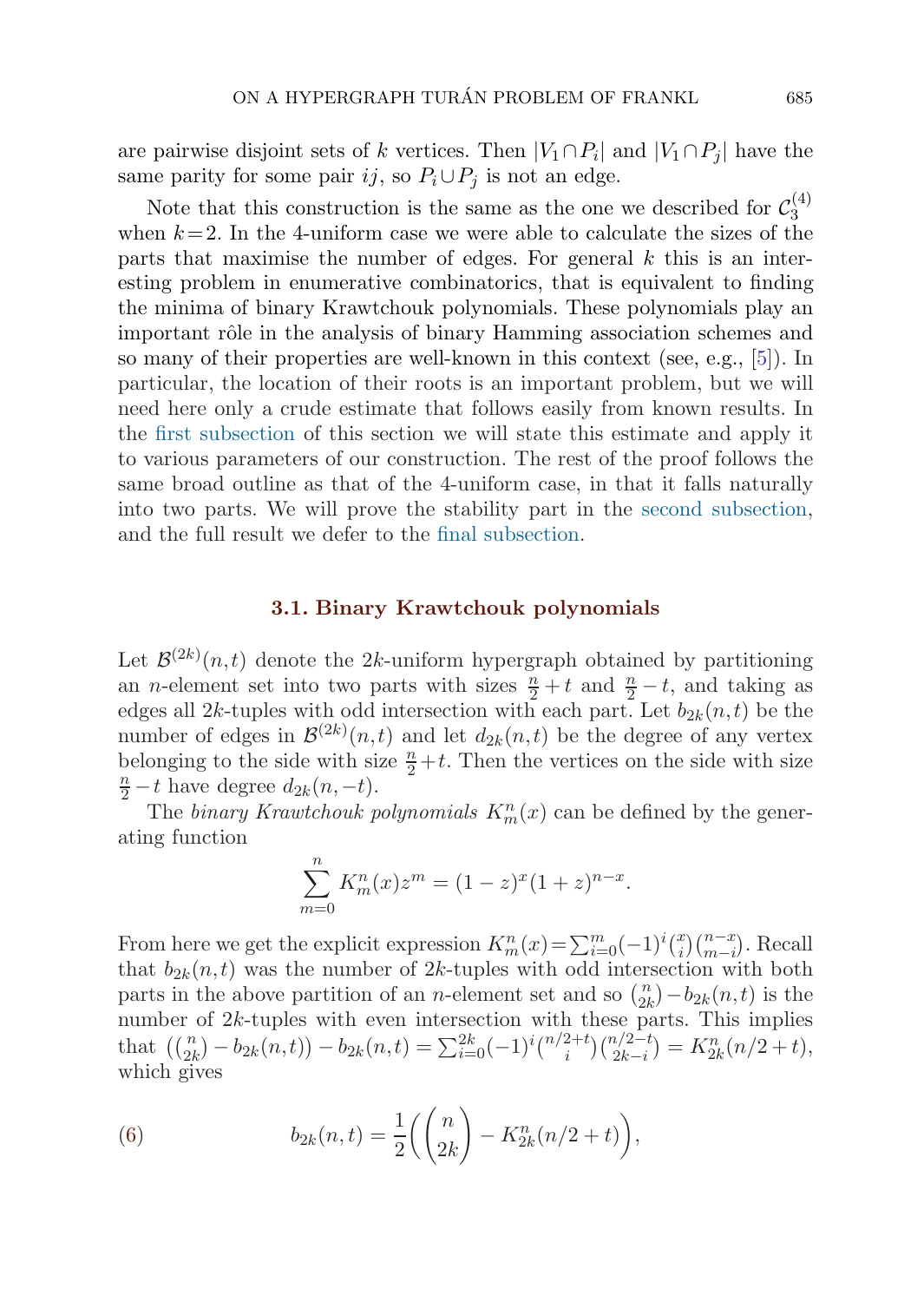<span id="page-13-0"></span>so maximising  $b_{2k}(n,t)$  is equivalent to finding the minimum of  $K_{2k}^n(x)$ . Similarly, we can also express the degrees of  $\mathcal{B}^{(2k)}(n,t)$  in terms of Krawtchouk polynomials. Indeed, by definition,  $d_{2k}(n,t)$  is the number of  $(2k-1)$ -tuples with even intersection with the first part in the partition of an  $(n-1)$ -element set in two parts with sizes  $n/2+t-1$  and  $n/2-t$ , and therefore  $\binom{n-1}{2k-1}-d_{2k}(n,t)$ is the number of  $(2k-1)$ -tuples with odd intersection with this part. Then,  $d_{2k}(n,t) - \left(\binom{n-1}{2k-1} - d_{2k}(n,t)\right) = \sum_{i=0}^{2k-1} (-1)^i \binom{n/2+t-1}{i} \binom{n/2-t}{2k-1-i} = K_{2k-1}^{n-1}(n/2+t)$  $t-1$ ), i.e.

(7) 
$$
d_{2k}(n,t) = \frac{1}{2} \left( \binom{n-1}{2k-1} + K_{2k-1}^{n-1}(n/2+t-1) \right).
$$

Note that  $K_m^n(x)$  is a polynomial of degree m. It is known that it has m simple roots, symmetric with respect to  $n/2$ . The smallest root is given by the following formula obtained by Levenshtein [\[6\]](#page-33-0):

$$
r = n/2 - \max\left(\sum_{i=0}^{m-2} x_i x_{i+1} \sqrt{(i+1)(n-i)}\right),
$$

where the maximum is taken over  $x_i$  with  $\sum_{i=0}^{m-1} x_i^2 = 1$ . From the Cauchy-Schwartz inequality we see that  $n/2-r < \sqrt{mn}$ . Note that  $K_{2k}^{n}(0) = K_{2k}^{n}(n) =$ Schwartz inequality we see that  $n/2-r < \sqrt{n}n$ . Note that  $K_{2k}(0) = K_{2k}$ <br>  $\binom{n}{2k} > 0$ , so the minimum of  $K_{2k}^n(x)$  occurs in the range  $n/2 \pm \sqrt{2kn}$ .

Let  $t^*$  be chosen to maximise the number of edges in  $\mathcal{B}^{(2k)}(n,t)$ , and denote any hypergraph obtained in this manner by  $\mathcal{B}_n^{(2k)}$ . Note that  $t^*$  may denote any nypergraph obtained in this manner by  $\mathcal{D}_n$ . Note that the unique, but must satisfy  $|t^*| < \sqrt{2kn}$ . Also, by symmetry we can assume that  $t^* > 0$ . Write  $b_{2k}(n)$  for the number of edges in  $\mathcal{B}_n^{(2k)}$ .

**Lemma 3.1.** (i) 
$$
K_m^n(n/2+t) = \sum_{i=0}^{m/2} (-1)^{i+m} \binom{n/2-t}{i} \binom{2t}{m-2i}
$$
.  
\n(ii) If  $c > 1$  and  $0 \le s \le c\sqrt{n}$  then  $\left| d_{2k}(n, \pm s) - \frac{1}{2} \binom{n-1}{2k-1} \right| < (10c^2)^k n^{k-1/2}$ .  
\n(iii)  $\left| b_{2k}(n) - \frac{1}{2} \binom{n}{2k} \right| < (20kn)^k$ ,  $\left| d_{2k}(n, \pm t^*) - \frac{1}{2} \binom{n-1}{2k-1} \right| < (20k)^k n^{k-1/2}$ .  
\n(iv) If  $C > 20^k$  then  $d_{2k}(n, C\sqrt{n}) < \frac{1}{2} \binom{n-1}{2k-1} - 20^k n^{k-1/2}$ .  
\n(v)  $\left| b_{2k}(n, \epsilon n) - \left( \frac{1}{2} \binom{n}{2k} - \frac{1}{2} \binom{2\epsilon n}{2k} \right) \right| < (10\epsilon)^k n^{2k-1}$ ,  $\left| d_{2k}(n, \epsilon n) - \left( \frac{1}{2} \binom{n-1}{2k-1} - \frac{1}{2} \binom{2\epsilon n-1}{2k-1} \right) \right| < (10\epsilon)^k n^{2k-2}$ .

**Proof.** (i) Rewrite the generating function as  $\sum_{m=0}^{n} K_m^n(n/2+t)z^m = (1-t)^n$  $(z^2)^{n/2-t}(1-z)^{2t}$  and expand.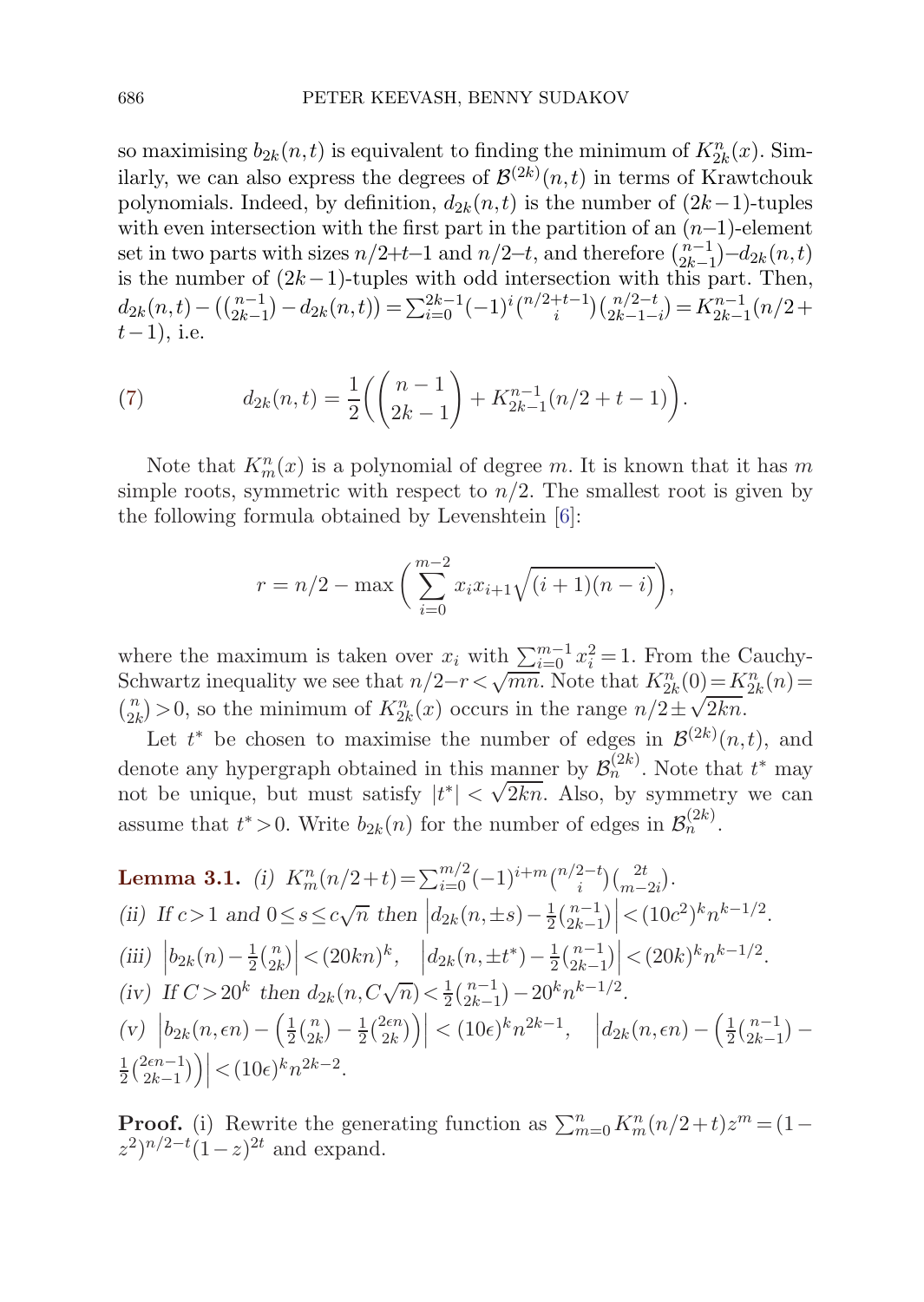(ii) Using part (i) with  $t=s-1/2$ , and applying ([7](#page-13-0)), we get

$$
\left| d_{2k}(n,s) - \frac{1}{2} {n-1 \choose 2k-1} \right| = \frac{1}{2} |K_{2k-1}^{n-1}(n/2+s-1)|
$$
  

$$
= \frac{1}{2} \Big| \sum_{i=0}^{k-1} (-1)^{i+1} {n/2-s \choose i} {2s-1 \choose 2k-1-2i} \Big|
$$
  

$$
< k \cdot (2c\sqrt{n})^{2k-1} < (10c^2)^k n^{k-1/2}.
$$

The corresponding inequality for  $d_{2k}(n,-s)$  can be obtained similarly. The corresponding mequantly for  $u_{2k}(n, -s)$  can be obtained similarly.<br>(iii) The second statement follows from part (ii) with  $c = \sqrt{2k} \ge t^*/\sqrt{n}$ . To prove the first statement, we use  $(6)$  $(6)$  $(6)$ , part  $(i)$  and again the fact that 10 prove the first statement, we use<br>0 $\lt t^* \lt \sqrt{2kn}$ . Altogether they imply

$$
\left| b_{2k}(n) - \frac{1}{2} {n \choose 2k} \right| = \frac{1}{2} |K_{2k}^n(n/2 + t^*)| < \sum_{i=0}^k {n/2 \choose i} \left( \frac{2\sqrt{2kn}}{2k - 2i} \right) \\ < (k+1) \left( 2\sqrt{2kn} \right)^{2k} < (20kn)^k.
$$

(iv) By ([7](#page-13-0)) we have

$$
d_{2k}(n, C\sqrt{n}) - \frac{1}{2} {n-1 \choose 2k-1} = \frac{1}{2} K_{2k-1}^{n-1} (n/2 + C\sqrt{n} - 1)
$$
  
\n
$$
= \frac{1}{2} \sum_{i=0}^{k-1} (-1)^{i+1} {\frac{n}{2} - C\sqrt{n} \choose i} \left( \frac{2C\sqrt{n} - 1}{2k - 1 - 2i} \right)
$$
  
\n
$$
< -\frac{1}{2} {2C\sqrt{n} - 1 \choose 2k - 1} + \frac{1}{2}(k - 1)(n/2) {2C\sqrt{n} - 1 \choose 2k - 3}
$$
  
\n
$$
= (1 + o(1)) \left( -\frac{(2C\sqrt{n})^{2k-1}}{2(2k-1)!} + \frac{(k-1)n}{4} \frac{(2C\sqrt{n})^{2k-3}}{(2k-3)!} \right)
$$
  
\n
$$
< -\left( \frac{C^2}{(2k-1)^2} - \frac{k-1}{2} \right) \frac{(2C)^{2k-3}}{(2k-3)!} n^{k-1/2} < -20^k n^{k-1/2}.
$$

(v) Using the formula for  $K_{2k}^n(n/2+t)$  from part (i) together with [\(6](#page-12-0)) we obtain that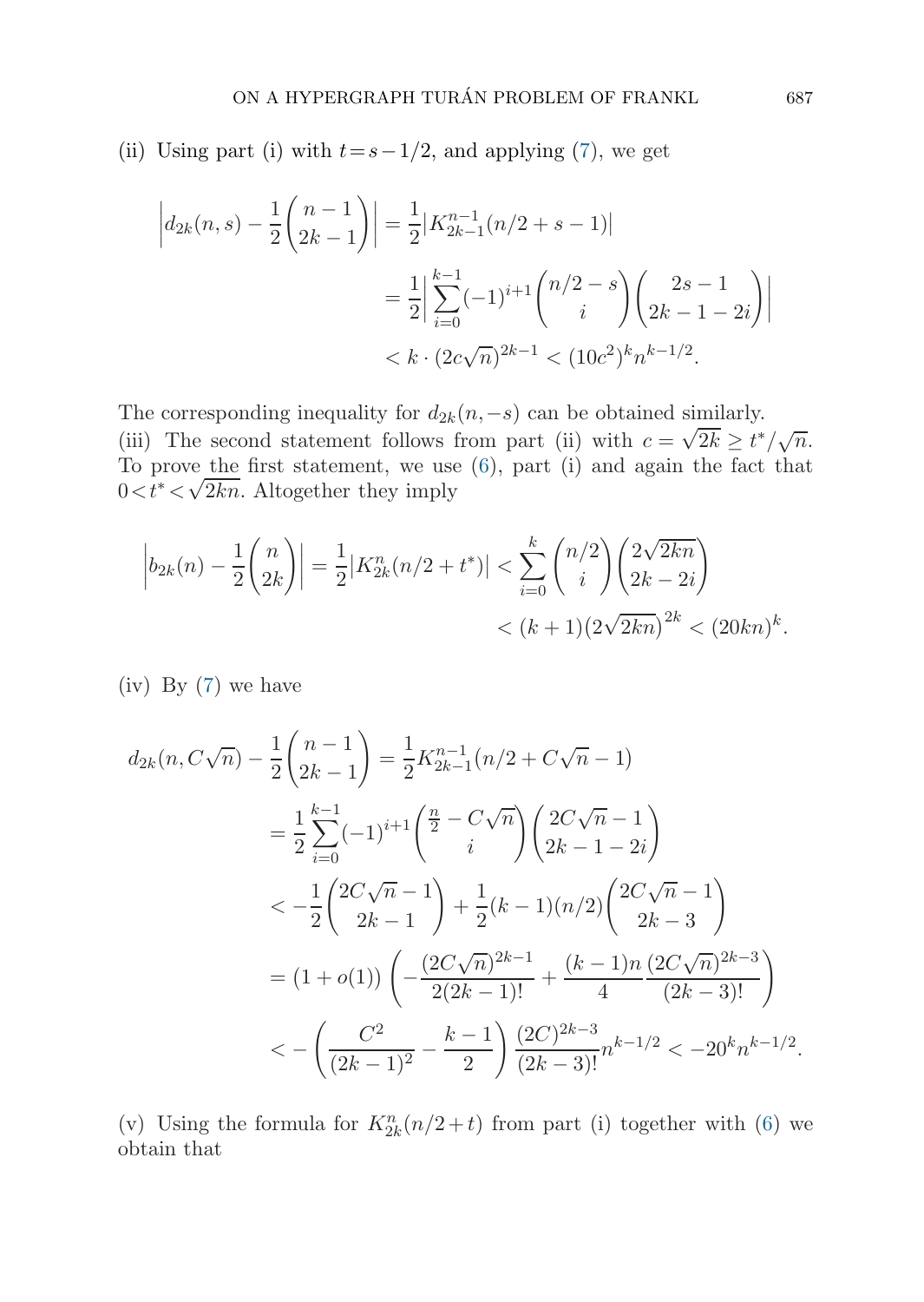<span id="page-15-0"></span>
$$
\left| b_{2k}(n, \epsilon n) - \left( \frac{1}{2} {n \choose 2k} - \frac{1}{2} {2\epsilon n \choose 2k} \right) \right| = \left| \frac{1}{2} K_{2k}^n (n/2 + \epsilon n) - \frac{1}{2} {2\epsilon n \choose 2k} \right|
$$
  

$$
= \frac{1}{2} \left| \sum_{i=1}^k (-1)^i {n/2 - \epsilon n \choose i} {2\epsilon n \choose 2k - 2i} \right|
$$
  

$$
< \frac{n}{2} \cdot (2\epsilon n)^{2k - 2} + O(n^{2k - 2})
$$
  

$$
< (10\epsilon)^k n^{2k - 1}.
$$

The proof of the inequality for  $d_{2k}(n, \epsilon n)$  can be obtained similarly and we omit it here.

We remark that these simple estimates are sufficient for our purposes, but the location of the roots and asymptotic values for Krawtchouk polynomials in the oscillatory region are known with more precision (see, e.g., [[5](#page-33-0)]). With this information one could find better estimates for  $b_{2k}(n)$ , and possibly how many different choices of t give the maximum number of edges.

We conclude this section with an estimate on the difference of successive values of  $b_{2k}(n)$ .

# **Lemma 3.2.**  $b_{2k}(n) - b_{2k}(n-1) \geq \frac{1}{2} {n-1 \choose 2k-1}.$

**Proof.** Suppose that  $\mathcal{H} = \mathcal{B}^{(2k)}(n-1)$  has  $b_{2k}(n-1)$  edges and has parts  $V(\mathcal{H}) = A \cup B$ . Let  $\mathcal{H}_1$  be obtained from  $\mathcal{H}$  by adding a vertex  $v_1$  to A, together with all the  $2k$ -tuples containing  $v_1$  and having odd intersections with  $A\cup v_1$  and B. Let  $\mathcal{H}_2$  be similarly obtained by adding a vertex  $v_2$  to B, together with corresponding edges. By definition each  $\mathcal{H}_i$  has at most  $b_{2k}(n)$ edges, so the degree of each  $v_i$  is a lower bound for  $b_{2k}(n)-b_{2k}(n-1)$ . On the other hand, for each  $(2k-1)$ -tuple X of vertices in H there is exactly one *i* such that  $X \cup v_i$  is an edge of  $\mathcal{H}_i$ , so one of the  $v_i$  has degree at least 1  $\frac{1}{2} \binom{n-1}{2k-1}.$ П

## **3.2.** A stability result for  $\mathcal{C}_3^{(2k)}$

In this subsection we prove a stability result for  $\mathcal{C}_3^{(2k)}$ . We start by recalling a version of the Kruskal–Katona theorem due to Lovász. Write  $[m] = \{1, \ldots, m\}$ , let  $[m]^{(k)}$  denote the subsets of  $[m]$  of size k, and suppose  $\mathcal{A} \subset [m]^{(k)}$ . The shadow of  $\mathcal{A}$  is  $\partial \mathcal{A} \subset [m]^{(k-1)}$  consisting of all sets of size  $k-1$  that are contained in some element of A. For any real x write  $\binom{x}{k} = x(x-1)\cdots(x-k+1)/k!$ . The following result appears in [[7](#page-33-0)] (Exercise 13.31).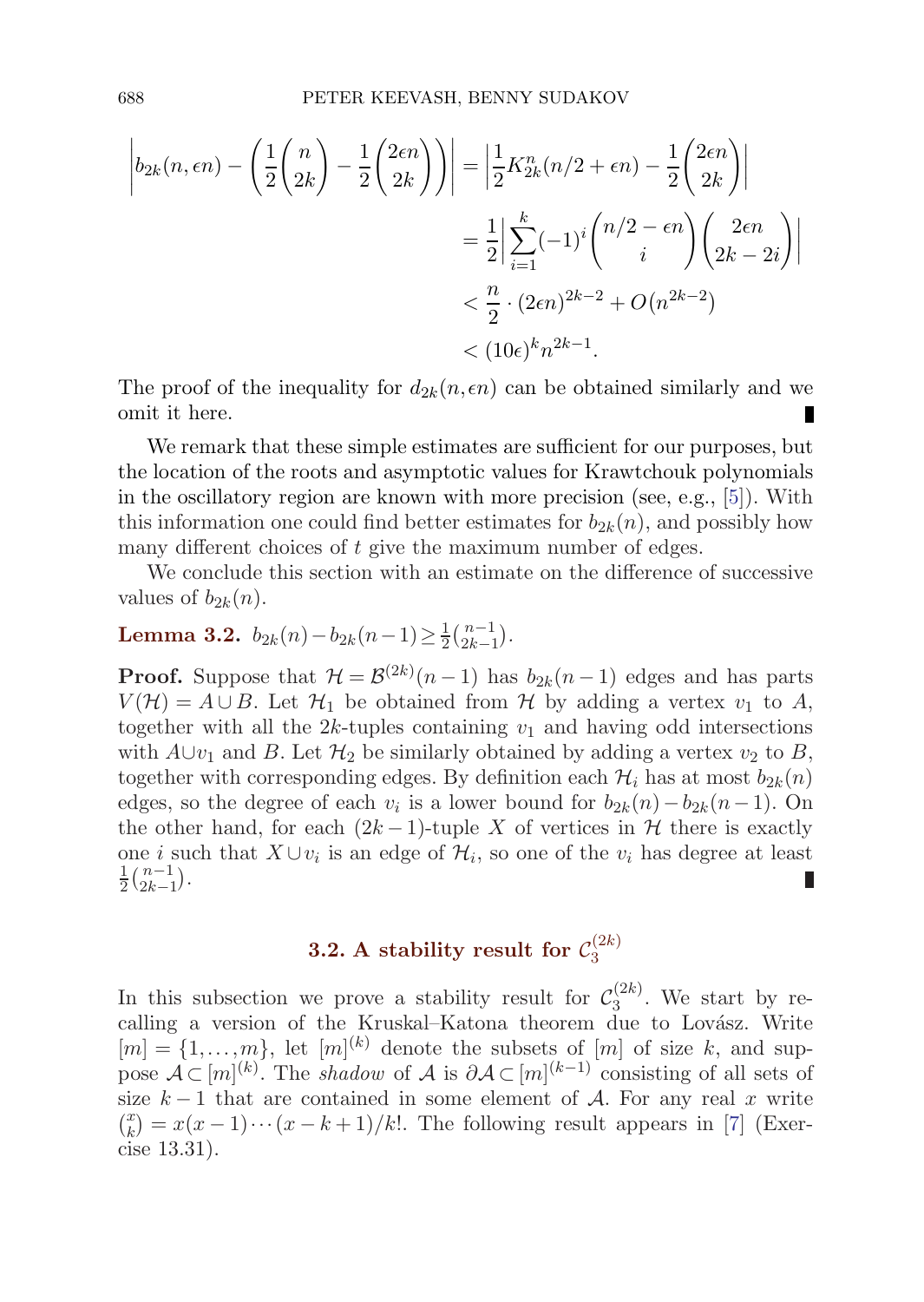# <span id="page-16-0"></span>**Proposition 3.3.** *If*  $\mathcal{A} \subset [m]^{(k)}$  *and*  $|\mathcal{A}| = \binom{x}{k}$  *then*  $|\partial \mathcal{A}| \geq \binom{x}{k-1}$ *.*

Suppose we have a  $2k$ -uniform hypergraph H and a partition of the vertex set  $V(H) = V_1 \cup V_2$ . Our terminology for 2k-tuples matches that of the 4uniform case. We call a 2k-tuple of vertices good if it intersects each  $V_i$  in an odd number of elements; otherwise we call it bad. We call a 2k-tuple correct if it is either a good edge or a bad non-edge; otherwise we call it incorrect.

**Theorem 3.4.** For every  $\epsilon > 0$  there is  $\eta > 0$  so that if H is a  $\mathcal{C}_3^{(2k)}$ -free 2k-uniform hypergraph with  $e(H) > \frac{1}{2} {n \choose 2k} - \eta n^{2k}$  then there is a partition of *the vertex set as*  $V(H) = V_1 \cup V_2$  *such that all but*  $\epsilon n^{2k}$  2k-tuples are correct.

**Proof.** Define an auxiliary graph  $G$  whose vertices are all  $k$ -tuples of vertices of H, and where the k-tuples  $P_1$  and  $P_2$  are adjacent exactly when  $P_1 \cup P_2$ is an edge of H. Since H is  $\mathcal{C}_3^{(2k)}$ -free we see that G is triangle-free. Also, each edge of H creates exactly  $\frac{1}{2} {2k \choose k}$  edges in G (corresponding to the ways of breaking a  $2k$ -tuple into two  $k$ -tuples) so

$$
e(G) > \frac{1}{2} {2k \choose k} \left( \frac{1}{2} {n \choose 2k} - \eta n^{2k} \right) > (1 - (k!)^2 2^{2k} \eta) \frac{1}{2} {n \choose 2}.
$$

Choose  $\eta$  so that the Simonovits stability theorem (see [Section 2](#page-3-0)) applies with  $\eta' = (k!)^2 2^{2k} \eta$ ,  $N = {n \choose k}$  and  $\epsilon' = 10^{-6k^2} \epsilon^k$ . We can also require that  $\eta < 10^{-6k^2} \epsilon^k$ . We get a partition of the k-tuples of vertices of H as  $U_0 \cup U_1$ , where all but  $\epsilon' N^2 = \epsilon' \binom{n}{k}^2 < 10^{-6k^2} \epsilon^k n^{2k}$  edges of H are formed by taking a k-tuple from  $U_0$  and a k-tuple from  $U_1$ .

We will think of the sets  $U_i$  as determining a 2-colouring of all k-tuples, and say that the k-tuples in  $U_i$  have colour i. A 2k-tuple I will be called properly coloured if, either it is an edge of  $H$  and however we partition  $I$ into k-tuples  $P_1$  and  $P_2$  they have different colours, or it is not an edge of H and for any partition of I into two k-tuples they have the same colour.

An improperly coloured 2k-tuple is either an edge that is the union of two k-tuples of the same colour or a non-edge which is the union of two k-tuples with different colours. There are at most  $10^{-6k^2} \epsilon^k n^{2k}$  of the former  $2k$ -tuples, and the number of the latter is at most

$$
|U_0||U_1| - (e(G) - \epsilon' N^2) \le \frac{(k!)^2 2^{2k} \eta}{2} \frac{N^2}{2} + \epsilon' N^2 \le \left(\frac{(k!)^2 2^{2k} \eta}{4(k!)^2} + \frac{\epsilon'}{(k!)^2}\right) n^{2k}
$$
  

$$
\le 10^{-5k^2 - 1} \epsilon^k n^{2k}.
$$

Therefore all but  $(10^{-6k^2} \epsilon^k + 10^{-5k^2-1}) \epsilon^k n^{2k} < 10^{-5k^2} \epsilon^k n^{2k}$  2k-tuples are properly coloured.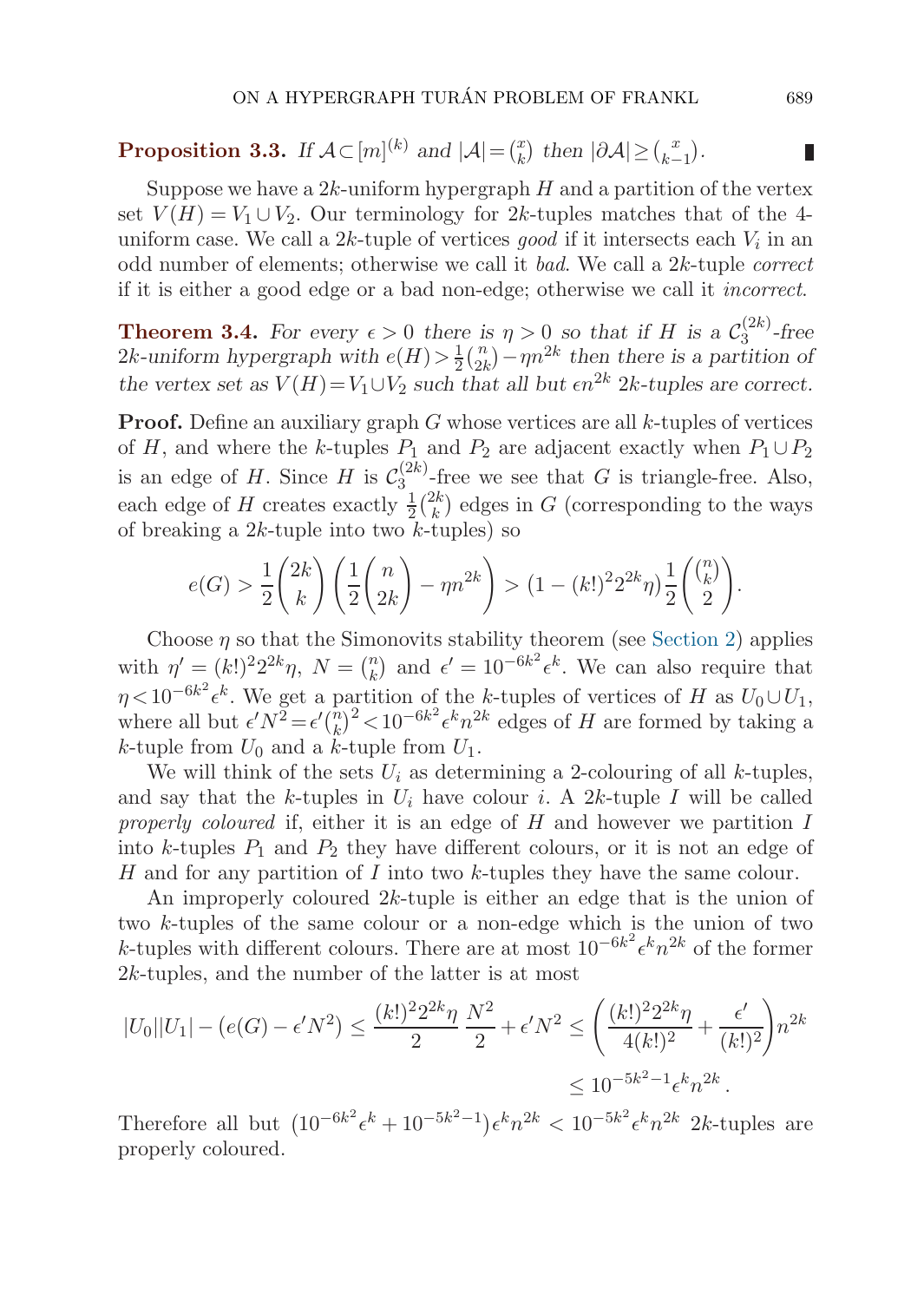<span id="page-17-0"></span>A simple counting argument shows that there is a  $k$ -tuple  $P$  so that for all but  $\binom{2k}{k}10^{-5k^2}\epsilon^k n^{2k}/\binom{n}{k}$   $<$   $10^{-4k^2}\epsilon^k n^k$  other k-tuples  $Q$  the 2k-tuple  $P\cup Q$ is properly coloured. Without loss of generality  $P$  has colour 0. We will call a k-tuple Q proper if  $P \cup Q$  is properly coloured; otherwise it is *improper*. Then by definition there are at most  $10^{-4k^2} \epsilon^k n^k$  improper k-tuples. Call a  $(k-1)$ -tuple  $X \subset V - P$  abnormal if there are at least  $2^{-3k} \epsilon n$  vertices  $x \in V - (P \cup X)$  for which  $X \cup x$  is improper; otherwise call it normal. It is easy to see that there are at most  $k \cdot 10^{-4k^2} \epsilon^k n^k / (2^{-3k} \epsilon n) < 10^{-3k^2} \epsilon^{k-1} n^{k-1}$ abnormal  $(k-1)$ -tuples.

We partition the vertices of  $V-P$  according to the colour of the k-tuples that they form when they replace an element of  $P$ . To be precise, we fix an order  $p_1, \ldots, p_k$  of P and partition into  $2^k$  parts  $V - P = \bigcup V_s$ , where **s**=  $(s_1,...,s_k)$  ∈  $\{0,1\}^k$  and a vertex x belongs to  $V_s$  iff  $(P-p_i) \cup x$  has colour  $s_i$  for every  $1 \leq i \leq k$ .

Consider a  $(k-1)$ -tuple  $X = x_1 \cdots x_{k-1}$  and suppose a is a vertex such that  $X \cup a$  is proper. Fix  $1 \leq i \leq k$  and consider the partitions  $P \cup X \cup a =$  $(P) \bigcup (X \cup a) = ((P - p_i) \cup a) \bigcup (X \cup p_i)$ . Let  $V_s$  be the class containing a, so that  $(P-p_i) \cup a$  has colour  $s_i$ . We recall that P has colour 0, so if also  $s_i=0$ then to be properly coloured  $X \cup a$  must have the same colour as  $X \cup p_i$ . On the other hand, if  $s_i = 1$  then  $X \cup a$  and  $X \cup p_i$  must have different colours. If we write  $c_X(v)$  for the colour of  $X \cup v$  for any vertex v, then this can be summarised as

(8) If  $a \in V_s$  and  $X \cup a$  is proper, then  $c_X(a) + s_i = c_X(p_i) \pmod{2}$ .

Suppose there are 2 classes  $V_s$  and  $V_{s}$  both of size at least  $2^{-2k}\epsilon n$ . Since  $\binom{2^{-2k}\epsilon n}{k-1} > 10^{-3k^2} \epsilon^{k-1} n^{k-1}$  some  $(k-1)$ -tuple  $X \subset V_s$  is normal. This means that there are at most  $2^{-3k}\epsilon n$  vertices  $x \in V - (P \cup X)$  for which  $X \cup x$  is improper, so there is  $a \in V_s$  and  $b \in V_{s'}$  such that  $X \cup a$  and  $X \cup b$  are proper. For any pair of indices i, j we have  $c_X(a)+s_i = c_X(p_i), c_X(a)+s_i = c_X(p_i),$  $c_X(b) + s'_i = c_X(p_i)$  and  $c_X(b) + s'_j = c_X(p_j)$ . Adding these equations gives  $s_i + s_j + s'_i + s'_j = 0$ . If **s** and **s**' differ in some co-ordinate i then this equation shows that they must also differ in any other co-ordinate  $j$ . In other words, if  $s' \neq s$  we must have  $s' = \overline{s}$ , where  $\overline{s}$  denotes the sequence whose *i*th entry is  $1-s_i$ .

Let  $V_s$  be the largest class, and write  $m = |V_s|$ . Clearly  $m \ge 2^{-k}(n-k)$ . Then all other classes, except possibly  $V_{\overline{s}}$ , have size at most  $2^{-2k}\epsilon n$ . Let  $A_i$  be the set of proper k-tuples contained in  $V_s$  that have colour i. Then  $|\mathcal{A}_0|+|\mathcal{A}_1| > \binom{m}{k}-10^{-4k^2} \epsilon^k n^k > (1-10^{-3k^2} \epsilon) \binom{m}{k}$ . Write  $|\mathcal{A}_i| = \alpha_i \binom{m}{k}$ , so that  $\alpha_0 + \alpha_1 > 1 - 10^{-3k^2} \epsilon$ . Suppose both  $\alpha_i$  are at least  $10^{-2k^2} \epsilon$ . Observe that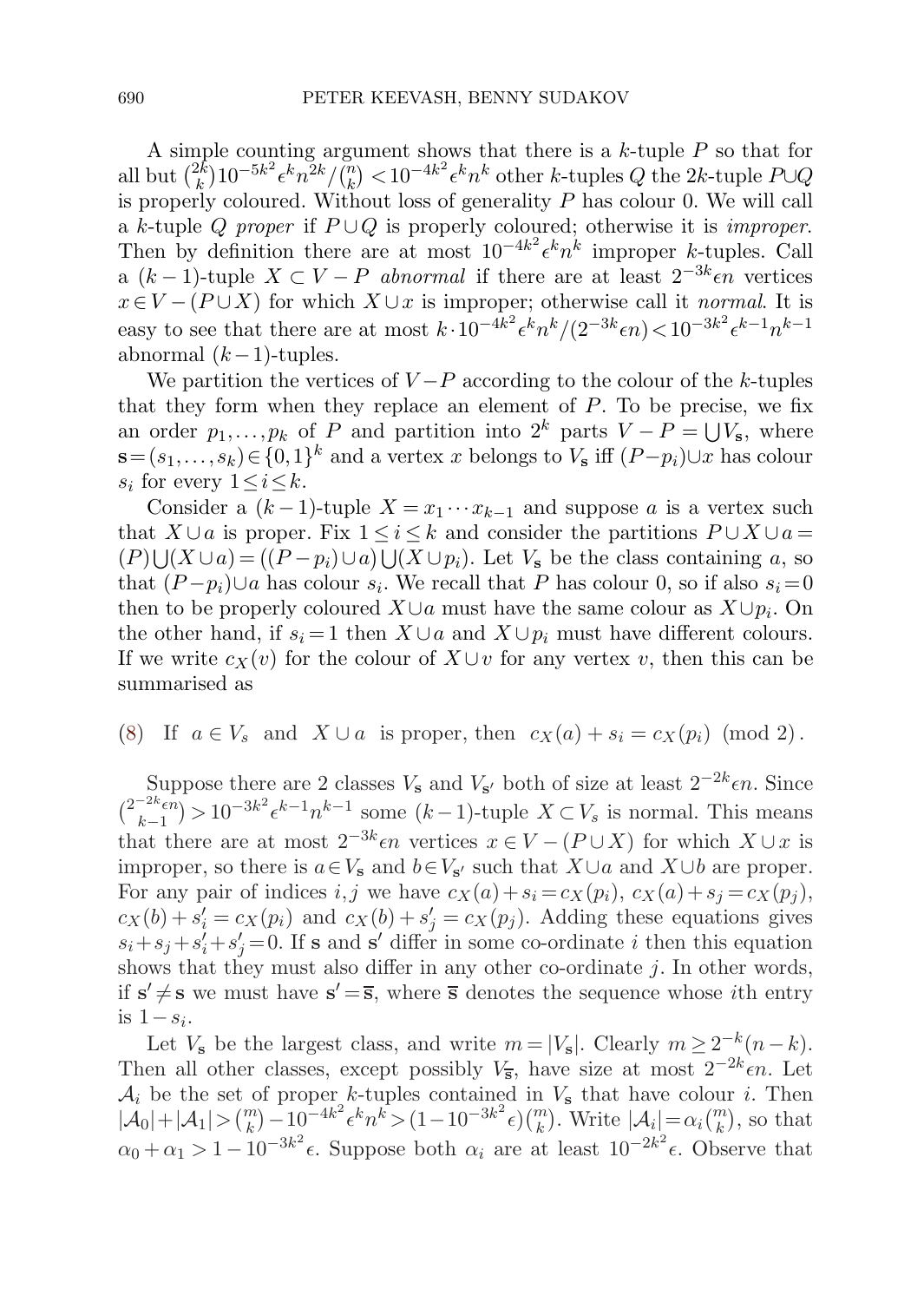$$
|\mathcal{A}_i| = \binom{\alpha_i^{1/k}m}{k} + O(m^{k-1}),
$$
 so by Proposition 3.3 we have  

$$
|\partial \mathcal{A}_i| \ge \binom{\alpha_i^{1/k}m}{k-1} + O(m^{k-2}) = \alpha_i^{(k-1)/k} \binom{m}{k-1} + O(m^{k-2}).
$$

Note that if  $z \leq 2^{-k}$  we have that  $z^{-1/k} \geq 2$  and therefore

$$
z^{(k-1)/k} + (1 - 10^{-3k^2} \epsilon - z)^{(k-1)/k} \ge z^{(k-1)/k} + (1 - 10^{-3k^2} \epsilon - z)
$$
  
 
$$
\ge 2z + 1 - 10^{-3k^2} \epsilon - z = 1 + z - 10^{-3k^2} \epsilon.
$$

Since  $z^{(k-1)/k}$  is concave,  $\alpha_0 \geq 10^{-2k^2} \epsilon$  and  $10^{-2k^2} \epsilon < 2^{-k}$  we have

$$
\alpha_0^{(k-1)/k} + \alpha_1^{(k-1)/k} > \alpha_0^{(k-1)/k} + (1 - 10^{-3k^2} \epsilon - \alpha_0)^{(k-1)/k}
$$
\n
$$
\geq (10^{-2k^2} \epsilon)^{(k-1)/k} + (1 - 10^{-3k^2} \epsilon - 10^{-2k^2} \epsilon)^{(k-1)/k}
$$
\n
$$
\geq 1 + 10^{-2k^2} \epsilon - 10^{-3k^2} \epsilon \geq 1 + 10^{-3k^2} \epsilon.
$$

We deduce that  $|\partial A_0 \cap \partial A_1| > 0$ , i.e. there is a  $(k-1)$ -tuple X and points  $a_0, a_1$  such that  $X \cup a_i$  is proper, with  $c_X(a_i)=i$ . But equation [\(8\)](#page-17-0) gives  $i + s_1 = c_X(a_i) + s_1 = c_X(p_1)$ , for  $i = 0,1$ , which is a contradiction. We conclude that there is  $t \in \{0, 1\}$  for which  $\alpha_{1-t} < 10^{-2k^2} \epsilon$ , and so all but at most  $10^{-2k^2} \epsilon {m \choose k} + 10^{-4k^2} \epsilon^k n^k < 10^{-2k^2} \epsilon n^k$  k-tuples inside  $V_s$  have the same colour t.

For  $0 \leq i \leq k$  let  $\mathcal{D}_i$  be all k-tuples with i points in  $V_{\overline{s}}$  and  $k-i$  points in  $V_s$  and let  $\theta_i = 10^{-2k^2} (2k2^{2k})^i \epsilon$ . We claim that for each i all but at most  $\theta_i n^k$  k-tuples of  $\mathcal{D}_i$  have colour  $t + i$  (mod 2). Otherwise, choose the smallest i for which this is not true. By the above discussion  $i>0$ , and there are at least  $\theta_i n^k$  k-tuples in  $\mathcal{D}_i$  with colour  $1-(t+i) = t+i-1$  (mod 2). Since i was the smallest such index all but at most  $\theta_{i-1}n^k$  k-tuples of  $\mathcal{D}_{i-1}$  have colour  $t+i-1$  (mod 2). Let  $E_{i-1}$  be the  $(k-1)$ -tuples Y with  $i-1$  points in  $V_{\overline{s}}$  and  $k-i$  points in  $V_{\overline{s}}$  for which there are at least  $2^{-2k}n$ points  $y \in V_s$  such that  $Y \cup y$  does not have colour  $t+i-1$  (mod 2). Then  $|E_{i-1}| \leq k\theta_{i-1}n^k/(2^{-2k}n) = \frac{1}{2}\theta_i n^{k-1}$ , so at most  $\frac{1}{2}\theta_i n^k$  k-tuples contain an element of  $E_{i-1}$ . Recall that there are at most  $10^{-4k^2} \epsilon^k n^k$  improper k-tuples and at most  $10^{-3k^2} \epsilon^{k-1} n^{k-1} \cdot n = 10^{-3k^2} \epsilon^{k-1} n^k$  k-tuples that contain some abnormal  $(k-1)$ -tuple. Since  $10^{-4k^2} \epsilon^k + 10^{-3k^2} \epsilon^{k-1} < 10^{-2k^2-1} \epsilon < \theta_i/2$  we can find a proper k-tuple  $K \in \mathcal{D}_i$  such that K has colour  $t+i-1$  (mod 2) and for any  $(k-1)$ -tuple  $Y \subset K$  we have Y normal and  $Y \notin E_{i-1}$ .

Since  $i>0$ , there is  $x \in K \cap V_{\overline{s}}$ . Let  $Y = K-x$ . Since Y is normal there are at most  $2^{-3k}$  $\epsilon n$  vertices y such that  $Y \cup y$  is improper, and by definition of  $E_{i-1}$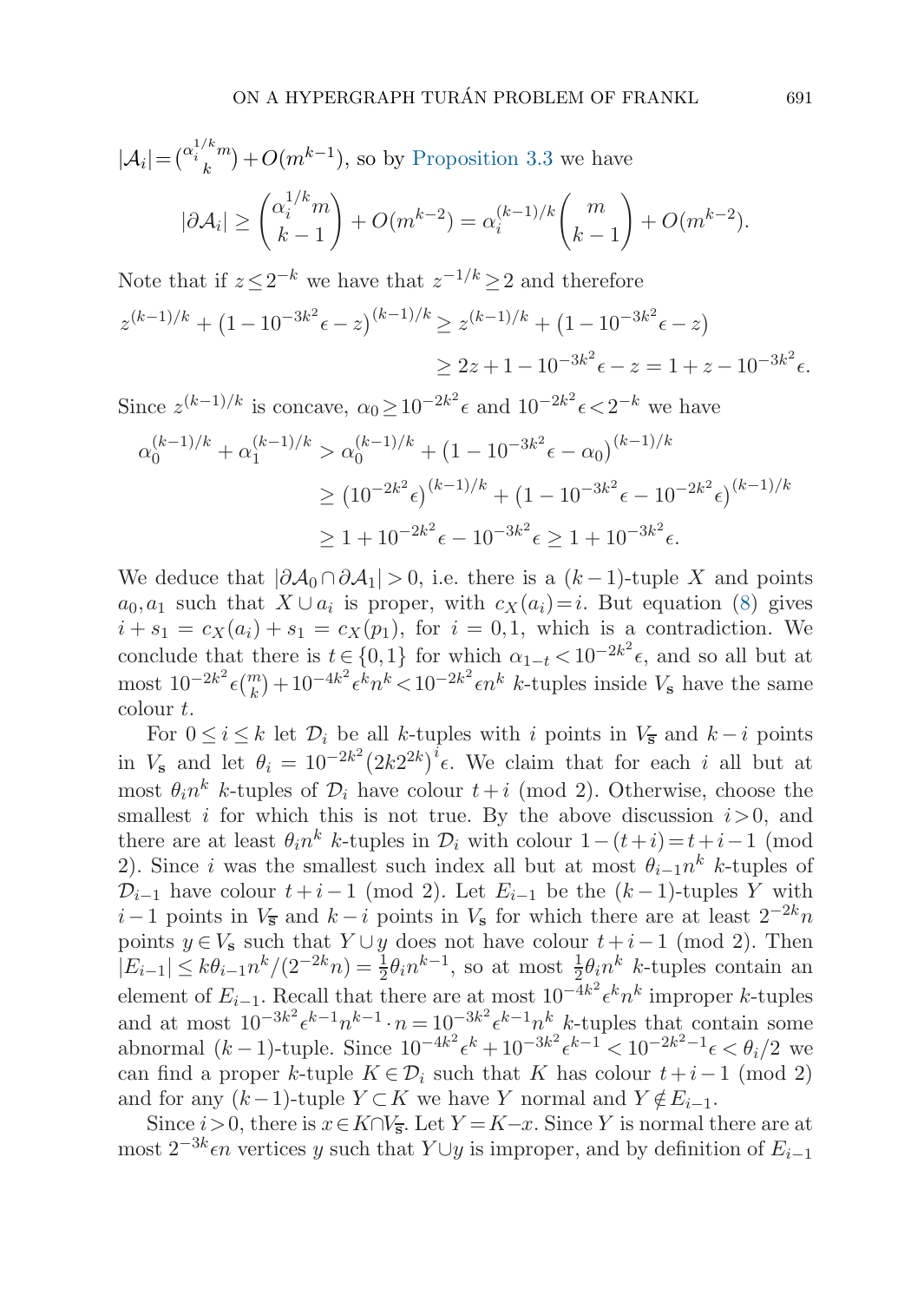<span id="page-19-0"></span>there are at most  $2^{-2k}n$  points  $y \in V_s$  such that  $Y \cup y$  does not have colour  $t+i-1$  (mod 2). Since  $2^{-3k} \epsilon n+2^{-2k}n<2^{-k}(n-k)$  there is  $y \in V_s$  such that  $Y \cup y$ is proper and has colour  $t+i-1 \pmod{2}$ . Then  $c_Y(x)=c_Y(y)=t+i-1 \pmod{2}$ . But  $x \in V_{\overline{s}}$  and  $y \in V_s$ , so  $c_Y(x) + 1 - s_1 = c_Y(p_1)$  and  $c_Y(y) + s_1 = c_Y(p_1)$ , both mod 2. This is a contradiction, so we conclude that all but at most  $\theta_i n^k$  k-tuples of  $\mathcal{D}_i$  have colour  $t+i$ .

Now partition V into 2 classes  $V_1$ ,  $V_2$  so that  $V_3 \subset V_1$ ,  $V_3 \subset V_2$ , and the other vertices are distributed arbitarily. Incorrect 2k-tuples with respect to this partition belong to the one of the following three groups.

(i) Improperly coloured 2k-tuples. There are at most  $10^{-5k^2} \epsilon^k n^{2k}$  of those.

(ii) Properly coloured 2k-tuples which use at least one vertex not in  $V_{s}$ ∪ $V_{\overline{s}}$ . There are at most  $2^{k}2^{-2k} \epsilon n {n \choose 2k-1} < 2^{-k} \epsilon n^{2k}$  such 2k-tuples.

 $\sum_{k=1}^{\infty}$  at the case of  $n_{2k-1}$  and  $2k-1$  and  $2k-1$  and  $2k-1$  and  $2k-1$  and  $2k-1$  and  $2k-1$  and  $2k-1$  and  $2k-1$  and  $2k-1$  and  $2k-1$  and  $2k-1$  and  $2k-1$  and  $2k-1$  and  $2k-1$  and  $2k-1$  and  $2k-1$  and colour  $t + i - 1$  (mod 2). There are at most  $\sum_{i=0}^{k} \theta_i n^k \binom{n}{k} < \theta_k n^{2k} =$  $10^{-2k^2} (2k2^{2k})^k \epsilon n^{2k} < 10^{-k^2} \epsilon n^{2k}$  such  $2k$ -tuples.

Therefore all but at most  $(10^{-5k^2} \epsilon^k + 2^{-k} \epsilon + 10^{-k^2} \epsilon) n^{2k} < \epsilon n^{2k}$  2k-tuples are correct with respect to this partition. This completes the proof of the theorem.

## **3.3.** The Turán number of  $\mathcal{C}_3^{(2k)}$

In this subsection we complete the proof of Frankl's conjecture.

**Proof of [Theorem 1.1.](#page-1-0)** Let  $H$  be a  $2k$ -uniform hypergraph on  $n$  vertices, which has  $e(H) \ge b_{2k}(n)$  and contains no  $\mathcal{C}_3^{(2k)}$ . By the same argument given in the proof in the case  $k=2$  we can assume that H has minimum degree at least  $b_{2k}(n)-b_{2k}(n-1)$ . Applying [Lemma 3.2](#page-15-0) gives

(9) 
$$
\delta(H) \geq \frac{1}{2} {n-1 \choose 2k-1}.
$$

For convenience of notation we set  $\eta = (100k)^{-10^k}$ . By [Theorem 3.4](#page-16-0) there is a partition with all but at most  $(\eta/20k)^{2k}n^{2k}$  edges of H being good, i.e., they have odd intersection with both parts. Let  $V(H) = V_1 \cup V_2$  be the partition which minimises the number of bad edges. Then every vertex belongs to at least as many good edges as bad edges, or we can move it to the other class of the partition. Recall that, by definition, the number of good  $2k$ -tuples with respect to this partition is at most  $b_{2k}(n)$ . We must have  $\left| |V_1| - n/2 \right| < \frac{1}{10}\eta n$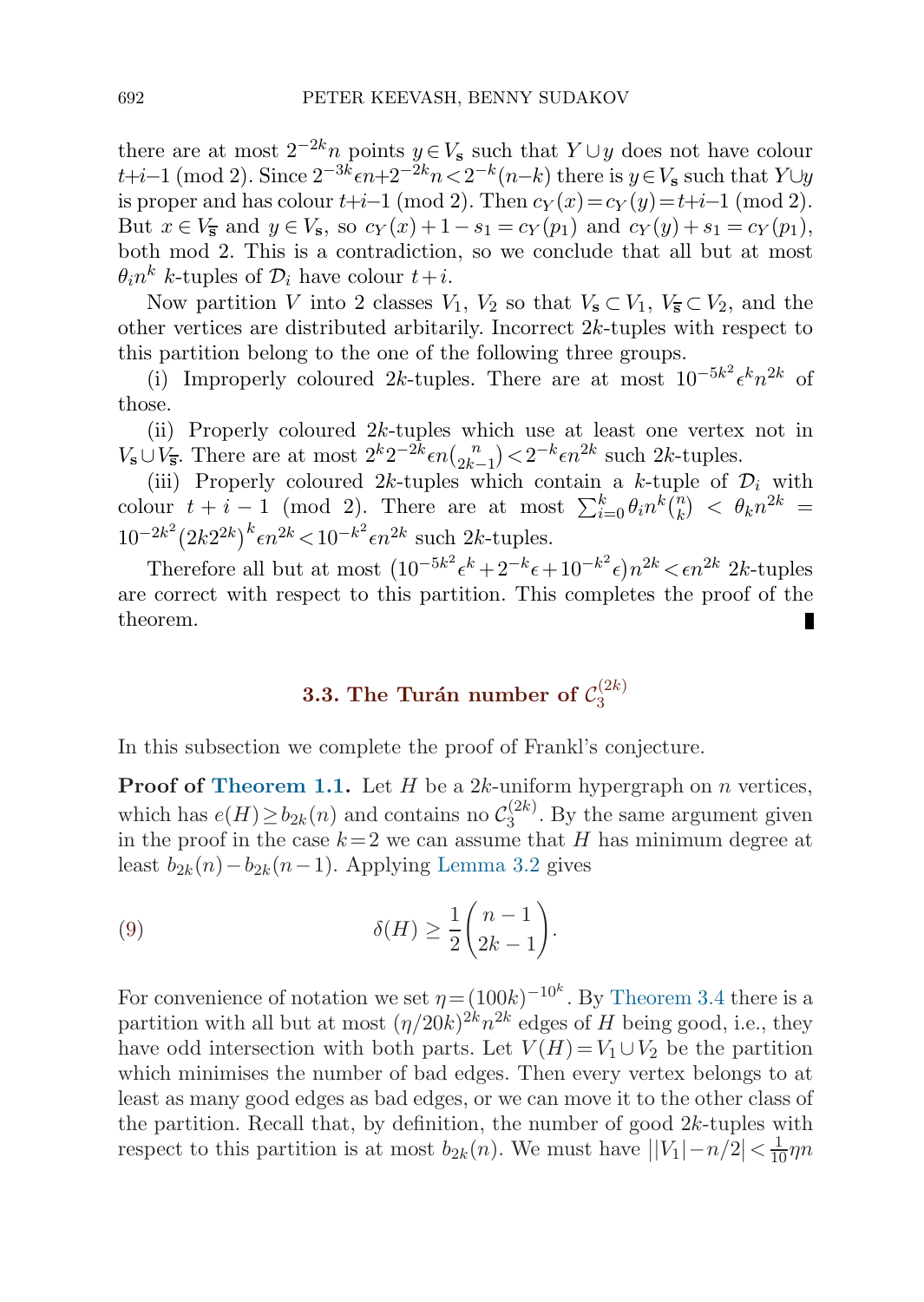<span id="page-20-0"></span>and  $\left| |V_2| - n/2 \right| < \frac{1}{10}\eta n$ . Otherwise by [Lemma 3.1](#page-13-0), part (v)

$$
e(H) < \frac{1}{2} \binom{n}{2k} - \frac{1}{2} \binom{2 \cdot \frac{1}{10} \eta n}{2k} + \left(10 \cdot \frac{1}{10} \eta\right)^k n^{2k-1} + \left(\eta/20k\right)^{2k} n^{2k} < b_{2k}(n),
$$

which is a contradiction.

Note that there is no  $k$ -tuple of vertices  $P$  for which there are both  $(10k)^{-k} \eta n^k$  k-tuples Q such that  $P \cup Q$  is a good edge and  $(10k)^{-k} \eta n^k$  ktuples R such that  $P \cup R$  is a bad edge. Indeed, each such Q and R which are disjoint give a 2k-tuple  $Q \cup R$  which is good, but cannot be an edge as it would create a  $\mathcal{C}_3^{(2k)}$ . Moreover, every 2k-tuple can be obtained at most  $\frac{1}{2} {2k \choose k}$  times in this way, and every Q is disjoint from all but at most  $k {n \choose k-1}$  k-tuples R. Thus at least  $(10k)^{-k} \eta n^{k} ((10k)^{-k} \eta n^{k-k} {n \choose k-1}) / (\frac{1}{2} {2k \choose k})$  $\frac{2(\eta/20k)^{2k}n^{2k}}{2^{(1/20k)^{2k}}n^{2k}}$  good 2k-tuples are not edges of H, and therefore  $e(H)$  $b_{2k}(n)-2(\eta/20k)^{2k}n^{2k}+(\eta/20k)^{2k}n^{2k} < b_{2k}(n)$ , which is a contradiction.

**Claim 3.5.** *Any vertex of* H *is contained in at most*  $m^{2k-1}$  *bad edges.* 

**Proof.** Suppose some vertex a belongs to  $\eta n^{2k-1}$  bad edges. Call a  $(k-1)$ tuple X good if there are at most  $(10k)^{-k}$  $m^k$  k-tuples Q such that  $a\cup X\cup Q$ is a bad edge, otherwise call  $X$  bad. By the above discussion, for every bad  $(k-1)$ -tuple X there are at most  $(10k)^{-k} \eta n^k$  k-tuples R such that  $a \cup X \cup R$ is a good edge. There are at least  $\eta n^{k-1}$  bad  $(k-1)$ -tuples or we would only have  $\eta n^{k-1} \cdot {n \choose k} + (n-1 \choose k-1} - \eta n^{k-1}) \cdot (10k)^{-k} \eta n^k < \eta n^{2k-1}$  bad edges through a.

Note that there are at most  $\binom{n}{k-1} \cdot (10k)^{-k} \eta n^k$  good edges that contain a and a bad  $(k-1)$ -tuple. To see this, we bound the number of such good edges by picking the bad  $(k-1)$ -tuple X in at most  $\binom{n}{k-1}$  ways and then a k-tuple R such that  $a \cup X \cup R$  is a good edge in at most  $(10k)^{-k} \eta n^k$  ways (as remarked above). By choice of partition there are at least as many good edges containing a as bad, so by ([9](#page-19-0)) we see that a is in at least  $\frac{1}{4}(\frac{n-1}{2k-1})$ good edges. It follows that there are at least  $\frac{1}{4} \binom{n-1}{2k-1} - (10k)^{-k} \eta n^{2k-1}$  good edges that contain only good  $(k-1)$ -tuples. In particular there are at least  $\left(\frac{1}{4}\left(\frac{n-1}{2k-1}\right)-\left(10k\right)^{-k}\eta n^{2k-1}\right)/\binom{n-1}{k}\geq n^{k-1}/(2k)!$  good  $(k-1)$ -tuples.

Suppose there are  $\alpha {n \choose k-1}$  good  $(k-1)$ -tuples, where by the above we see that  $(2k)^{-k-1} \le \alpha \le 1-(k-1)!$ , We can bound the number of good edges that contain a and do not contain a bad  $(k-1)$ -tuple as follows. Given any such edge W containing a we consider ordered triples  $(X, Y, b)$ , where X and Y are good  $(k-1)$ -tuples, b is a vertex and  $X\cup Y\cup b\cup a=W$ . Each edge gives rise to  $k\binom{2k-1}{k-1}$  such triples. On the other hand we can choose X and Y in at most  $(\alpha \binom{n}{k-1})^2$  ways; then to make E good b is constrained to lie in some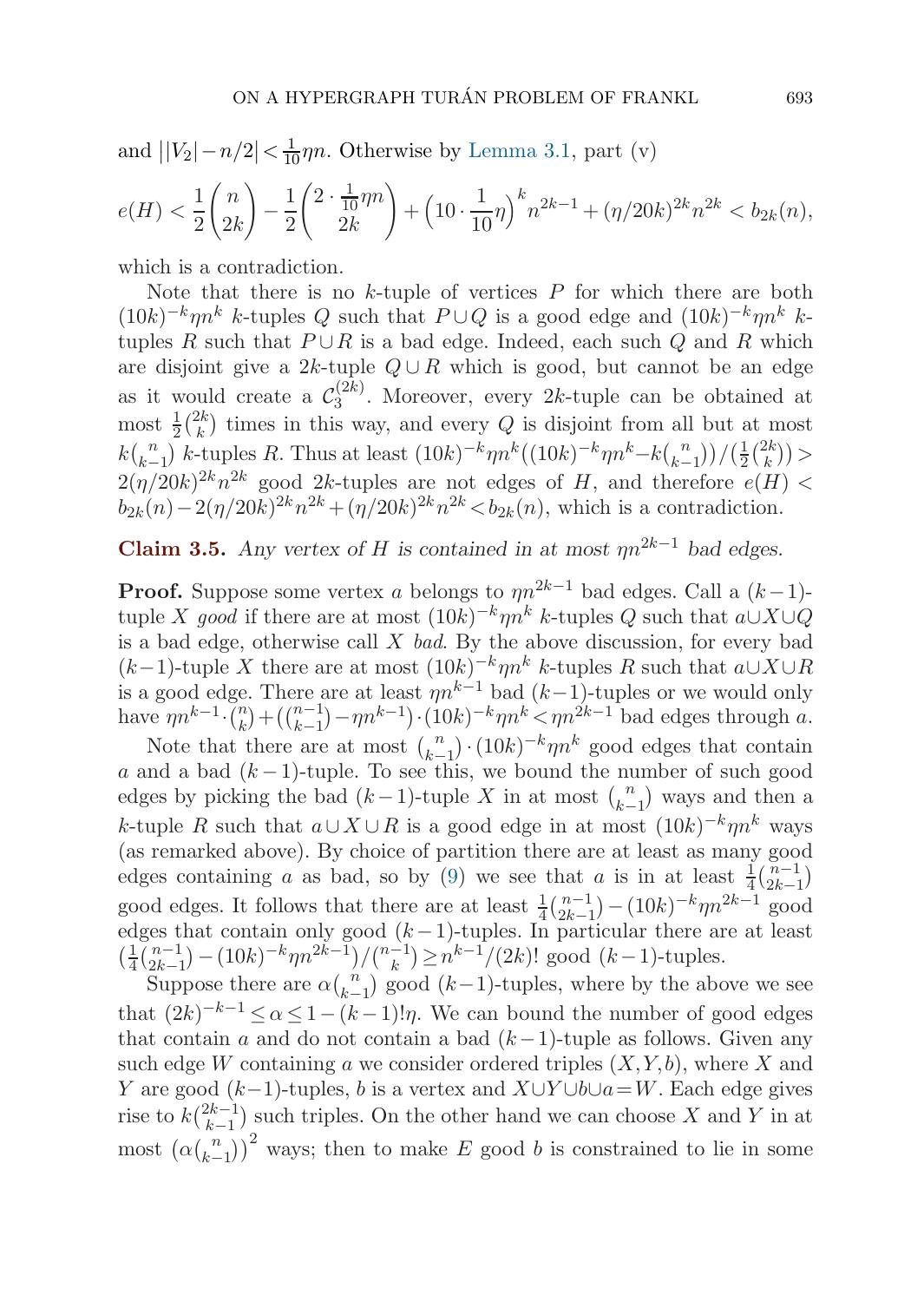<span id="page-21-0"></span>particular class  $V_i$  of the partition, so can be chosen in at most  $\left(\frac{1}{2} + \frac{1}{10}\eta\right)n$ ways. This shows that the number of such edges  $W$  is at most

$$
\left( \left( \alpha \binom{n}{k-1} \right)^2 \left( \frac{1}{2} + \frac{1}{10} \eta \right) n \right) / \left( k \binom{2k-1}{k-1} \right) < \left( \alpha^2 + 3 \cdot \frac{1}{10} \eta \right) \frac{1}{2} \binom{n-1}{2k-1}.
$$

A similar argument shows that the number of bad edges that contain a and do not contain a good  $(k-1)$ -tuple is at most  $((1-\alpha)^2 + 3 \cdot \frac{1}{10}\eta)\frac{1}{2}$  $\frac{1}{2} \binom{n-1}{2k-1}.$ We showed above that there are at most  $\binom{n}{k-1} \cdot (10k)^{-k} \eta n^k$  good edges that contain a and a bad  $(k-1)$ -tuple. Also, by definition there are at most  $\binom{n}{k-1}$  (10k)<sup>-k</sup>ηn<sup>k</sup> bad edges that contain a and a good (k–1)-tuple. Therefore the total number of edges containing  $a$  is at most

$$
\left(\alpha^2 + (1 - \alpha)^2 + 6 \cdot \frac{1}{10}\eta\right) \frac{1}{2} \binom{n-1}{2k-1} + 2 \cdot \binom{n}{k-1} \cdot (10k)^{-k} \eta n^k.
$$

From the bounds  $(2k)^{-k-1} \le \alpha \le 1-(k-1)! \eta$  we see that this is at most  $\left(\frac{1}{2} - \frac{\eta}{2}\right) \binom{n-1}{2k-1}$ . This contradicts equation [\(9\)](#page-19-0), so the claim is proved.

Now write  $|V_1| = n/2 + t$ ,  $|V_2| = n/2 - t$  with  $-\frac{1}{10}\eta n < t < \frac{1}{10}\eta n$ . By possibly renaming the classes (i.e. replacing t with  $-t$ ) we can assume that  $d(n, t) \leq d(n, -t)$ . Now any vertex of  $V_1$  belongs to  $d(n, t)$  good 2k-tuples, and  $d(n,t)$  is the minimum degree of  $\mathcal{B}^{(2k)}(n,t)$ , which is certainly at most the maximum degree of  $\mathcal{B}_n^{(2k)}$ . From [Lemma 3.1,](#page-13-0) part (iii) we have a bound  $d(n,t) < \frac{1}{2} \binom{n-1}{2k-1} + (20k)^k n^{k-1/2}$  but we will only use the weaker bound  $d(n,t) < \frac{1}{2} {n-1 \choose 2k-1} + 10^{4k^2} n^{k-1/2}$ . Later we will show that this weaker bound also holds for  $d(n,-t)$ , and then the subsequent argument will apply switching  $V_1$  and  $V_2$ .

**Claim 3.6.** *1.* If a is a vertex of  $V_1$  for which K of the good 2k-tuples *containing* a are not edges then there are at least  $K-10^{4k^2}n^{k-1/2}$  bad edges *containing* a*.*

2. If *b* is a vertex of  $V_2$  for which L of the good 2k-tuples containing *b* are *not edges then there are at least*  $L-(\eta n/5)^{2k-1}$  *bad edges containing b.* 

**Proof.** 1. By the preceding remarks a belongs to at most  $\frac{1}{2} \binom{n-1}{2k-1}$  +  $10^{4k^2} n^{k-1/2}$  good 2k-tuples and therefore it belongs to at most  $\frac{1}{2} {n-1 \choose 2k-1}$  +  $10^{4k^2}n^{k-1/2} - K$  good edges. Then by equation ([9](#page-19-0)) a belongs to at least  $K - 10^{4k^2} n^{k-1/2}$  bad edges.

2. From [Lemma 3.1,](#page-13-0) part (v) *b* belongs to at most  $\frac{1}{2} {n-1 \choose 2k-1} + {2 \cdot \frac{1}{10} \eta n - 1 \choose 2k-1}$  $\frac{10^{7n-1}}{2k-1}$  good  $2k$ -tuples, and the stated bound follows as in  $(1)$ .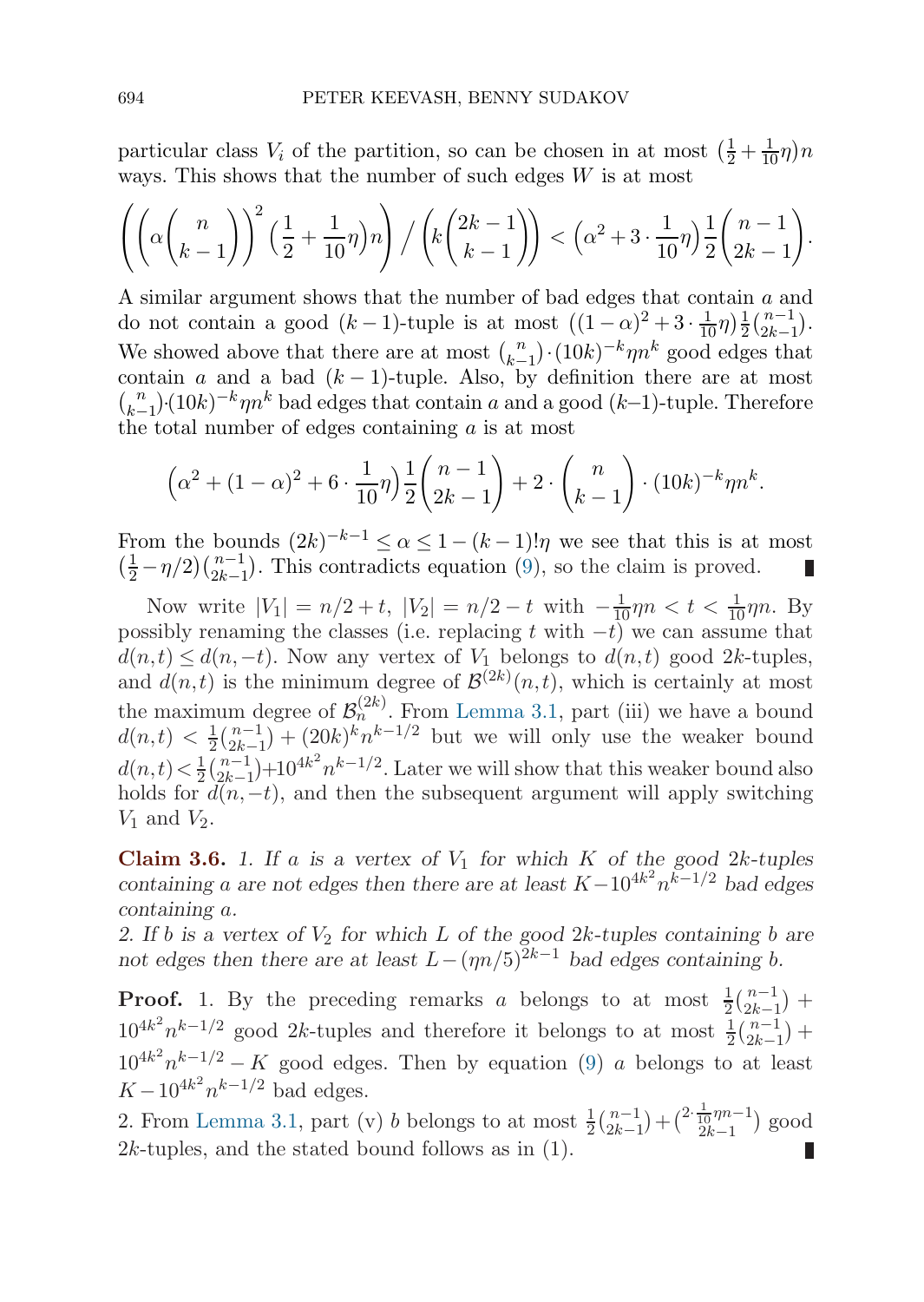<span id="page-22-0"></span>Before proving the next claim we make a remark that will be used on several occasions without further comment. Suppose  $W$  is a bad edge, so that  $|W \cap V_i|$  is even for  $i=1,2$ . If we partition  $W = P \cup Q$  with  $|P| = |Q| = k$ then  $|P \cap V_i| = |Q \cap V_i| \pmod{2}$  for  $i = 1, 2$ . Then for any k-tuple R disjoint from P and Q with  $|R \cap V_i| = |P \cap V_i| + 1 \pmod{2}$  both 2k-tuples  $P \cup R$  and  $Q\cup R$  are good. We can obtain such a k-tuple  $R\subset V-(P\cup Q)$  by picking any  $(k-1)$ -tuple, and then another vertex which, because of parity, is constrained to lie in some particular  $V_i$ . This counts each k-tuple k times, so the number of choices for  $R$  is at least

$$
k^{-1}\binom{n-2k}{k-1}\left(\left(\frac{1}{2}-\frac{1}{10}\eta\right)n-3k\right) > n^k/(3 \cdot k!).
$$

**Claim 3.7.** *Suppose*  $t \leq k$  *and*  $T$  *is a t-tuple of vertices belonging to*  $\theta n^{2k-t}$ *bad edges, for some*  $\theta$  >  $(20k)^k \eta$ *. Then any*  $S \subset T$  *with*  $|S| = t-1$  *belongs to at least*  $(10k)^{-k}\theta n^{2k-t+1}$  *good non-edges.* 

**Proof.** Write  $T = S \cup v$ . Consider a bad edge W containing T and a partition  $W = T \cup X \cup Y$ , where  $|X| = k - 1$  and  $|Y| = k + 1 - t$ . By the above remark, there are at least  $n^{k}/(3 \cdot k!)$  k-tuples R for which  $v \cup X \cup R$  and  $S \cup Y \cup R$ are both good 2k-tuples. Note that they can't both be edges, or we would have a copy of  $\mathcal{C}_3^{(2k)}$ . Suppose that for at least  $\frac{1}{2}\theta n^{2k-t}$  such W there is a partition  $W = T \cup X \cup Y$  for which there are at least  $n^k/2(3 \cdot k!)$  k-tuples R for which  $v \cup X \cup R$  is a good non-edge. This clearly gives at least  $\frac{1}{2}\theta n^{k-1}$ choices for X. Each such non-edge can be partitioned in at most  $\binom{2k-1}{k}$  ways in the form  $v \cup X \cup R$ , so there are at least

$$
\binom{2k-1}{k}^{-1} \frac{1}{2} \theta n^{k-1} \frac{n^k}{2(3 \cdot k!)} > (10k)^{-k} \theta n^{2k-1}
$$

good non-edges containing v. Now [Claim 3.6](#page-21-0) shows that there are at least

$$
(10k)^{-k}\theta n^{2k-1} - (\eta n/5)^{2k-1} > (20k)^{-k}\theta n^{2k-1} > \eta n^{2k-1}
$$

bad edges containing  $v$ , which contradicts [Claim 3.5.](#page-20-0) It follows that for at least  $\frac{1}{2} \theta n^{2k-t}$  such W and any partition of  $W = T \cup X \cup Y$  we have a good nonedge  $S \cup Y \cup R$  for at least  $n^k/2(3 \cdot k!)$  k-tuples R. This gives at least  $\frac{1}{2} \theta n^{k+1-t}$ choices for Y. Each such non-edge has at most  $\binom{2k-t+1}{k}$  representations as  $S \cup Y \cup R$ , so there are at least

$$
\binom{2k-t+1}{k}^{-1} \frac{1}{2} \theta n^{k+1-t} \frac{n^k}{2(3 \cdot k!)} > (10k)^{-k} \theta n^{2k-t+1}
$$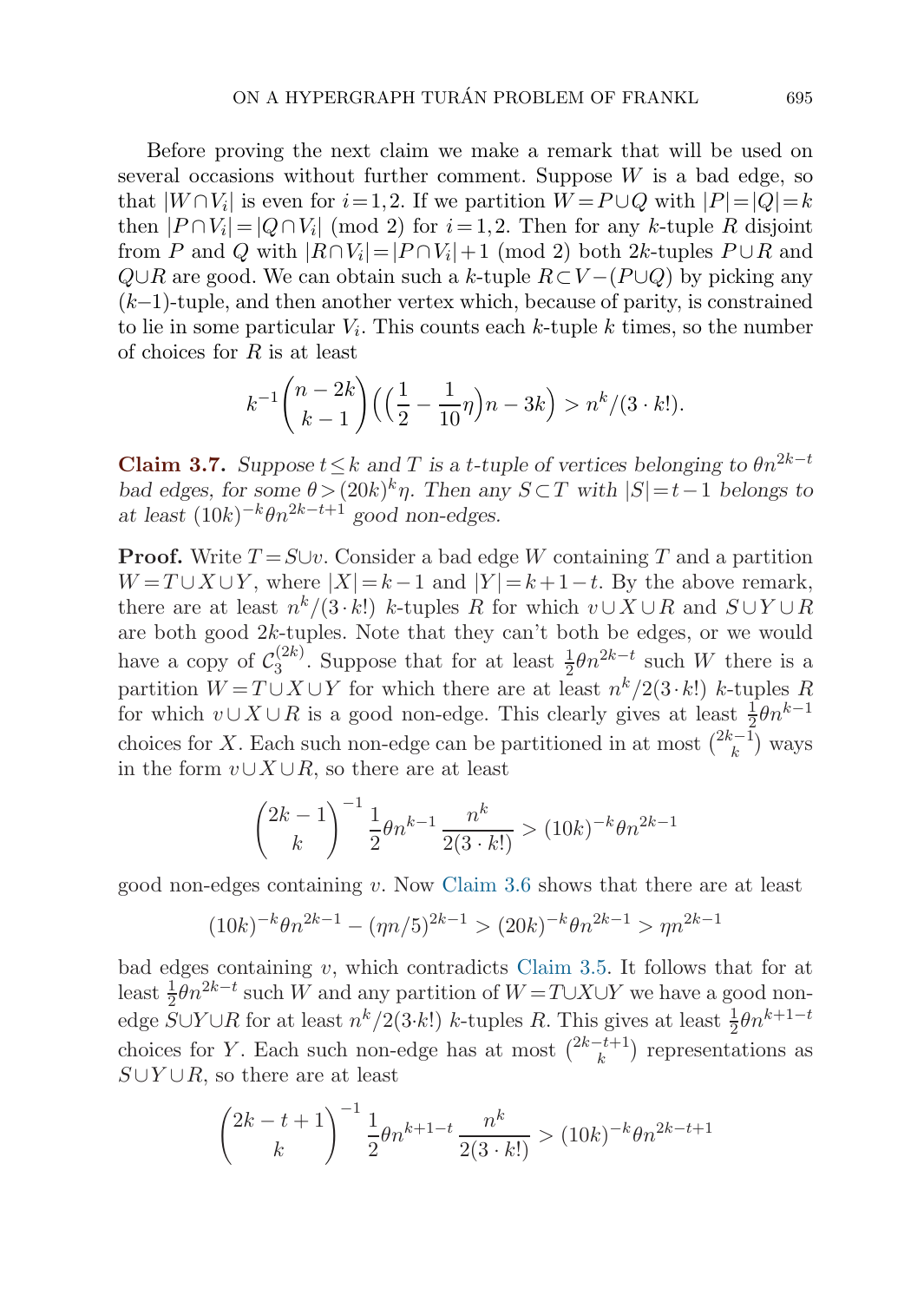П

<span id="page-23-0"></span>good non-edges containing S.

Suppose for the sake of contradiction that there is some bad edge incident with  $V_1$ . Denote the set of bad edges containing some vertex v by  $\mathcal{Z}(v)$ . Let a be a vertex in  $V_1$  belonging to the maximum number of bad edges and let  $Z = |Z(a)|$ . Note that  $Z > 0$ .

**Claim 3.8.** *Suppose*  $t \leq k$ ,  $(20k)^k \eta \leq \phi \leq (100k)^{-k}$  *and*  $\mathcal F$  *is a set of at least*  $\phi Zn^{-(2k-t)}$  *t*-tuples containing a such that each  $F \in \mathcal{F}$  is contained in at *least*  $\phi n^{2k-t}$  *bad edges. Then there are at least*  $\phi^5 Z n^{-(2k-t+1)}$  (t−1)*-tuples containing* a *each of which is contained in at least*  $\phi^5 n^{2k-t+1}$  *bad edges.* 

**Proof.** Let G be the set of  $(t-1)$ -tuples containing a that are contained in a member of F. By [Claim 3.7](#page-22-0) each  $G \in \mathcal{G}$  is contained in at least  $(10k)^{-k} \phi n^{2k-t+1}$  good non-edges. Each such good non-edge is counted by at most  $\binom{2k-1}{t-2}$  different G's, so there are at least  $\binom{2k-1}{t-2}^{-1} |\mathcal{G}| (10k)^{-k} \phi n^{2k-t+1} >$  $(40k)^{-k}|\tilde{G}|\phi n^{2k-t+1}$  good non-edges containing a. Since  $a \in V_1$  [Claim 3.6](#page-21-0) gives at least

$$
(40k)^{-k}|\mathcal{G}|\phi n^{2k-t+1} - 10^{4k^2}n^{k-1/2} > (50k)^{-k}|\mathcal{G}|\phi n^{2k-t+1}
$$

bad edges containing a, so by definition of Z we get  $|\mathcal{G}| < (50k)^k \phi^{-1}Z$ .  $n^{-(2k-t+1)}$ . Let  $\mathcal{G}_1 \subset \mathcal{G}$  consist of those G that belong to at least  $\phi^3 n$  members of  $F$ . Then

$$
\phi Z n^{-(2k-t)} \le |\mathcal{F}| < |\mathcal{G}_1| n + |\mathcal{G}| \phi^3 n < |\mathcal{G}_1| n + (50k)^k \phi^2 Z n^{-(2k-t)}
$$

so  $|\mathcal{G}_1| > \phi^5 Z n^{-(2k-t-1)}$  with room to spare. For each  $G \in \mathcal{G}_1$  there are at least  $\phi^3 n$  sets of F each contributing  $\phi n^{2k-t}$  bad edges containing G. Each such bad edge is counted by at most  $2k-t+1$  different  $F \in \mathcal{F}$ , so G belongs to at least  $(2k-t+1)^{-1}\phi^3n \cdot \phi n^{2k-t} > \phi^5n^{2k-t+1}$  bad edges. П

Let  $\mathcal{Z}_1(a)$  be those bad edges W containing a for which there is some partition into two k-tuples  $W = P \cup Q$  with  $a \in P$  so that there are at least  $n^{k}/2(3 \cdot k!)$  k-tuples R for which  $P \cup R$  is a good non-edge. Let  $\mathcal{Z}_{2}(a) =$  $\mathcal{Z}(a) - \mathcal{Z}_1(a)$ , and write  $Z_i = |\mathcal{Z}_i(a)|$  for  $i = 1,2$ . Then one of  $Z_1, Z_2$  is at least  $Z/2$ .

**Case 1.** Suppose  $Z_1 \geq Z/2$ . Let P be the (non-empty) set of k-tuples P containing a such that there is some edge  $P \cup Q$  in  $\mathcal{Z}_1(a)$ , and  $P \cup R$ is a good non-edge for at least  $n^k/2(3k!)$  k-tuples R. Each such good non-edge is counted by at most  $\binom{2k-1}{k-1}$  different P's, so there are at least  $\binom{2k-1}{k-1}^{-1}$  |P| $n^k/2(3 \cdot k!) > (10k)^{-k}$  |P| $n^k$  good non-edges containing a. Now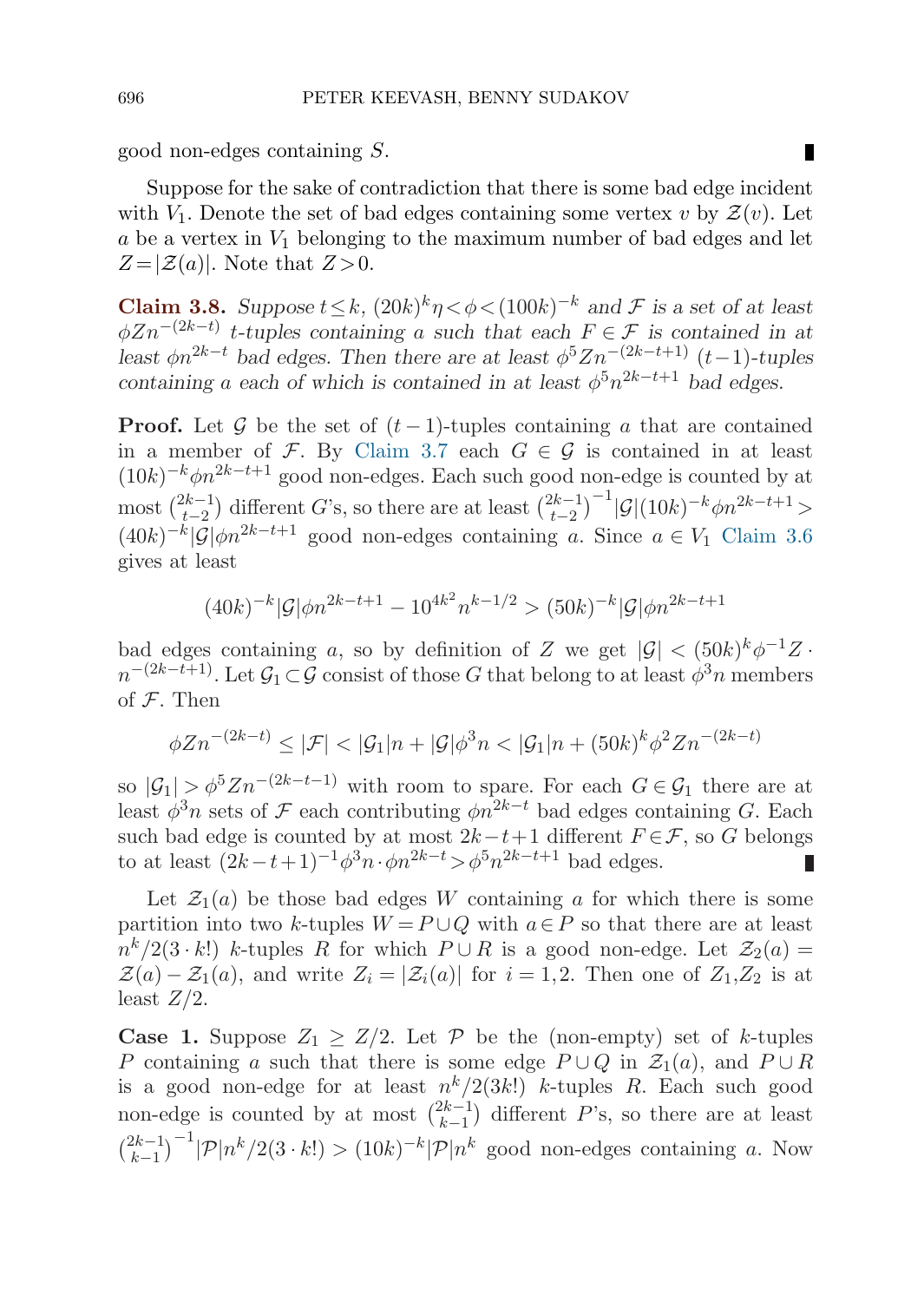[Claim 3.6](#page-21-0) gives at least  $(10k)^{-k} |{\mathcal{P}}|n^k - 10^{4k^2}n^{k-1/2} > (20k)^{-k} |{\mathcal{P}}|n^k$  bad edges containing a, so by definition of Z,  $|\mathcal{P}| < (20k)^k Zn^{-k}$ . On the other hand, let  $\mathcal{P}_1 \subset \mathcal{P}$  consist of those P that belong to at least  $\frac{1}{10}(20k)^{-k}n^k$  bad edges. Then

$$
Z/2 \le Z_1 < |\mathcal{P}_1|n^k + |\mathcal{P}|\frac{1}{10}(20k)^{-k}n^k < |\mathcal{P}_1|n^k + Z/10
$$

so  $|\mathcal{P}_1|>0.4$   $Zn^{-k}$ . Now apply [Claim 3.8](#page-23-0)  $k-1$  times, starting with  $t=k$  and  $\phi = (100k)^{-k}$ . We deduce that a belongs to at least  $\phi^{5^{k-1}} n^{2k-1} > \eta n^{2k-1}$  bad edges, which contradicts [Claim 3.5](#page-20-0).

**Case 2.** Now suppose  $Z_2 \geq Z/2$ . Note that every bad edge containing a contains at least one other point of  $V_1$ , so there is some  $b \in V_1$  belonging to at least  $Z_2/n$  edges of  $\mathcal{Z}_2(a)$ . Fix one such b. Let X be the set of  $(k-1)$ -tuples X for which there exists a  $(k-1)$ -tuple Y such that  $W = a \cup b \cup X \cup Y$  is an edge of  $\mathcal{Z}_2(a)$ . By definition of  $\mathcal{Z}_2(a)$  for any such partition of W, there are at least  $n^k/2(3\cdot k!)$  k-tuples R such that  $b\cup X\cup R$  is a good non-edge. This gives at least  $\frac{n^k}{2(3\cdot k!)}|\mathcal{X}| > (10k)^{-k}|\mathcal{X}|n^k$  good non-edges containing b, and since  $b \in V_1$  [Claim 3.6](#page-21-0) gives at least  $(10k)^{-k} |\mathcal{X}| n^k - 10^{4k^2} n^{k-1/2} > (20k)^{-k} |\mathcal{X}| n^k$ bad edges containing b. Thus, by definition of  $Z$ ,  $|\mathcal{X}| < (20k)^k Zn^{-k}$ . Note that each edge in  $\mathcal{Z}_2(a)$  that contains b is obtained by picking a pair of  $(k-1)$ -tuples in X, so  $Z/(2n) \leq Z_2/n \leq {\binom{|\mathcal{X}|}{2}} < \frac{1}{2}(20k)^{2k}Z^2n^{-2k}$ . Therefore  $Z > (20k)^{-2k}n^{2k-1} > \eta n^{2k-1}$ , which contradicts [Claim 3.5](#page-20-0).

We conclude that there are no bad edges incident to the vertices of  $V_1$ , i.e. all bad edges are entirely contained in  $V_2$ . As in the case  $k = 2$  this gives a more precise bound on t, defined by  $|V_1| = n/2 + t$ ,  $|V_2| = n/2 - t$ . If  $|t| \ge 20^k \sqrt{n}$  then [Lemma 3.1](#page-13-0), part (iv) gives  $d_{2k}(n, t) < \frac{1}{2} {n-1 \choose 2k-1} - 20^k n^{k-1/2}$ . This is a contradiction, since the vertices of  $V_1$  only belong to good edges, of which there are at most  $d_{2k}(n,t) < \delta(H)$ . Therefore  $|t| < 20^k \sqrt{n}$ . Now [Lemma 3.1](#page-13-0), part (ii) gives

$$
d_{2k}(n,-t) < \frac{1}{2}\binom{n-1}{2k-1} + \left(10(20^k)^2\right)^k n^{k-1/2} < \frac{1}{2}\binom{n-1}{2k-1} + 10^{4k^2} n^{k-1/2}.
$$

As we remarked earlier, this bound allows us to repeat the above argument interchanging  $V_1$  and  $V_2$ , so we deduce that there are no bad edges incident with  $V_2$  either, i.e. all edges are good. Then by definition of  $b_{2k}(n)$  we have  $e(H) \leq b_{2k}(n)$ , with equality only when H is a  $\mathcal{B}_n^{(2k)}$ , so the theorem is proved.П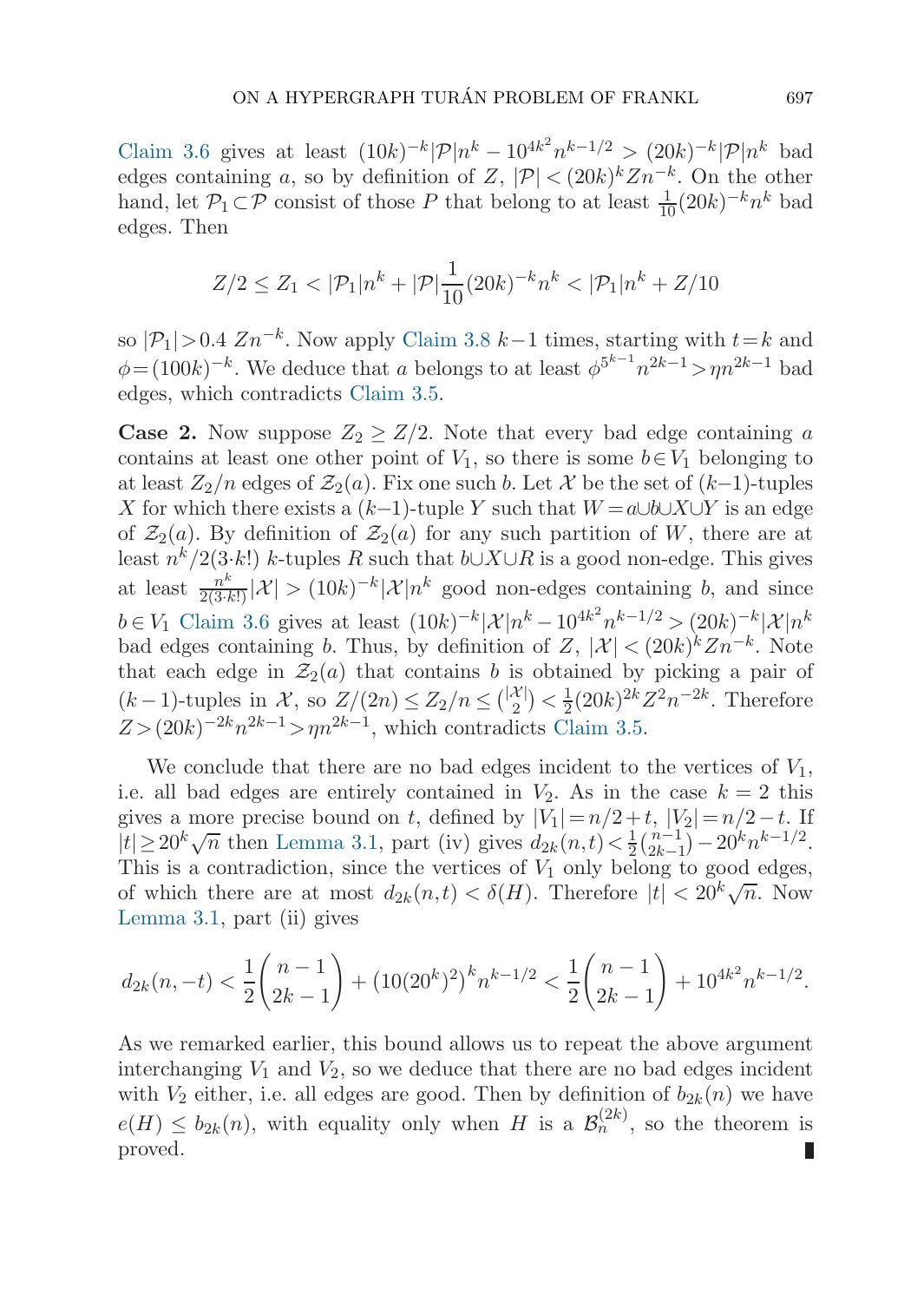### 4. Hypergraphs without  $\mathcal{C}_r^{(4)}$

<span id="page-25-0"></span>We recall that  $\mathcal{C}_r^{(2k)}$  is the 2k-uniform hypergraph obtained by letting  $P_1, \ldots, P_r$  be pairwise disjoint sets of size k and taking as edges all sets  $P_i \cup P_j$  with  $i \neq j$ . In this section we will be concerned with the case  $k=2$ and general r.

Sidorenko [\[8\]](#page-33-0) showed that the Turán density of  $\mathcal{C}_r^{(2k)}$  is at most  $\frac{r-2}{r-1}$ . This is a consequence of Turán's theorem applied to an auxiliary graph  $\overline{G}$ constructed from a  $2k$ -uniform hypergraph  $H$  of order n. The vertices of  $G$ are the k-tuples of vertices of H, and two k-tuples  $P_1, P_2$  are adjacent if  $P_1 \cup P_2$ is an edge of H. It is easy to see that the graph G has  $\binom{n}{k}$  vertices,  $\frac{1}{2} \binom{2k}{k} e(H)$ edges and contains no  $K_r$ . Thus the upper bound on the number of edges of  $H$  follows immediately from Turán's theorem. The following construction from [\[8\]](#page-33-0) gives a matching lower bound when r is of the form  $2^p + 1$ .

Let W be a vector space of dimension p over the field  $GF(2)$ , i.e. the finite field with 2 elements  $\{0,1\}$ . Partition a set of vertices V as  $\bigcup_{w\in W}V_w$ ,  $|V_w|=|V|/(r-1)$ . Given t and a t-tuple of vertices  $X=x_1\cdots x_t$  with  $x_i\in V_{w_i}$ we define  $\sum X = \sum_1^t w_i$ . Define a 2k-uniform hypergraph H, where a 2ktuple X is an edge iff  $\sum X \neq 0$ . Observe that this doesn't contain a copy of  $C_r^{(2k)}$ . Indeed, if  $P_1,\ldots,P_r$  are disjoint k-tuples then there is some  $i \neq j$  with  $\Sigma P_i = \Sigma P_j$  (by the pigeonhole principle). Then  $\Sigma (P_i \cup P_j) = \Sigma P_i + \Sigma P_j = 0$ , so  $P_i \cup P_j$  is not an edge.

This construction depends essentially on an algebraic structure, which only exists for certain values of  $r$ . Perhaps surprisingly, we will show that this is an intrinsic feature of the problem, by proving [Theorem 1.2](#page-2-0), which gives a stronger upper bound on the Turán density of  $\mathcal{C}_r^{(4)}$ , when r is not of the form  $2^p+1$ . We make no attempt to optimize the constant in this bound.

In addition, our proof of this theorem implies that, for  $r = 2^p + 1$ , any  $\mathcal{C}_{r}^{(4)}$ -free 4-uniform hypergraph with density  $\frac{r-2}{r-1} - o(1)$  looks approximately like Sidorenko's construction.

**Corollary 4.1.** Let  $r = 2^p + 1$  be an integer and let W be a p-dimensional *vector space over the field GF(2). For every*  $\epsilon > 0$  *there is*  $\eta > 0$  *so that if* H *is a*  $C_r^{(4)}$ -free 4-uniform hypergraph with  $e(H) > \frac{r-2}{r-1} {n \choose 4} - \eta n^4$  then there is a partition of the vertex set as  $\bigcup_{w\in W} V_w$  such that all but  $\epsilon n^4$  edges X of H *satisfy*  $\Sigma X \neq 0$ *.* 

The rest of this section is organized as follows. In the [first subsection](#page-26-0) we will prove a lemma showing that certain edge-colourings of the complete graph  $K_s$  exist only if s is a power of 2. In the [following subsection](#page-27-0) we will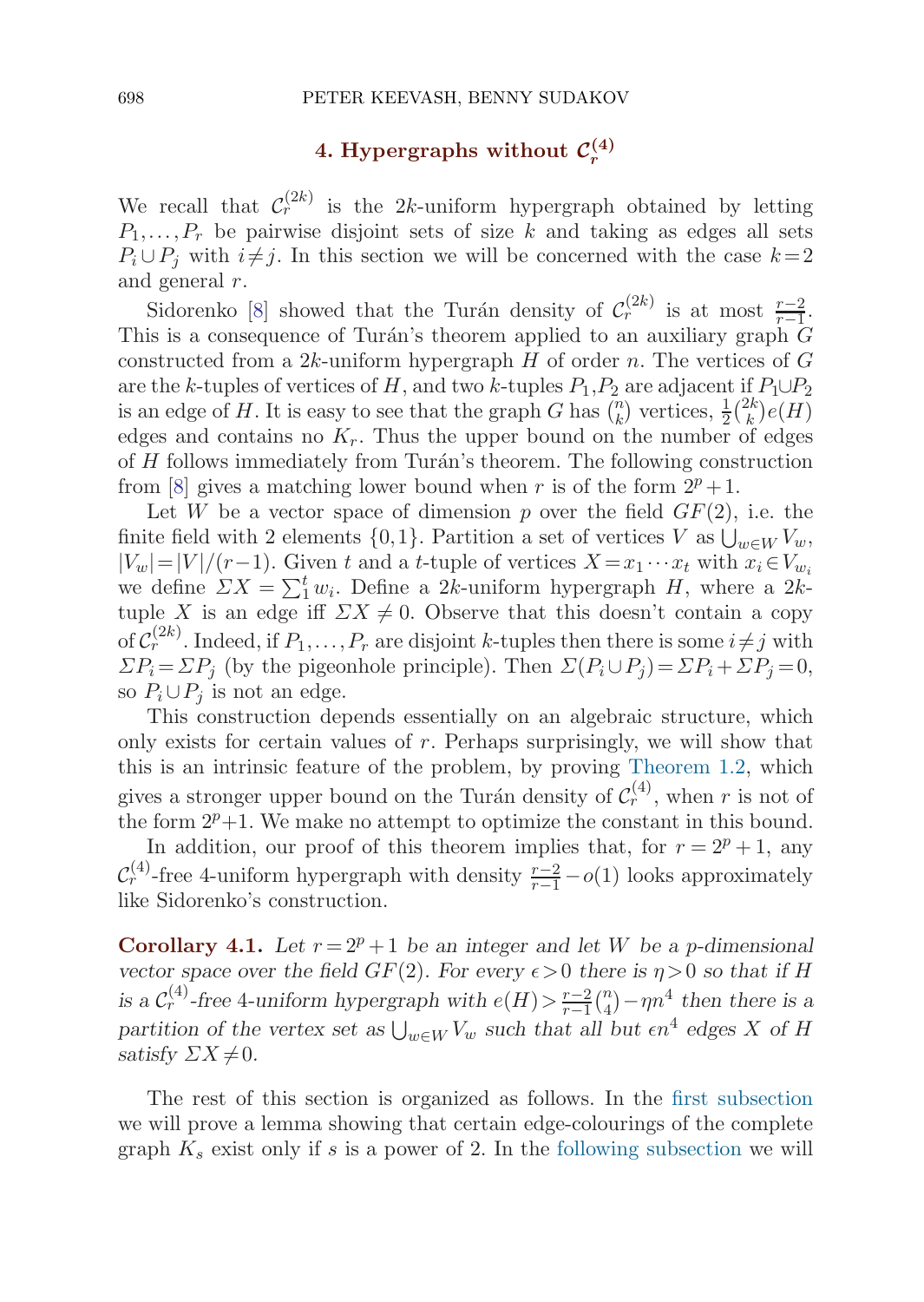<span id="page-26-0"></span>recall a proof of the Simonovits stability theorem so that we can calculate some explicit constants. The [final subsection](#page-28-0) contains the proof of [Theo](#page-2-0)re[m 1.2](#page-2-0).

### **4.1. A lemma on edge-colourings of a complete graph**

**Lemma 4.2.** *Suppose that we have a colouring of the edges of the complete graph*  $K_s$  *in* s−1 *colours, so that every colour is a matching and each subset of* 4 *vertices spans edges of either* 3 *or* 6 *different colours. Then*  $s = 2^p$  *for some integer* p*.*

**Proof.** Since the number of colours is  $s-1$ , every colour is a matching and the total number of edges in  $K_s$  is  $s(s-1)/2$  it is easy to see that every colour is a perfect matching. Also, if  $wx$  and  $yz$  are disjoint edges of the same colour, then by hypothesis only 3 different colours appear on  $wxyz$ , so wy and  $xz$  have the same colour, as do  $xy$  and  $wz$ . Denote the set of colours by  $C = \{c_1, \ldots, c_{s-1}\}.$  We define a binary operation + on C using the following rule. Pick a vertex x. Given  $c_i$  and  $c_j$  let  $e_i = xy_i$  and  $e_j = xy_j$ be the edges incident with  $x$  with these colours. These edges exist, as each colour is a perfect matching. Define  $c_i + c_j$  to be the colour of  $y_i y_j$ .

To see that this is well-defined, let  $x'$  be another vertex and suppose  $e'_i = x'y'_i$  has colour  $c_i$  and  $e'_j = x'y'_j$  has colour  $c_j$ . If  $y_i = y'_j$  then opposite edges of  $xy_jy_ix'$  have the same colours, so  $x'y_j$  has colour  $c_i$ , i.e.  $y_j = y'_i$ and there is nothing to prove. Therefore we can assume that all  $y_i, y_j, y_i', y_j'$ are distinct. Consider the 4-tuple  $xx'y_iy_i'$ . Since  $xy_i$  and  $xy_i'$  have the same colour we deduce that  $xx'$  and  $y_i y_i'$  have the same colour. Similarly  $xx'$  and  $y_j y'_j$  have the same colour, from which we see that  $y_i y'_i$  and  $y_j y'_j$  have the same colour. Now looking at  $y_i y_i' y_j y_j'$  we see that  $y_i y_j$  and  $y_i' y_j'$  have the same colour, so  $c_i + c_j$  is well-defined.

Let D be a set obtained by adjoining another element called **0** to C. Extend + to an operation on D by defining  $0+d=d+0=d$  and  $d+d=0$ for all  $d \in D$ . We claim that  $(D,+)$  is an abelian group. Note that  $+$  is commutative by definition, **0** is an identity and inverses exist. It remains to show associativity, i.e. for any  $d_1, d_2, d_3$  we have  $(d_1+d_2)+d_3=d_1+(d_2+d_3)$ . This is immediate if any of the  $d_i$  are **0** or if they are all equal. If  $d_1 = d_2 \neq d_3$ then  $d_1+d_2=0$  and there is a triangle with colours  $d_1, d_3, d_1+d_3$ , so  $d_1+(d_2+$  $d_3$  =  $d_3$  as required. The same argument applies when  $d_2 = d_3 \neq d_1$ . If  $d_1 = d_3$ then  $d_1+d_2=d_2+d_3$  by commutativity, and so  $(d_1+d_2)+d_3=d_1+(d_2+d_3)$ also by commutativity. So we can assume that the  $d_i$  are pairwise distinct and non-zero. Pick a vertex x, let  $xy_1$  be the edge of colour  $d_1$  and  $xy_2$  the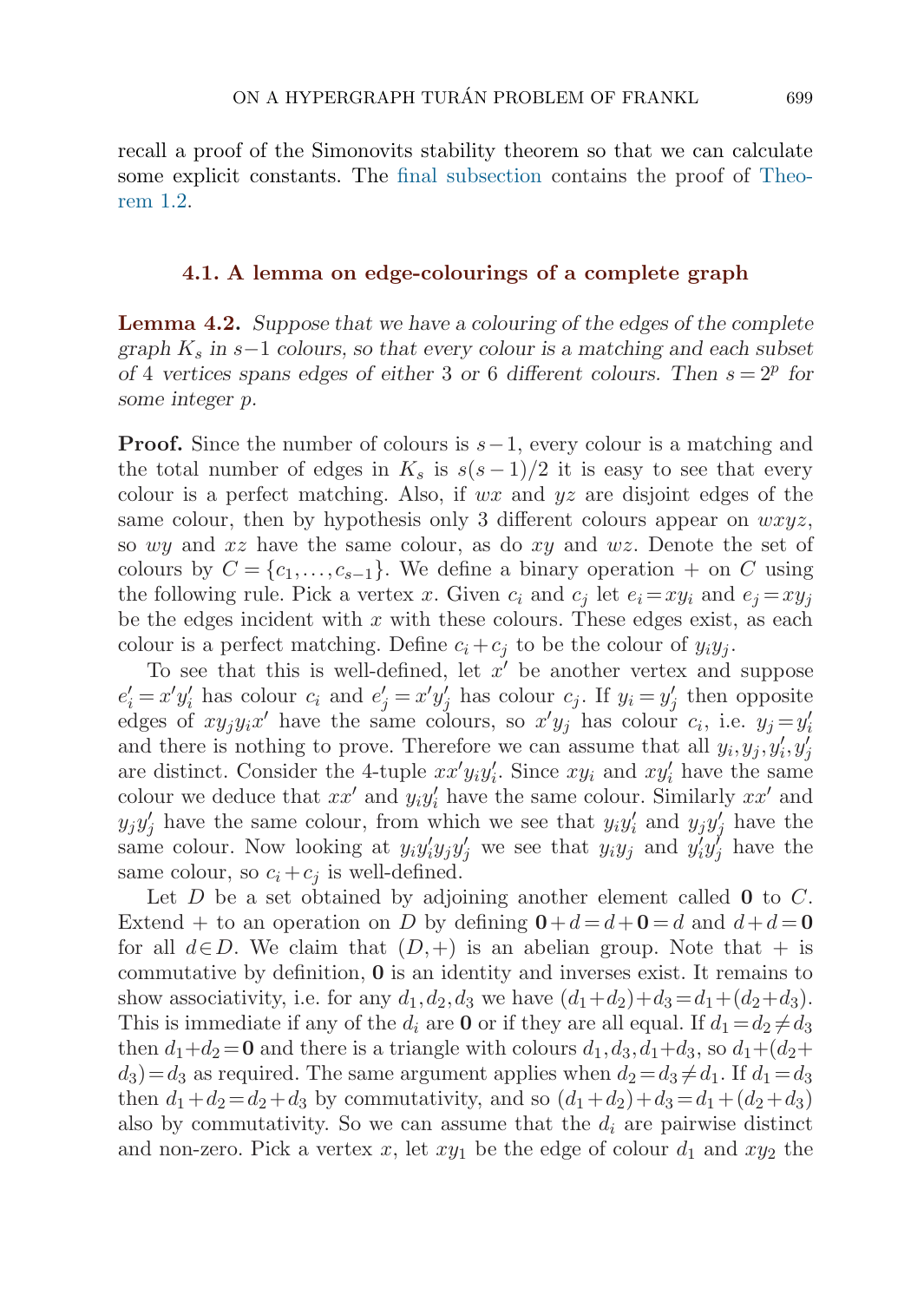<span id="page-27-0"></span>edge of colour  $d_2$ . Let  $y_2z$  have colour  $d_3$ . We can suppose  $z \neq y_1$ , otherwise  $d_1+d_2 = d_3$  and  $d_2+d_3 = d_1$  and  $(d_1+d_2)+d_3 = d_1+(d_2+d_3) = 0$ . Now  $y_1y_2$ has colour  $d_1 + d_2$  and xz has colour  $d_2 + d_3$ . Consider the edge  $y_1z$ . From the triangle it forms with x we see that it has colour  $d_1+(d_2+d_3)$  and from the triangle with  $y_2$  we see that it has colour  $(d_1 + d_2) + d_3$ . This proves associativity, so  $D$  is an abelian group.

Finally, note that every non-zero element has order 2, so  $D$  is in fact a vector space over the field with 2 elements. If  $p$  is its dimension then  $s=|D|= 2^p$ .

#### **4.2. The Simonovits stability theorem**

In this subsection we will recall a proof of the Simonovits stability theorem [[10\]](#page-33-0) so that we can calculate some explicit constants. Let  $T_s(N)$  be the spartite Turán graph on N vertices, i.e. a complete s-partite graph with part sizes as equal as possible. Write  $t_s(N)$  for the number of edges in  $T_s(N)$ . Then Turán's theorem states that any  $K_{s+1}$ -free graph on N vertices has at most  $t_s(N)$  edges, with equality only for  $T_s(N)$ . It is easy to show that  $\frac{-1}{s}N^2/2 - s < t_s(N) \leq \frac{s-1}{s}N^2/2.$ 

**Proposition 4.3.** Suppose G is a  $K_{s+1}$ -free graph on N vertices with min*imum degree*  $\delta(G) \geq (1 - \frac{1}{s} - \alpha)N$  *and*  $\alpha < 1/s^2$ . Then there is a partition of *the vertex set of* G as  $V(G) = U_1 \cup \cdots \cup U_s$  *with*  $\sum e(U_i) \leq s \alpha N^2$ .

**Proof.** By Turán's theorem G contains a copy of  $K_s$ ; let  $A = \{a_1, \ldots, a_s\}$  be its vertex set. Note that any vertex x not in A has at most  $s-1$  neighbours in A, or we get a  $K_{s+1}$ . Let B be those vertices with exactly s−1 neighbours in A, and  $C = V(G) - A - B$ . Partition  $A \cup B$  as  $U_1 \cup \cdots \cup U_s$  where  $U_i$  consists of those vertices adjacent to  $A-a_i$ . Then there are no edges inside any  $U_i$ , as if xy is such an edge then  $xy+A-a_i$  forms a  $K_{s+1}$ . Distribute the vertices of C arbitrarily among the  $U_i$ . Counting edges between A and  $V - A$  gives

$$
s(\delta(G)-s+1) \le e(A, V-A) \le (s-1)|B|+(s-2)|C| = (s-1)(N-s)-|C|
$$

П

so 
$$
|C| \le (s-1)N - s\delta(G) \le s\alpha N
$$
. Therefore  $\sum e(U_i) < s\alpha N^2$ .

**Theorem 4.4.** *Suppose* G is a  $K_{s+1}$ -free graph on N vertices with at least  $\left(\frac{s-1}{2s}-c\right)N^2$  edges and  $c<1/(4s^4)$ . Then there is a partition of the vertex *set of* G as  $V(G) = U_1 \cup \cdots \cup U_s$  *with*  $\sum e(U_i) < (2s+1)\sqrt{c} N^2$ .

**Proof.** Construct a sequence of graphs  $G = G_N, G_{N-1},...$  where if  $G_m$  has **i 1001.** Construct a sequence of graphs  $G = G_N, G_{N-1},...$  where if  $G_m$  has a vertex of degree at most  $\left(1 - \frac{1}{s} - 2\sqrt{c}\right)m$  then we delete it to get  $G_{m-1}$ .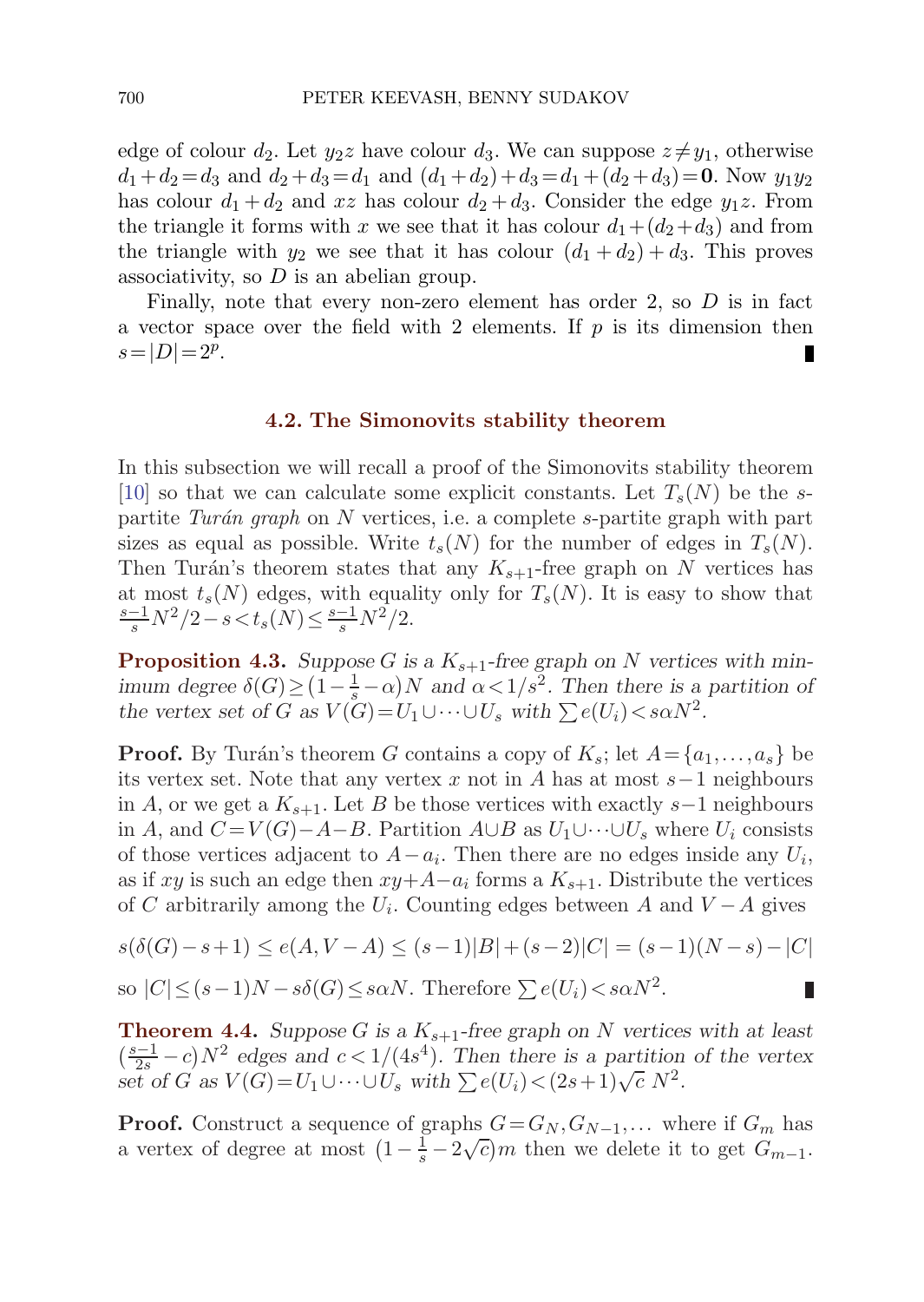<span id="page-28-0"></span>Suppose we can delete  $\sqrt{c}$  N vertices by this process and reach a graph  $G_{(1-\sqrt{c})N}$ . Then  $G_{(1-\sqrt{c})N}$  is  $K_{s+1}$ -free and has at least

$$
\left(\frac{s-1}{2s} - c - \sqrt{c}\left(1 - \frac{1}{s} - 2\sqrt{c}\right)\right)N^2 > \frac{s-1}{2s}(1 - \sqrt{c})^2N^2
$$

edges. This contradicts Turán's theorem, so the sequence terminates at some edges. This contradicts Turan's theorem, so the sequence terminates at some  $G_m$  with  $m \geq (1 - \sqrt{c})N$  and minimum degree at least  $(1 - \frac{1}{s} - 2\sqrt{c})m$ . By [Proposition 4.3](#page-27-0) there is a partition  $V(G_m) = U_1 \cup \cdots \cup U_s$  with  $\sum e(U_i)$ 2s  $\sqrt{c}$  N<sup>2</sup>. Now distribute the  $\sqrt{c}N$  deleted vertices arbitrarily among the  $U_i$ . Then  $\sum e(U_i) < (2s+1)\sqrt{c} N^2$ .

### **4.3. Proof of [Theorem 1.2](#page-2-0)**

Let V be the vertex set of  $H$ . Define a graph  $G$  whose vertices are all pairs in  $V$ , where the pairs ab and cd are adjacent exactly when abcd is an edge of H. Since H is  $\mathcal{C}_r^{(4)}$ -free we see that G is  $K_r$ -free. Also, each edge of H creates exactly 3 edges in G (corresponding to the 3 ways of breaking a 4-tuple into pairs) so

$$
e(G) > 3\left(\frac{r-2}{r-1} - 10^{-33}r^{-70}\right)\binom{n}{4} > \left(\frac{r-2}{2(r-1)} - 10^{-33}r^{-70}\right)N^2,
$$

where  $N = \binom{n}{2}$ .

Applying [Theorem 4.4](#page-27-0) with  $s = r - 1$  gives a partition of the pairs of vertices in  $\bar{V}$  as  $\bigcup_{1}^{r-1} P_i$  with  $\sum_{1}^{r-1} e(P_i) < 10^{-16}r^{-34}N^2$ . If there is some  $P_i$ with  $|P_i| < (\frac{1}{r-1} - 10^{-3}r^{-7})N$  then

$$
\frac{e(G)}{N^2} < \frac{\binom{r-2}{2}}{(r-2)^2} \left(\frac{r-2}{r-1} + 10^{-3}r^{-7}\right)^2 + \left(\frac{1}{r-1} - 10^{-3}r^{-7}\right) \left(\frac{r-2}{r-1} + 10^{-3}r^{-7}\right) + 10^{-16}r^{-34} \n< \frac{r-2}{2(r-1)} - 10^{-6}r^{-14}/2 + 10^{-16}r^{-34}.
$$

This is a contradiction so  $|P_i| \geq (\frac{1}{r-1} - 10^{-3}r^{-7})N$  for all *i*. Also if some  $|P_i| > (\frac{1}{r-1} + 10^{-3}r^{-6})N$ , then there is j such that  $|P_j| < (\frac{1}{r-1} - 10^{-3}r^{-7})N$ . Therefore for all *i* 

(10) 
$$
\left| |P_i| - \frac{1}{r-1}N \right| \le 10^{-3}r^{-6}n^2.
$$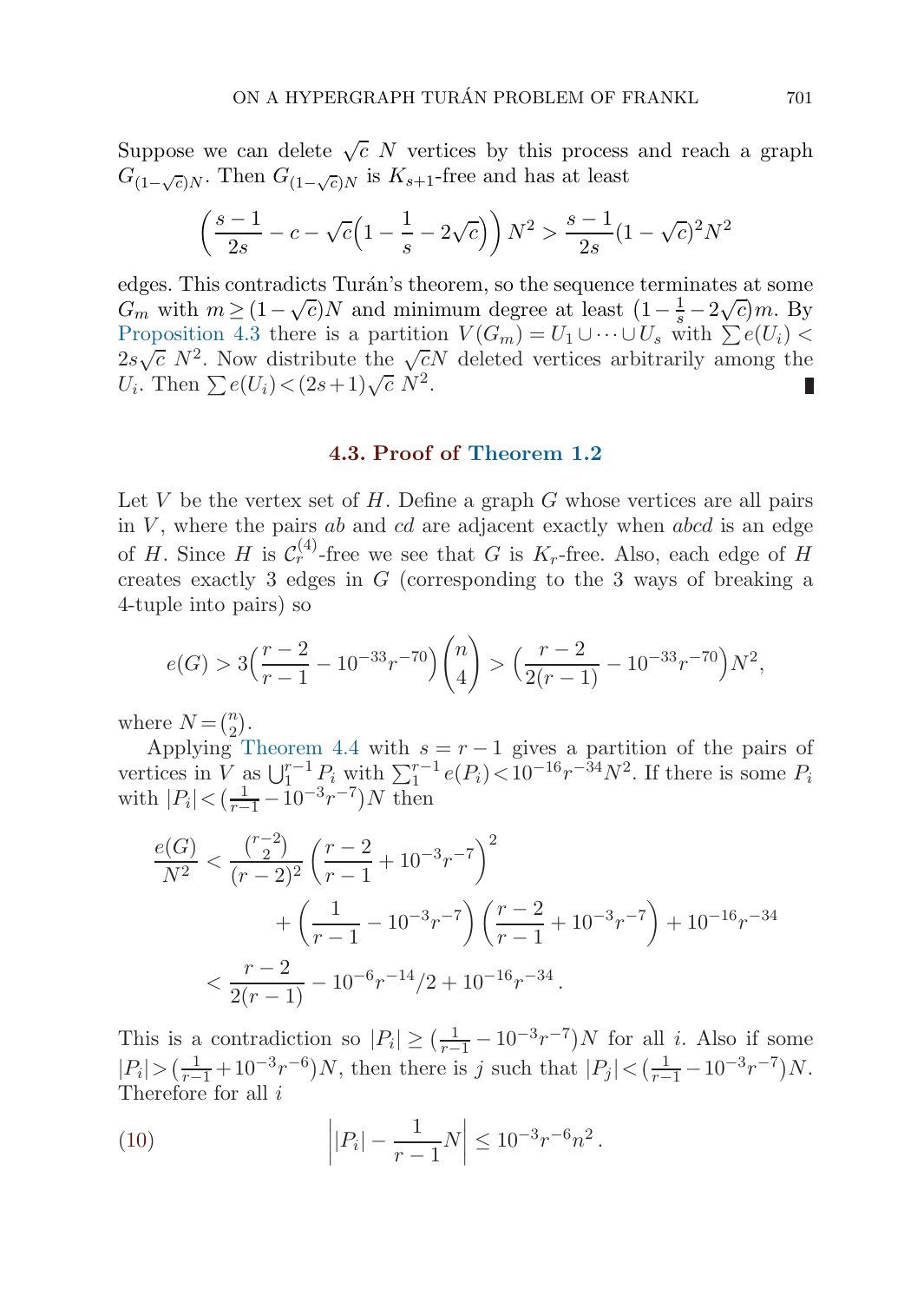Note that all but at most  $10^{-16}r^{-34}n^4$  edges of H are formed by taking a pair from  $P_i$  and a pair from  $P_j$  with  $i \neq j$ . We think of the  $P_i$  as a colouring of pairs. A 4-tuple abcd will be called properly coloured if either

(i) abcd is an edge and each of the 3 sets  $\{ab, cd\}$ ,  $\{ac, bd\}$ ,  $\{ad, bc\}$  contains two pairs with different colours, or

(ii) abcd is not an edge and each of the 3 sets  $\{ab, cd\}$ ,  $\{ac, bd\}$ ,  $\{ad, bc\}$  consists of two pairs with the same colour.

An improperly coloured 4-tuple is either an edge that is the union of two pairs of the same colour or a non-edge which is the union of two pairs with different colours. There are at most  $10^{-16}r^{-34}N^2$  of the former 4-tuples, and the number of latter is at most

$$
\frac{r-2}{2(r-1)}N^2 - (e(G) - 10^{-16}r^{-34}N^2) \le (10^{-16}r^{-34} + 10^{-33}r^{-70})n^4.
$$

Therefore all but  $10^{-15}r^{-34}n^4$  4-tuples are properly coloured. Call a pair ab bad if there are at least  $10^{-12}r^{-32}n^2$  pairs cd such that abcd is improperly coloured; otherwise call it good. Then there are at most  $\binom{4}{2} (10^{-15}r^{-34}n^4)/(10^{-12}r^{-32}n^2) < 10^{-2}r^{-2}n^2$  bad pairs.

Consider a graph on V whose edges are the pairs in  $P_1$ . As noted in [\(10\)](#page-28-0) it has at least  $\frac{1}{r-1}N - 10^{-3}r^{-6}n^2$  edges. For vertices a and b in V, let  $d(a)$ denote the degree of a and  $d(a, b)$  the *codegree* of a and b (i.e. the size of their common neighbourhood). Then

$$
\sum_{a,b \in V} d(a,b) = \sum_{c \in V} \binom{d(c)}{2} \ge n \binom{\sum d(c)/n}{2} = n \binom{2|P_1|/n}{2} > \frac{1}{5r^2} nN.
$$

Suppose there are at most m pairs  $(a,b)$  for which  $d(a,b) > \frac{n}{10r^2}$ . Then  $\frac{1}{5r^2}nN < \sum d(a,b) \le mn + N\frac{n}{10r^2}$ , so  $\frac{1}{10r^2}N < m$ , i.e. there are at least  $\frac{1}{10r^2} {n \choose 2}$ pairs  $(a, b)$  for which  $d(a, b) > \frac{n}{10r^2}$ . At least one such pair is good, as the number of bad pairs is at most  $10^{-2}r^{-2}n^2 < \frac{1}{20r^2}n^2$ . Let  $(a, b)$  be such a pair and suppose it belongs to  $P_t$ .

Let  $B$  be the set of pairs  $cd$  for which  $abcd$  is improperly coloured. Since ab is good we have  $|B| \leq 10^{-12} r^{-32} n^2$ . Therefore there are at most  $|B|_{\binom{n}{2}}$  $10^{-12}r^{-32}n^4$  4-tuples of vertices that contain any pair of B. We will call a 4-tuple normal if it is properly coloured and does not contain a pair from B; otherwise we call it *abnormal*. Then all but at most  $10^{-12}r^{-32}n^4$  +  $10^{-15}r^{-34}n^4 < 10^{-11}r^{-32}n^4$  4-tuples are normal.

Partition the vertices of  $V - ab$  into  $(r - 1)^2$  sets  $U_{ij}$ , where c is in  $U_{ij}$ iff  $ac \in P_i$  and  $bc \in P_j$ . Then by the above discussion  $|\tilde{U}_{11}| \ge \frac{n}{10r^2}$ . Now we claim that for  $i \neq j$  we have  $|U_{ij}| < 10^{-3}r^{-11}n$ . For suppose that  $|U_{ij}| \ge$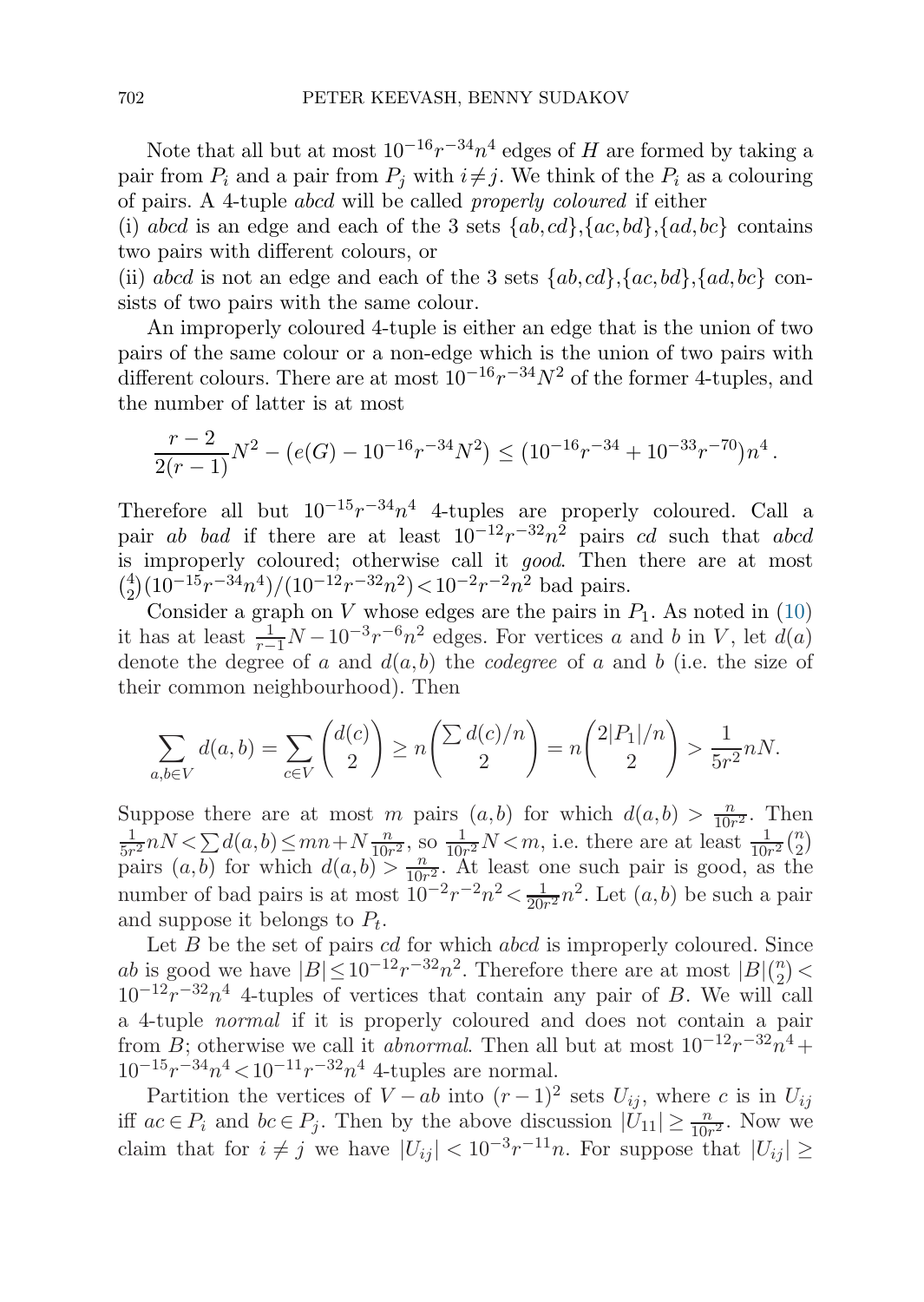$10^{-3}r^{-11}n$ . Let  $P_k$  be the colour that appears most frequently among pairs joining vertices of  $U_{11}$  to  $U_{ij}$ . Then there are at least  $\frac{1}{r-1} |U_{11}| |U_{ij}|$  pairs of colour  $P_k$  with one endpoint in  $U_{11}$  and the other in  $U_{ij}$ . Consider the 4tuples of the form  $c_1c_2d_1d_2$ , with  $c_1,c_2 \in U_{11}$ ,  $d_1,d_2 \in U_{ij}$  and  $c_1d_1,c_2d_2 \in P_k$ . There are at least

$$
\left(\frac{1}{r-1}|U_{11}||U_{ij}|\right)\left(\frac{1}{r-1}|U_{11}||U_{ij}|-2n\right)/4 > r^{-2}\left(10^{-1}r^{-2}n\cdot10^{-3}r^{-11}n\right)^{2}/4
$$
  
>  $10^{-11}r^{-32}n^{4}$ 

such 4-tuples, so some  $c_1c_2d_1d_2$  is normal. By definition of normality each of its pairs forms a properly coloured 4-tuple with  $ab$ . Since  $ac_1$  and  $bc_2$  are in  $P_1$  and ab is in  $P_t$  we deduce that  $c_1c_2$  is in  $P_t$  as well. Also  $ad_1 \in P_i$ ,  $bd_2 \in P_i$  and  $i \neq j$ , so  $d_1d_2$  cannot be in  $P_t$ . But  $c_1d_1$  and  $c_2d_2$  both belong to  $P_k$  so  $c_1c_2d_1d_2$  is improperly coloured. This contradicts the definition of normality, so we do have  $|U_{ij}| < 10^{-3}r^{-11}n$ .

For convenience write  $U_i=U_{ii}$ . Then all but at most  $(r-1)^210^{-3}r^{-11}n \leq$  $10^{-3}r^{-9}n$  vertices belong to one of the  $U_i$ . Suppose cd is a pair such that abcd is properly coloured. Since ab is a good pair, this is the case for all but at most  $10^{-11}r^{-32}n^2$  pairs cd. If c and d both belong to some  $U_i$  then ac and bd both have colour i. Since ab has colour t we see that cd has colour t. Similarly, if  $c \in U_i$  and  $d \in U_j$  with  $i \neq j$  we see that cd cannot have colour t.

Let  $E_i$  denote the pairs with both endpoints in  $U_i$ , so that  $|E_i| = \binom{|U_i|}{2}$ . By the above discussion, all but at most  $10^{-12}r^{-32}n^2$  pairs in  $\cup_i E_i$  belong to  $P_t$ . Suppose  $|U_i| < (\frac{1}{r-1} - 10^{-1}r^{-3})n$  for some *i*, so that

$$
\sum |E_i| > \left(\frac{1}{r-1} - 10^{-1}r^{-3}\right)^2 \frac{n^2}{2}
$$
  
+  $(r-2) \left(\frac{1 - 1/(r-1) + 10^{-1}r^{-3} - 10^{-3}r^{-9}}{r-2}\right)^2 \frac{n^2}{2} - O(n)$   
>  $\left(\frac{1}{r-1} + 10^{-2}r^{-6}\right) \frac{n^2}{2} - O(n).$ 

By [\(10\)](#page-28-0), this gives the following contradiction.

$$
\frac{1}{r-1} {n \choose 2} + 10^{-3} r^{-6} n^2 \ge |P_t| \ge \sum_i |E_i| - 10^{-12} r^{-32} n^2
$$
  
> 
$$
\frac{1}{r-1} \frac{n^2}{2} + \frac{10^{-2} r^{-6}}{3} n^2.
$$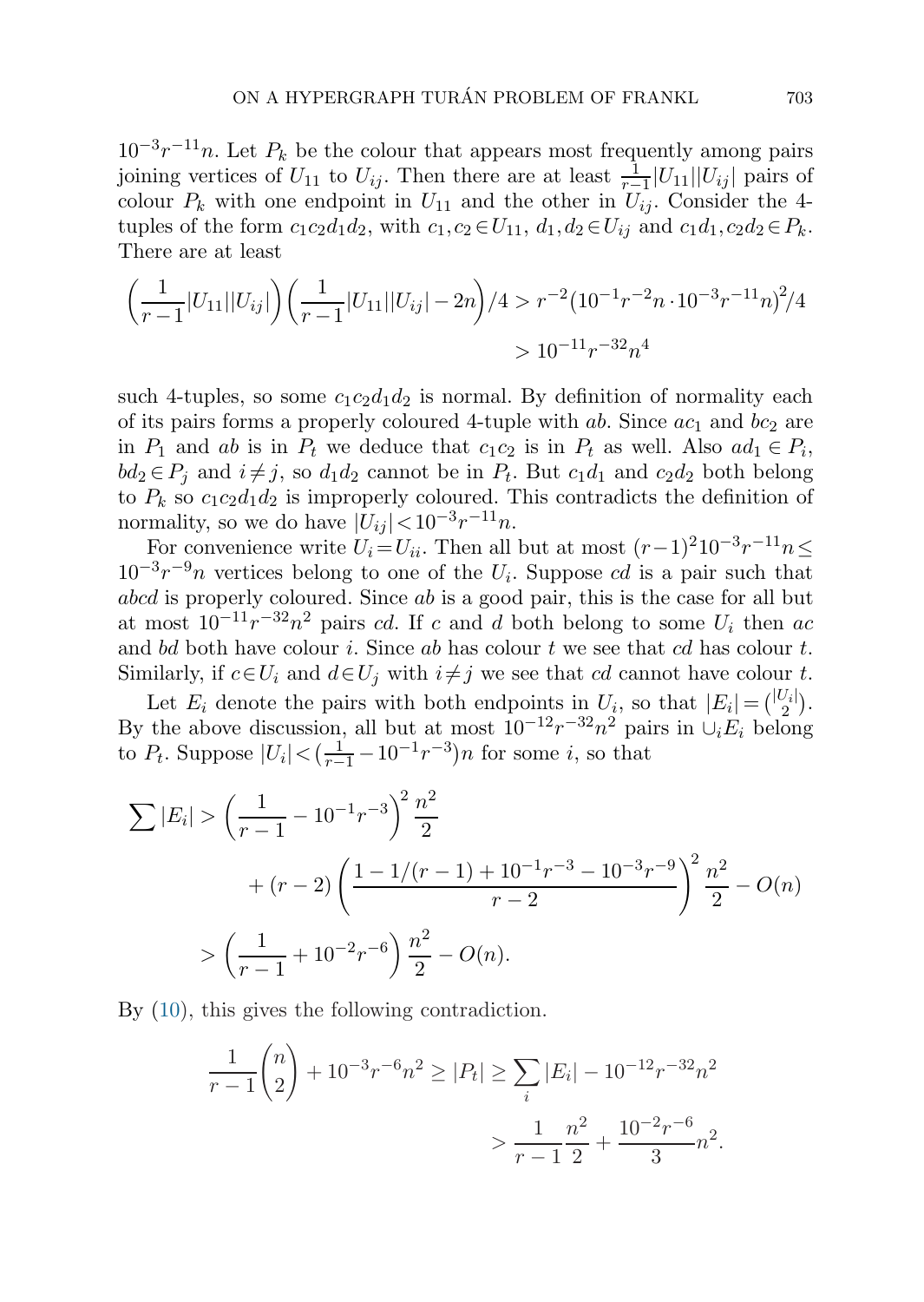Therefore  $|U_i| \geq (\frac{1}{r-1} - 10^{-1}r^{-3})n$  for each *i*.

Let  $E_{ij}$  denote the edges with one endpoint in  $U_i$  and the other in  $U_j$ . We claim that one colour is dominant among these edges, i.e. there is some q such that all but  $10^{-2}r^{-4}n^2$  edges of  $E_{ij}$  belong to  $P_a$ . Indeed, suppose that there are colours  $q_1$  and  $q_2$  for which  $E_{ij}$  contains at least  $10^{-2}r^{-4}n^2$ edges of colour  $q_1$  and at least  $10^{-2}r^{-4}n^2$  edges of colour  $q_2$ . Then there are at least  $(10^{-2}r^{-4}n^2)(10^{-2}r^{-4}n^2-2n) > 10^{-11}r^{-32}n^4$  4-tuples  $c_1c_2d_1d_2$ with  $c_1, c_2$  in  $U_i$ ,  $d_1, d_2$  in  $U_j$ ,  $c_1d_1$  of colour  $q_1$  and  $c_2d_2$  of colour  $q_2$ . At least one such 4-tuple  $c_1c_2d_1d_2$  is normal, since there at most  $10^{-11}r^{-32}n^4$ abnormal 4-tuples. But then  $c_1c_2$  and  $d_1d_2$  both have colour t, so  $c_1c_2d_1d_2$ is improperly coloured, which is a contradiction.

Consider the complete graph  $K_{r-1}$  on the vertex set  $\{1,\ldots,r-1\}$  and colour edge ij with the dominant colour of  $E_{ij}$ . We show that this colouring satisfies the hypotheses of [Lemma 4.2](#page-26-0). First of all we show that colour  $t$ doesn't occur in this edge-colouring of  $K_{r-1}$ , i.e. there are only r−2 colours. Suppose  $ij$  has colour t. Then

$$
\frac{1}{r-1} \binom{n}{2} + 10^{-3} r^{-6} n^2
$$
\n
$$
\geq |P_t| \geq \sum_i |E_i| - 10^{-12} r^{-32} n^2 + |U_i||U_j| - 10^{-2} r^{-4} n^2
$$
\n
$$
\geq (r-1) \binom{\left(\frac{1}{r-1} - 10^{-1} r^{-3}\right) n}{2} + \left(\left(\frac{1}{r-1} - 10^{-1} r^{-3}\right) n\right)^2 - 10^{-1} r^{-4} n^2
$$
\n
$$
\geq \frac{1}{r-1} \frac{n^2}{2} + \frac{n^2}{(r-1)^2} - \frac{r+2}{r-1} 10^{-1} r^{-3} n^2 > \frac{1}{r-1} \frac{n^2}{2} + \frac{n^2}{r^2},
$$

is a contradiction.

Now suppose that some colour  $\ell$  is not a matching, i.e. there are edges ij and ik in  $K_{r-1}$  both of colour  $\ell$ . Then all but at most  $2\cdot 10^{-2}r^{-4}n^2$  pairs of  $E_{ii} \cup E_{ik}$  have colour  $\ell$ . Consider the 4-tuples of the form  $c_1c_2de$ , with  $c_1, c_2 \in U_i$ ,  $d \in U_j$  and  $e \in U_k$ , such that  $c_1d, c_2d, c_1e, c_2e$  all have colour  $\ell$ . There are at least

$$
\binom{|U_i|}{2}|U_j||U_k| - 2 \cdot 10^{-2}r^{-4}n^2 \binom{n}{2}
$$
  
\n
$$
\geq \frac{1}{2} \left( \frac{1}{r-1} - 10^{-1}r^{-3} \right)^4 n^4 - O(n^3) - 10^{-2}r^{-4}n^4 > 10^{-11}r^{-32}n^4
$$

such 4-tuples, so there is one such  $c_1c_2de$  which is normal. But then  $c_1c_2$  has colour t and de cannot have colour t, since by normality abde is properly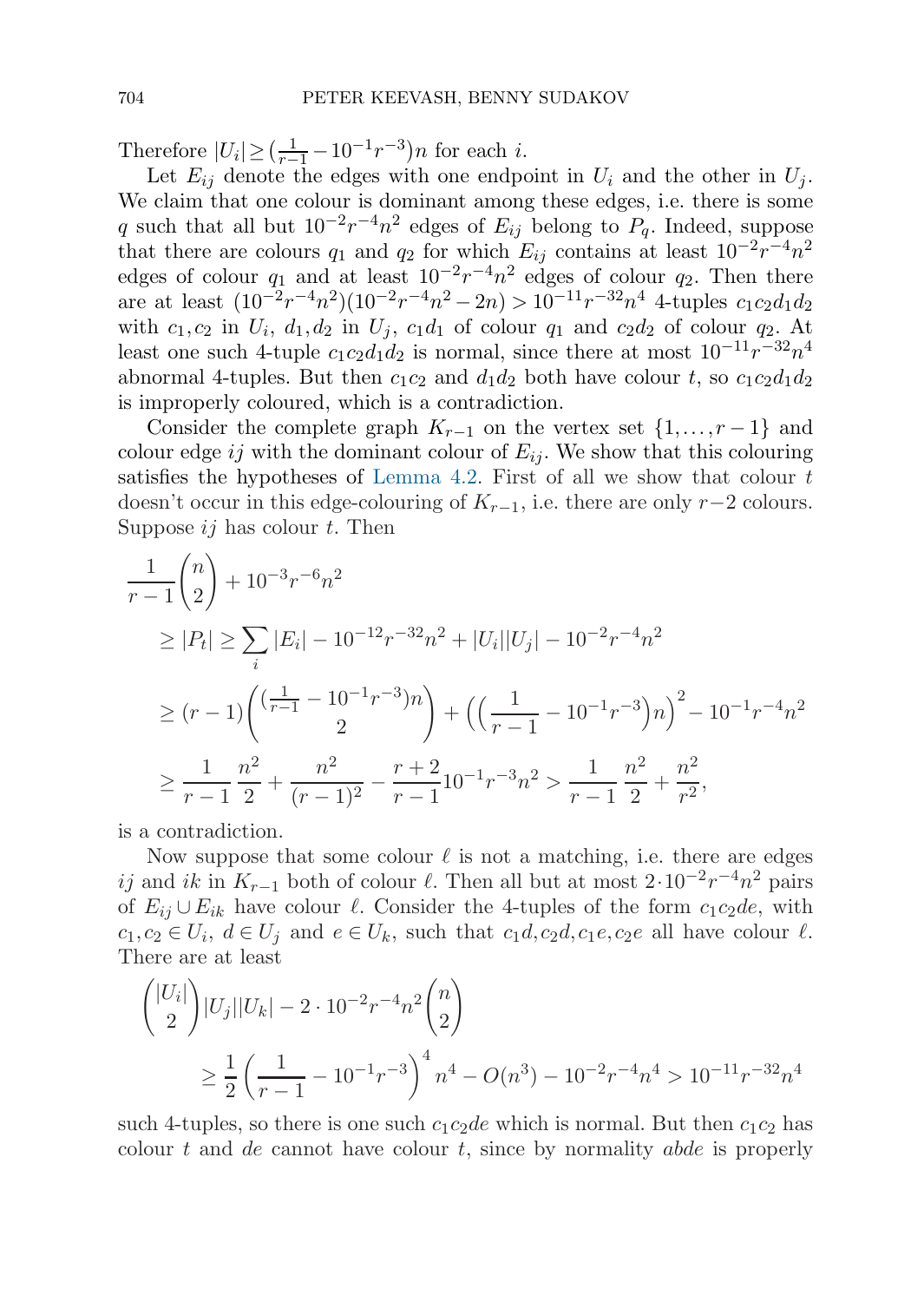<span id="page-32-0"></span>coloured. Therefore  $c_1c_2de$  is improperly coloured. This is a contradiction, so each colour forms a matching.

It remains to show that if some 4 vertices  $x_1x_2x_3x_4$  in  $K_{r-1}$  do not span 6 different colours then they span only 3 colours. Suppose that  $x_1x_2$  and  $x_3x_4$  have colour  $\alpha$ ,  $x_1x_3$  has colour  $\beta$  and  $x_2x_4$  has colour  $\gamma$ . Recall that all but at most  $10^{-2}r^{-4}n^2$  pairs in  $E_{x_ix_j}$  have the corresponding colour of  $x_ix_j$ . Consider the 4-tuples in H of the form  $c_1c_2c_3c_4$  with  $c_i\in U_{x_i}$  such that  $c_i c_j$  has the same colour as  $x_i x_j$ . There are at least

$$
\prod_{1}^{4} |U_{x_i}| - 4 \cdot 10^{-2} r^{-4} n^2 {n \choose 2} > \left(\frac{1}{r-1} - 10^{-1} r^{-3}\right)^4 n^4 - 2 \cdot 10^{-2} r^{-4} n^4
$$
  
>  $10^{-11} r^{-32} n^4$ 

such 4-tuples. Since the the number of abnormal 4-tuples is at most  $10^{-11}r^{-32}n^4$ , some such  $c_1c_2c_3c_4$  should be normal. Then  $\beta = \gamma$ , or  $c_1c_2c_3c_4$ would be improperly coloured. We see that opposite edges of  $x_1x_2x_3x_4$  have the same colour. Therefore we can apply [Lemma 4.2](#page-26-0) with  $s=r-1$  to deduce that  $r-1$  is of the form  $2^p$ .

Finally it is not difficult to check that, when  $r = 2^p + 1$ , the above arguments together with the proof of [Lemma 4.2](#page-26-0) imply [Corollary 4.1](#page-25-0).

### **5. Concluding remarks**

Among the various techniques that we used in this paper, the stability approach stands out as one that should be widely applicable in extremal combinatorics. The process of separating the argument into a stability stage and a refinement stage focuses attention on the particular difficulties of each, and often leads to progress where the raw problem has appeared intractable. For recent examples we refer to our proofs of the conjecture of S<sup>os</sup> on the Turán number of the Fano plane  $[4]$  $[4]$ , and a conjecture of Erdős and Rothschild on edge colourings with no monochromatic cliques [[1](#page-33-0)].

Our methods probably apply to  $\mathcal{C}_r^{(2k)}$  for general k when r is of the form  $2^p + 1$ , although the reader who has grappled with the thornier aspects of this paper will note the formidable technical difficulties that would arise. It would be far more interesting to say more about the behaviour of the Turán density of  $C_r^{(2k)}$  for general r. Even  $C_4^{(4)}$  presents an enigma for which there is no obvious plausible conjecture. We find it remarkable that the seemingly similar hypergraphs  $\mathcal{C}_3^{(4)}$  and  $\mathcal{C}_5^{(4)}$  are actually distinguished from  $\mathcal{C}_4^{(4)}$  by a hidden algebraic feature, so are loathe even to speculate on the nature of the best construction for this case.